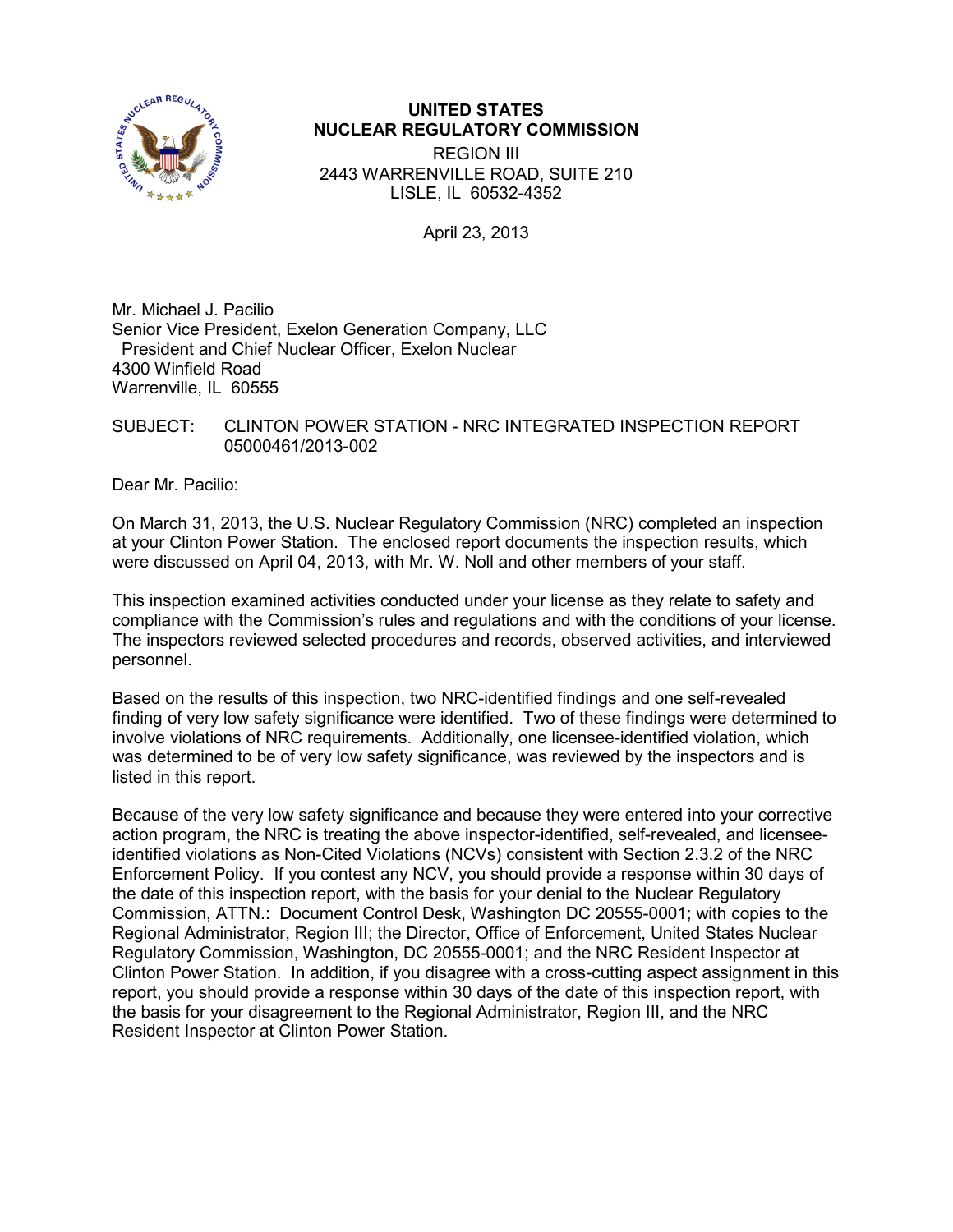M. Pacilio  $-2$ -

In accordance with 10 CFR 2.390 of the NRC's "Rules of Practice," a copy of this letter, its enclosure, and your response (if any) will be made available electronically for public inspection in the NRC Public Document Room or from the Publicly Available Records (PARS) component of NRC's Agencywide Document Access and Management System (ADAMS). ADAMS is accessible from the NRC Web site at<http://www.nrc.gov/reading-rm/adams.html> (the Public Electronic Reading Room).

Sincerely,

## */RA/*

Robert J. Orlikowski, Acting Branch Chief Branch 1 Division of Reactor Projects

Docket No. 50-461 License No. NPF-62

cc w/encl: Distribution via ListServ™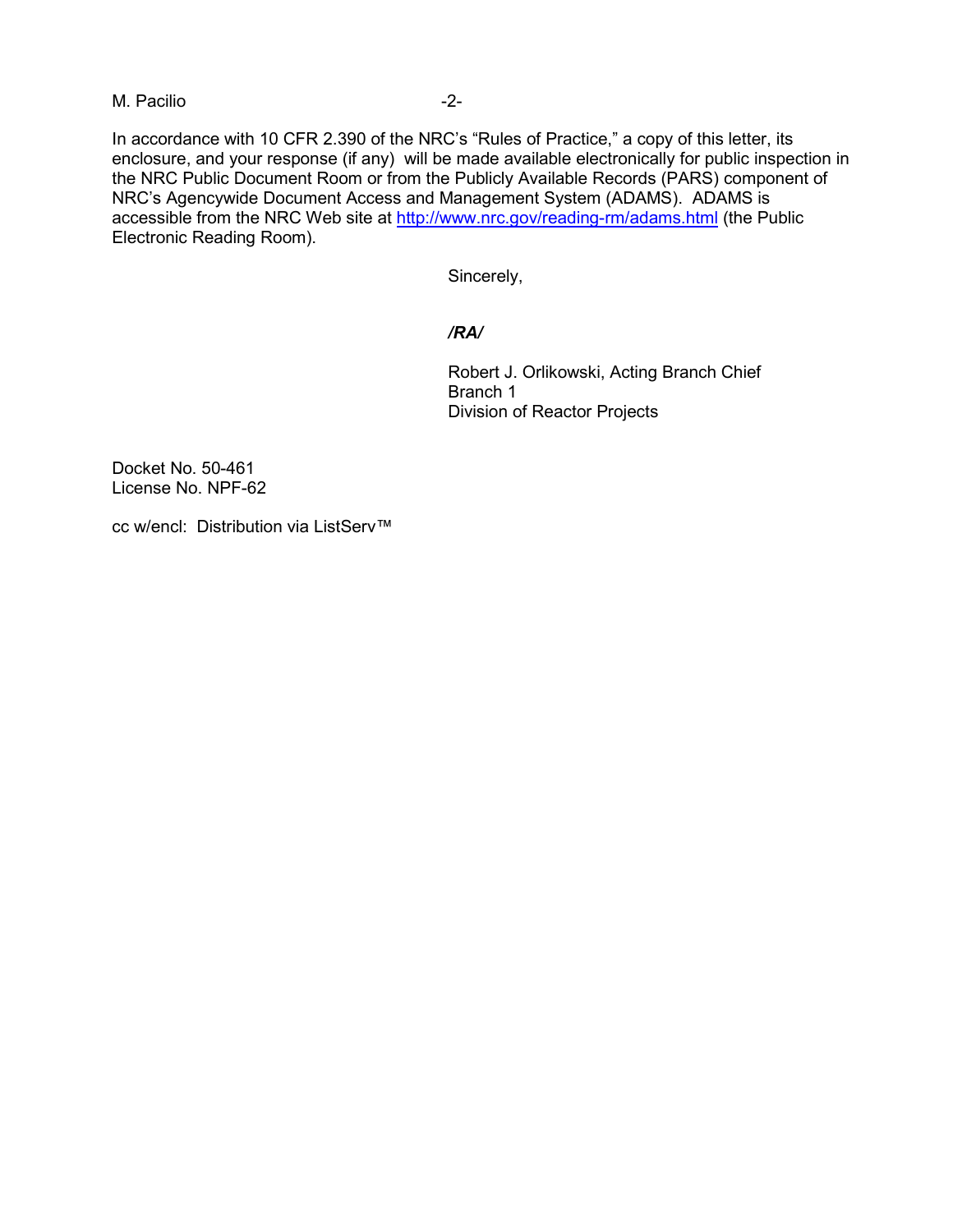# U.S. NUCLEAR REGULATORY COMMISSION

# REGION III

| Docket No:<br>License No: | 50-461<br><b>NPF-62</b>                                                                                                                                                                                                                                                             |
|---------------------------|-------------------------------------------------------------------------------------------------------------------------------------------------------------------------------------------------------------------------------------------------------------------------------------|
| Report No:                | 05000461/2013-002                                                                                                                                                                                                                                                                   |
| Licensee:                 | <b>Exelon Generation Company, LLC</b>                                                                                                                                                                                                                                               |
| Facility:                 | <b>Clinton Power Station, Unit 1</b>                                                                                                                                                                                                                                                |
| Location:                 | Clinton, IL                                                                                                                                                                                                                                                                         |
| Dates:                    | January 1 through March 31, 2013                                                                                                                                                                                                                                                    |
| Inspectors:               | B. Kemker, Senior Resident Inspector<br>D. Lords, Resident Inspector<br>J. Bozga, Reactor Inspector<br>A. Dahbur, Reactor Inspector<br>V. Myers, Health Physicist<br>A. Shaikh, Reactor Inspector<br>S. Mischke, Resident Inspector, Illinois Emergency<br><b>Management Agency</b> |
| Approved by:              | B. Orlikowski, Acting Chief<br>Branch 1<br>Division of Reactor Projects                                                                                                                                                                                                             |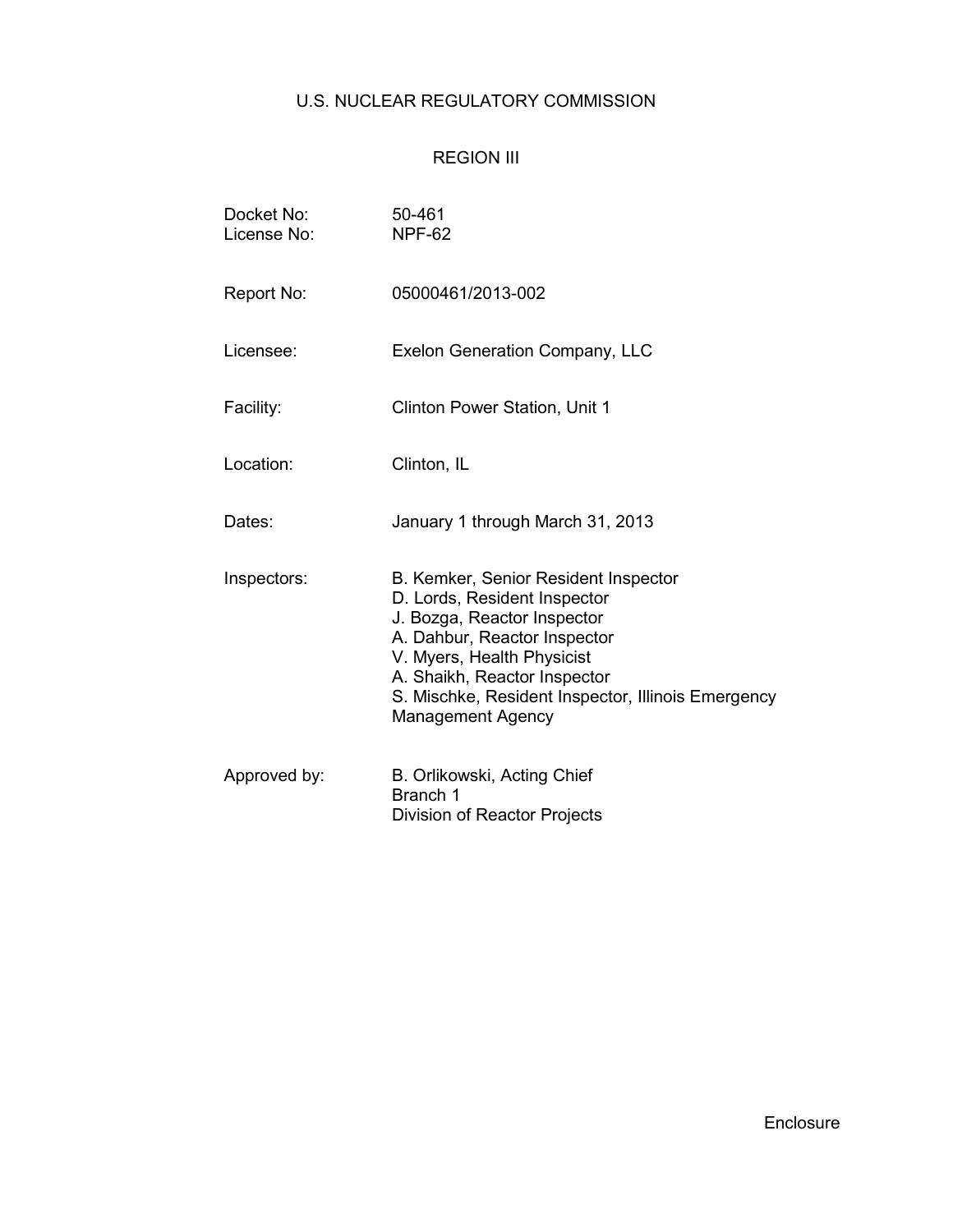| 1R04<br>1R05<br>1R06<br>1R11<br>1R12<br>1R13<br><b>1R15</b><br>1R19<br>1R20 | Maintenance Risk Assessments and Emergent Work Control (71111.13)  8                                                                      |  |
|-----------------------------------------------------------------------------|-------------------------------------------------------------------------------------------------------------------------------------------|--|
| 1R22                                                                        |                                                                                                                                           |  |
| <b>2RS1</b><br>2RS3<br>2RS4                                                 | Radiological Hazard Assessment and Exposure Controls (71124.01) 12<br>In-Plant Airborne Radioactivity Control and Mitigation (71124.03)14 |  |
| 4.<br>40A1<br>4OA2<br>4OA3<br>4OA5<br>4OA6<br>40A7                          | Followup of Events and Notices of Enforcement Discretion (71153)34                                                                        |  |
|                                                                             |                                                                                                                                           |  |
|                                                                             |                                                                                                                                           |  |
|                                                                             |                                                                                                                                           |  |
|                                                                             |                                                                                                                                           |  |
|                                                                             |                                                                                                                                           |  |

# **TABLE OF CONTENTS**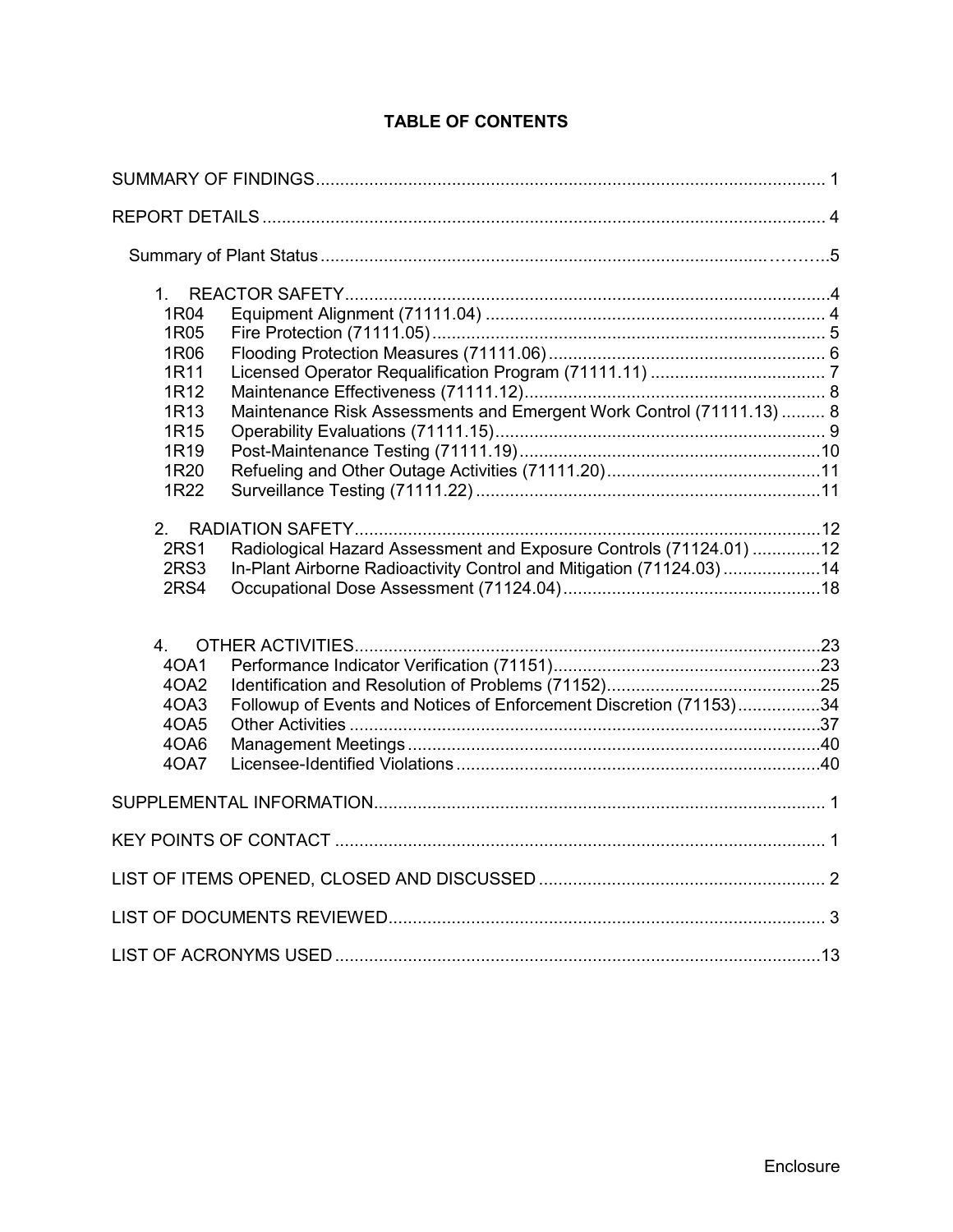## **SUMMARY OF FINDINGS**

IR 05000461/2013-002, 01/01/13 – 03/31/13; Clinton Power Station, Unit 1; Radiological Hazard Assessment and Exposure Controls, Identification and Resolution of Problems.

This report covers a three-month period of inspection by the resident inspectors and announced baseline inspections by regional inspectors. Three Green findings, two of which had an associated Non-Cited Violation, were identified. The significance of inspection findings are indicated by their color (i.e., greater than Green, or Green, White, Yellow, Red) and determined using Inspection Manual Chapter (IMC) 0609, "Significance Determination Process," dated June 2, 2011. Cross-cutting aspects are determined using IMC 0310, "Components within the Cross Cutting Areas," dated October 28, 2011. The NRC's program for overseeing the safe operation of commercial nuclear power reactors is described in NUREG-1649, "Reactor Oversight Process," Revision 4, dated December 2006.

## **A. NRC-Identified and Self-Revealed Findings**

## **Cornerstone: Mitigating Systems**

• Green. The inspectors identified a finding of very low safety significance associated with the licensee's failure to correctly evaluate the past operability of safety-related motor operated valve 1E51-F031, reactor core isolation cooling system suppression pool suction valve, which failed quarterly surveillance testing on October 29, 2012. No violation of regulatory requirements was identified. The licensee entered this issue into its corrective action program for evaluation and initiated corrective actions to revise the past operability evaluation.

The finding was of more than minor significance since the failure to correctly evaluate a degraded/nonconforming condition potentially affecting the operability of structures, systems, and components (SSC) required to be operable by Technical Specifications (TS) would become a more significant safety concern, if left uncorrected, because it could reasonably result in an unrecognized condition of an SSC failing to fulfill a safetyrelated function. The finding was a licensee performance deficiency of very low safety significance because it: (1) was not a design or qualification deficiency; (2) did not represent an actual loss of function of a system; (3) did not represent an actual loss of function of a single train or two separate trains for greater than its TS allowed outage time; (4) did not represent an actual loss of function of one or more non-TS trains of equipment designated as high safety significant; and (5) did not screen as potentially risk significant due to a seismic, flooding, or severe weather initiating event. The inspectors concluded that this finding affected the cross-cutting area of human performance. Specifically, the licensee failed to use conservative assumptions in decision making while evaluating past operability of the valve by assuming that the time of inoperability was the same as the time of discovery for a time dependent failure mechanism (i.e., hardened grease) since no firm evidence to support operability was obtained by testing. (IMC 0310 H.1(b)) (Section 4OA2.3.b(1))

• Green. A finding of very low safety significance with an associated Non-Cited Violation of 10 CFR 50, Appendix B, Criterion V, "Instructions, Procedures, and Drawings" was self-revealed when safety-related motor operated valve 1E51-F031, reactor core isolation cooling (RCIC) system suppression pool suction valve, failed to fully close during surveillance testing on October 29, 2012. The valve failure occurred due to the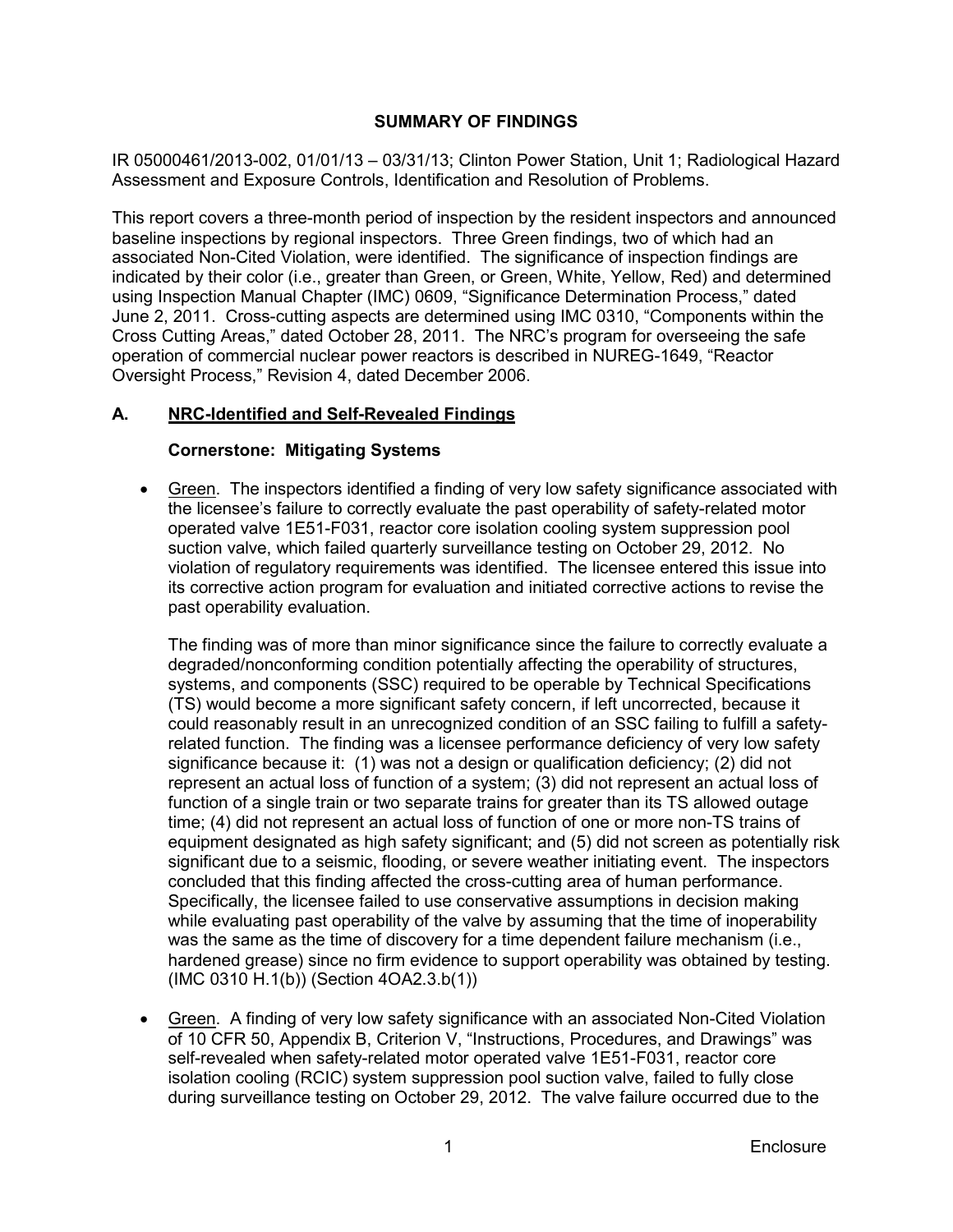licensee's failure to establish an adequate procedure to perform preventive maintenance on it. Specifically, the maintenance procedure did not contain a requirement to stroke a motor operated valve during the performance of periodic stem lubrication activities. The licensee entered this issue into its corrective action program for evaluation and initiated corrective actions to revise the maintenance procedure.

The finding was of more than minor significance since it was associated with the Procedure Quality attribute and adversely affected the Mitigating Systems Cornerstone objective to ensure the availability, reliability, and capability of systems that respond to initiating events to prevent undesirable consequences (i.e., core damage). Specifically, the valve failure rendered the RCIC system inoperable. This finding is of very low safety significance because it: (1) was not a design or qualification deficiency; (2) did not represent an actual loss of function of a system; (3) did not represent an actual loss of function of a single train or two separate trains for greater than its Technical Specification (TS) allowed outage time; (4) did not represent an actual loss of function of one or more non-TS trains of equipment designated as high safety significant; and (5) did not screen as potentially risk significant due to a seismic, flooding, or severe weather initiating event The inspectors concluded that this finding affected the crosscutting area of human performance since adequate licensee resources involving personnel and procedures did not support successful human performance. Specifically, the maintenance procedure was not appropriate to the circumstances because it did not contain adequate instructions to ensure that motor operated valve stems were adequately lubricated. (IMC 0310 H.2(c)) (Section 4OA2.3.b(2))

## **Cornerstone: Occupational Radiation Safety**

• Green. The inspectors identified a finding of very low safety significance with an associated Non-Cited Violation of 10 CFR 20.1501(a) for the failure to perform surveys to ensure compliance with 10 CFR 20.1201 shallow-dose equivalent (SDE) limits for five individuals during the fourth quarter 2011 due to contamination build-up on the workers' gloves. This issue was entered into the licensee's corrective action program as AR 01335298 and AR 01454976. Corrective actions include performing an apparent cause evaluation and performing dose assessments for the individuals involved.

The performance deficiency was determined to be of more than minor safety significance in accordance with IMC 0612, Appendix B, "Issue Screening," because it was associated with the Program And Process Attribute of the Occupational Radiation Safety Cornerstone and adversely affected the cornerstone objective of ensuring adequate protection of worker health and safety from exposure to radiation, in that not performing an adequate SDE assessment affected the licensee's ability to monitor, control, and limit radiation exposures. The inspectors also reviewed the guidance in IMC 0612, Appendix E, "Examples of Minor Issues," and did not find any similar examples. In accordance with IMC 0609, Appendix C, "Occupational Radiation Safety Significance Determination Process," the inspectors determined that the finding had very low safety significance because the finding did not involve: (1) ALARA planning and controls, (2) a radiological overexposure, (3) a substantial potential for an overexposure, or (4) a compromised ability to assess dose. The primary cause of this finding was related to the cross-cutting aspect of human performance with the component of work practices. The specific aspect was that the licensee ensures supervisory and management oversight of work activities, including contractors, such that nuclear safety is supported. (IMC 0310 H.4(c)) (Section 2RS1.1.b(1))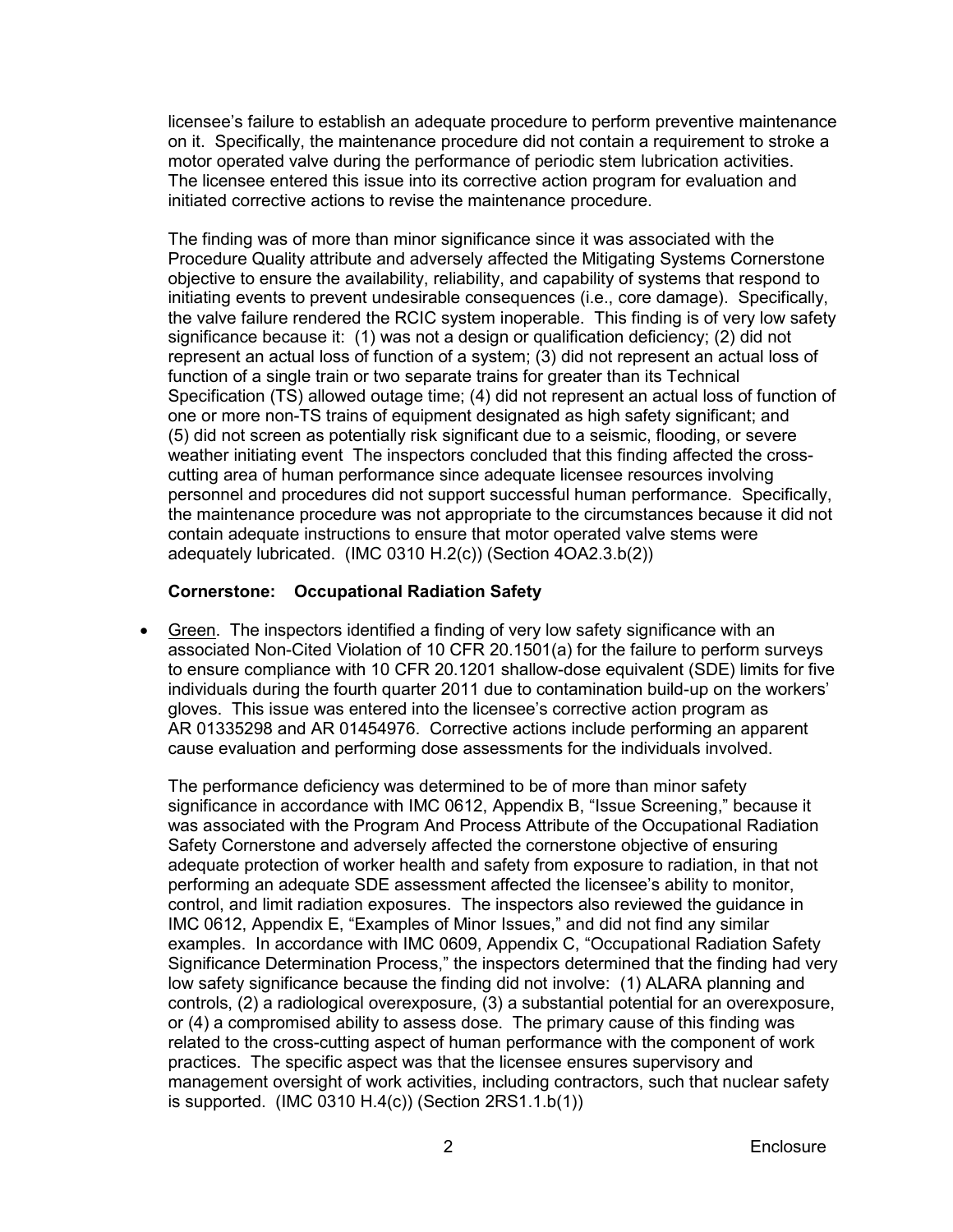## **B. Licensee-Identified Violations**

A violation of very low safety significance that was identified by the licensee has been reviewed by the inspectors. Corrective actions planned or taken by the licensee have been entered into the licensee's corrective action program.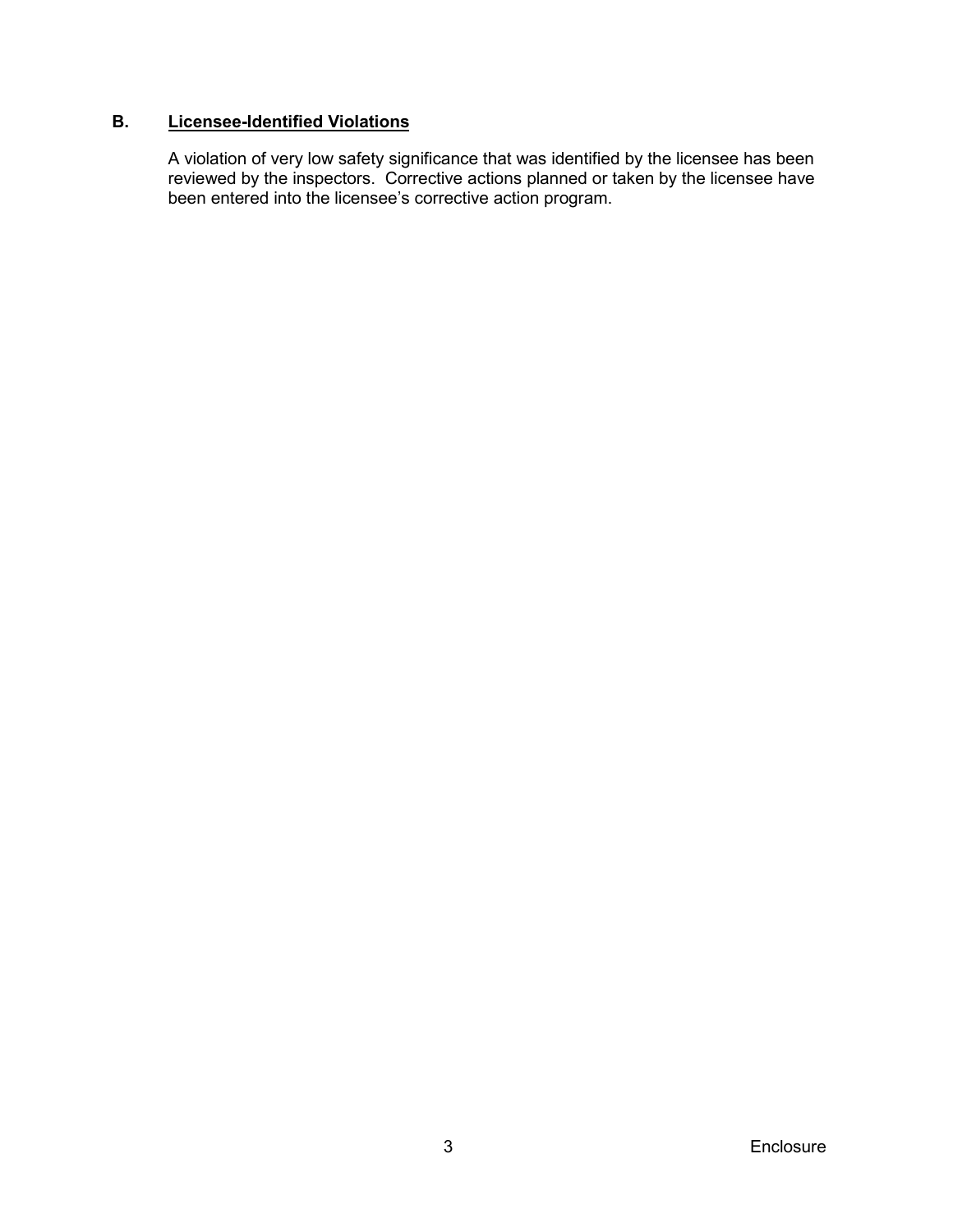## **REPORT DETAILS**

## <span id="page-7-0"></span>**Summary of Plant Status**

The unit was operated at or near full power during the inspection period with the following exceptions:

- On February, 12, 2013, the licensee reduced power to about 91 percent to support maintenance on an off-site 345 kilovolt power line. The unit was returned to full power on February 28th.
- On March 3rd, the licensee reduced power to about 75 percent to perform a control rod sequence exchange, scram time testing of two control rods following maintenance on hydraulic control units, and main turbine control/stop/intermediate valve and main steam isolation valve testing. The unit was returned to full power later the same day.
- On March 7th, the unit automatically scrammed from full power following an unexpected trip of the main turbine generator. The unit was restarted on March 8th and was returned to full power on March 10th.

## <span id="page-7-1"></span>**1. REACTOR SAFETY**

## **Cornerstones: Initiating Events, Mitigating Systems, and Barrier Integrity**

- <span id="page-7-2"></span>1R04 Equipment Alignment (71111.04)
- .1 Quarterly Partial System Walkdowns (71111.04Q)
	- a. Inspection Scope

The inspectors performed partial system walkdowns of the following risk-significant systems:

- Residual Heat Removal (RHR) Train B during maintenance on RHR Train A;
- Control Room Ventilation (VC) Train B during maintenance on VC Train A; and
- Shutdown Service Water (SX) Train C (single train risk significant system).

The inspectors selected these systems based on their risk significance relative to the Reactor Safety Cornerstones. The inspectors reviewed operating procedures, system diagrams, Technical Specification (TS) requirements, and the impact of ongoing work activities on redundant trains of equipment. The inspectors verified that conditions did not exist that could have rendered the systems incapable of performing their intended functions. The inspectors also walked down accessible portions of the systems to verify system components were aligned correctly and available as necessary.

In addition, the inspectors verified that equipment alignment problems were entered into the licensee's corrective action program with the appropriate characterization and significance. Selected action requests (ARs) were reviewed to verify that corrective actions were appropriate and implemented as scheduled.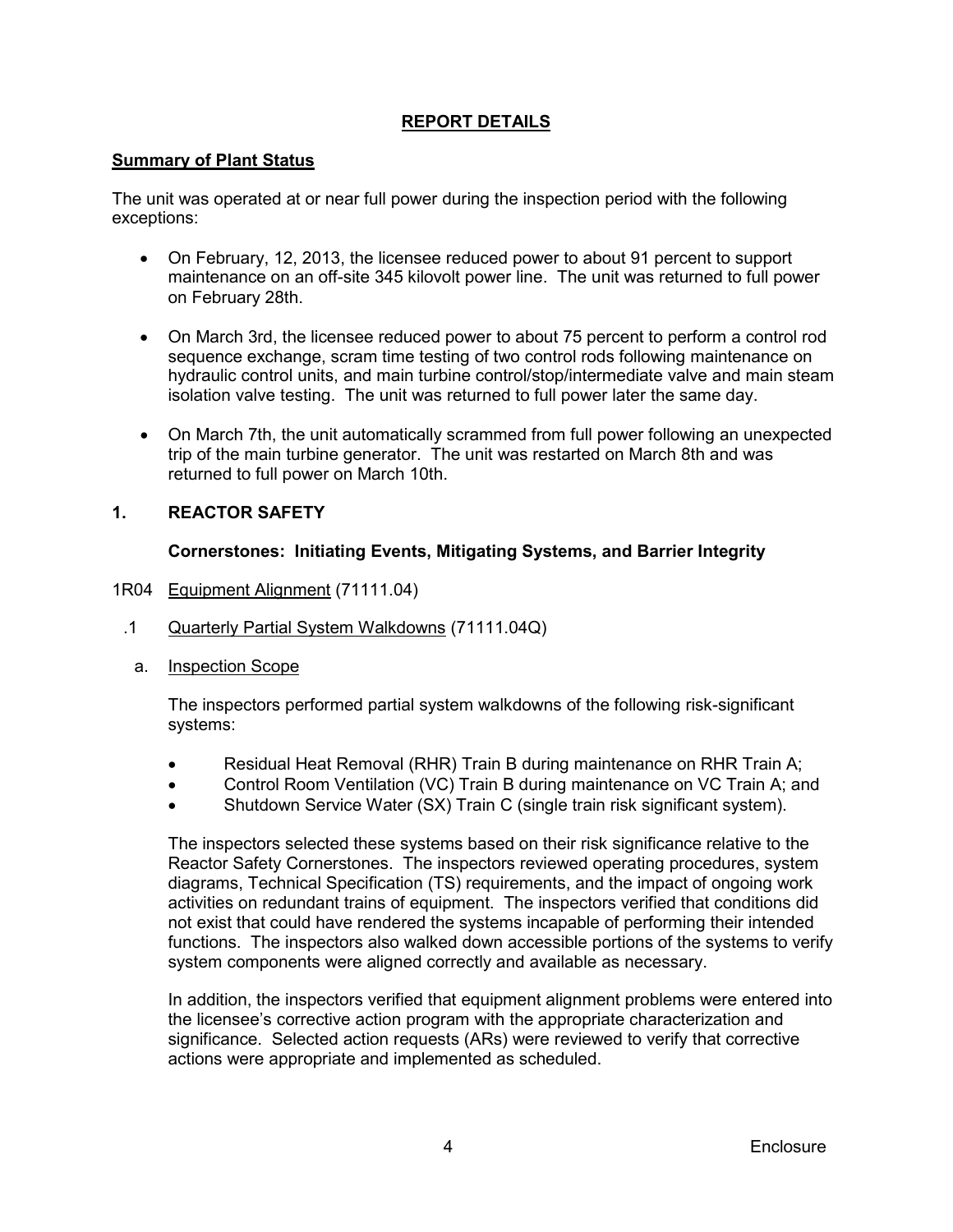This inspection constituted three partial system walkdown inspection samples as defined in Inspection Procedure (IP) 71111.04.

b. Findings

No findings of significance were identified.

- .2 Semi-Annual Complete System Walkdown (71111.04S)
- a. Inspection Scope

The inspectors performed a complete system alignment inspection of the drywell cooling system to verify the functional capability of the system. This system was selected because it was considered both safety significant and risk significant in the licensee's probabilistic risk assessment. The inspectors walked down portions of the system to review mechanical and electrical equipment lineups, electrical power availability, system pressure and temperature indications, as appropriate, component labeling, component lubrication, component and equipment cooling, hangers and supports, operability of support systems, and to ensure that ancillary equipment or debris did not interfere with equipment operation. A review of a sample of past and outstanding work orders was performed to determine whether any deficiencies significantly affected the system function. In addition, the inspectors reviewed the corrective action program database to ensure that system equipment *a*lignment problems were being identified and appropriately resolved.

This inspection constituted one complete system walkdown inspection sample as defined in IP 71111.04.

b. Findings

No findings of significance were identified.

- <span id="page-8-0"></span>1R05 Fire Protection (71111.05)
	- .1 Routine Resident Inspector Tours (71111.05Q)
		- a. Inspection Scope

The inspectors performed fire protection tours in the following plant areas:

- Fire Zone M-4, Fire Pump A Room Elevation 699'0";
- Fire Zone A-2m, Containment Electrical Penetration (East) Area Elevation 762'0";
- Fire Zone A-3g, Containment Electrical Penetration (West) Elevation 781'0";
- Fire Zone A-4, Division 1 Battery Room Elevation 781'0"; and
- Fire Zone A-5, Division 2 Battery Room Elevation 781'0".

The inspectors verified that transient combustibles and ignition sources were appropriately controlled and assessed the material condition of fire suppression systems, manual firefighting equipment, smoke detection systems, fire barriers and emergency lighting units. The inspectors verified that fire hoses and extinguishers were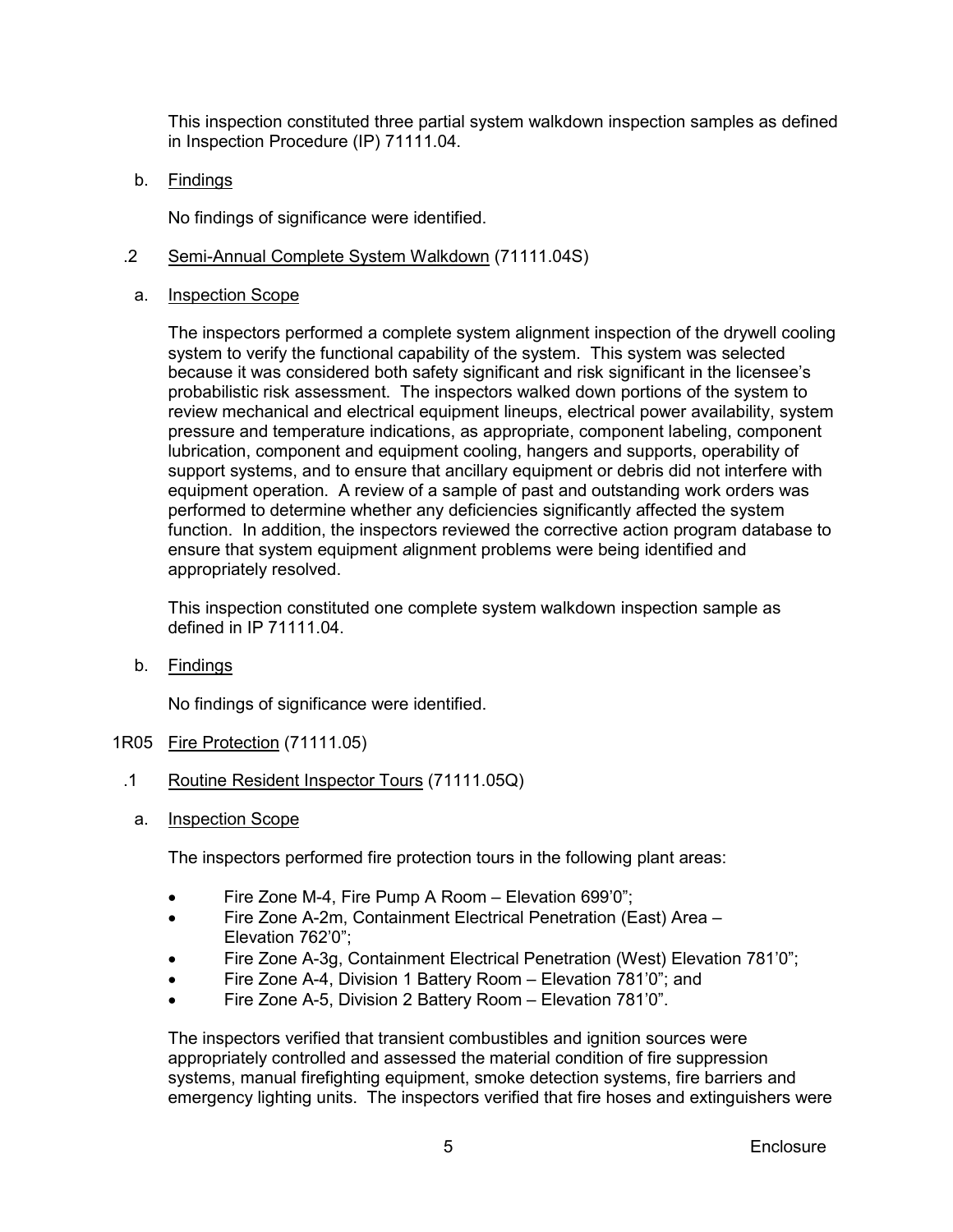in their designated locations and available for immediate use; that fire detectors and sprinklers were unobstructed; that transient material loading was within the analyzed limits; that the licensee's fire plan was in alignment with actual conditions; and that fire doors, dampers, and penetration seals appeared to be in satisfactory condition.

In addition, the inspectors verified that fire protection related problems were entered into the licensee's corrective action program with the appropriate characterization and significance. Selected action requests were reviewed to verify that corrective actions were appropriate and implemented as scheduled.

This inspection constituted five quarterly fire protection inspection samples as defined in IP 71111.05AQ.

b. Findings

No findings of significance were identified.

- <span id="page-9-0"></span>1R06 Flooding Protection Measures (71111.06)
	- .1 Internal Flooding (71111.06)
		- a. Inspection Scope

The inspectors reviewed selected risk important plant design features and licensee procedures intended to protect the plant and its safety-related equipment from internal flooding events. The inspectors reviewed flood analyses and design documents, including the Updated Final Safety Analysis Report (UFSAR), engineering calculations, and abnormal operating procedures to identify licensee commitments. In addition, the inspectors reviewed licensee drawings to identify areas and equipment that may be affected by internal flooding caused by the failure or misalignment of nearby sources of water, such as the fire suppression or the circulating water systems. The inspectors also reviewed corrective action program documents associated with past internal flooding related items to verify that identified problems were entered into the licensee's corrective action program with the appropriate characterization. Selected action requests were reviewed to verify that the corrective actions were appropriate and implemented as scheduled. The inspectors performed a walkdown of the following plant areas to assess the adequacy of watertight doors and verify drains and sumps were clear of debris and were operable, and that the licensee complied with its commitments:

- Auxiliary Building Basement 707'0" Elevation, and
- Turbine Building Basement 707'0" Elevation.

This inspection constituted one internal flooding inspection sample as defined in IP 71111.06.

#### b. Findings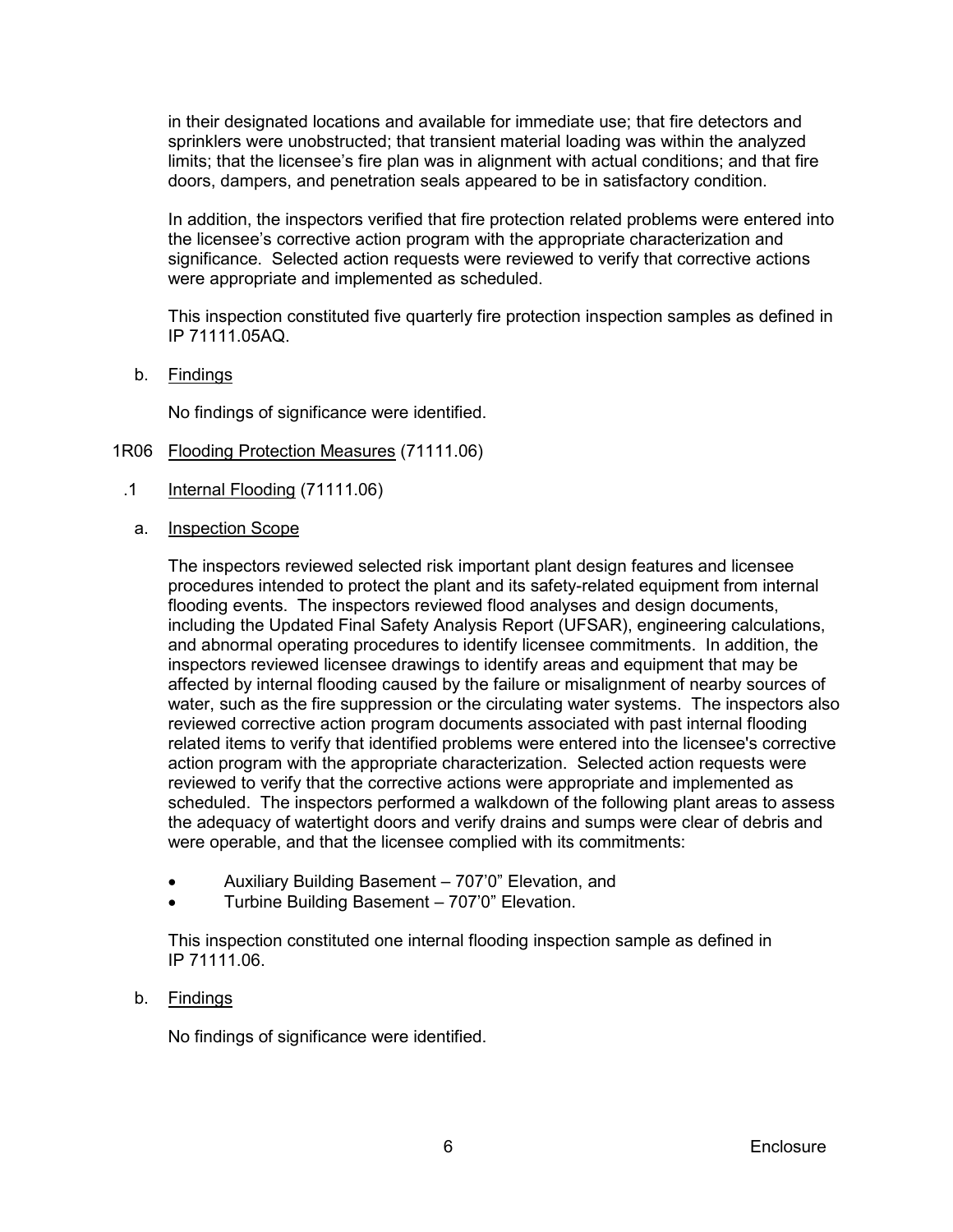## <span id="page-10-0"></span>1R11 Licensed Operator Requalification Program (71111.11)

### .1 Resident Inspector Quarterly Review of Licensed Operator Requalification (71111.11Q)

### a. Inspection Scope

The inspectors observed licensed operators during simulator training on January 23, 2013. The inspectors assessed the operators' response to the simulated events focusing on alarm response, command and control of crew activities, communication practices, procedural adherence, and implementation of Emergency Plan requirements. The inspectors also observed the post-training critique to assess the ability of licensee evaluators and operating crews to self-identify performance deficiencies. The crew's performance in these areas was compared to pre-established operator action expectations and successful critical task completion requirements.

This inspection constituted one quarterly licensed operator requalification program simulator inspection sample as defined in IP 71111.11.

## b. Findings

No findings of significance were identified.

#### .2 Resident Inspector Quarterly Observation of Heightened Activity or Risk (71111.11Q)

a. Inspection Scope

On March 3, 2013, the inspectors observed licensed operators in the Control Room perform portions of main turbine valve testing, control rod sequence exchange, power increase, and control rod scram time testing. This was an activity that required heightened awareness, additional detailed planning, and involved increased operational risk. The inspectors evaluated the following areas:

- Licensed operator performance;
- Crew's clarity and formality of communications;
- Ability to take timely actions in the conservative direction;
- Prioritization, interpretation, and verification of annunciators alarms;
- Correct use and implementation of procedures;
- Control panel manipulations;
- Oversight and direction from supervisors; and
- Ability to identify and implement appropriate TS actions.

This inspection constituted one quarterly licensed operator heightened activity/risk inspection sample as defined in IP 71111.11.

b. Findings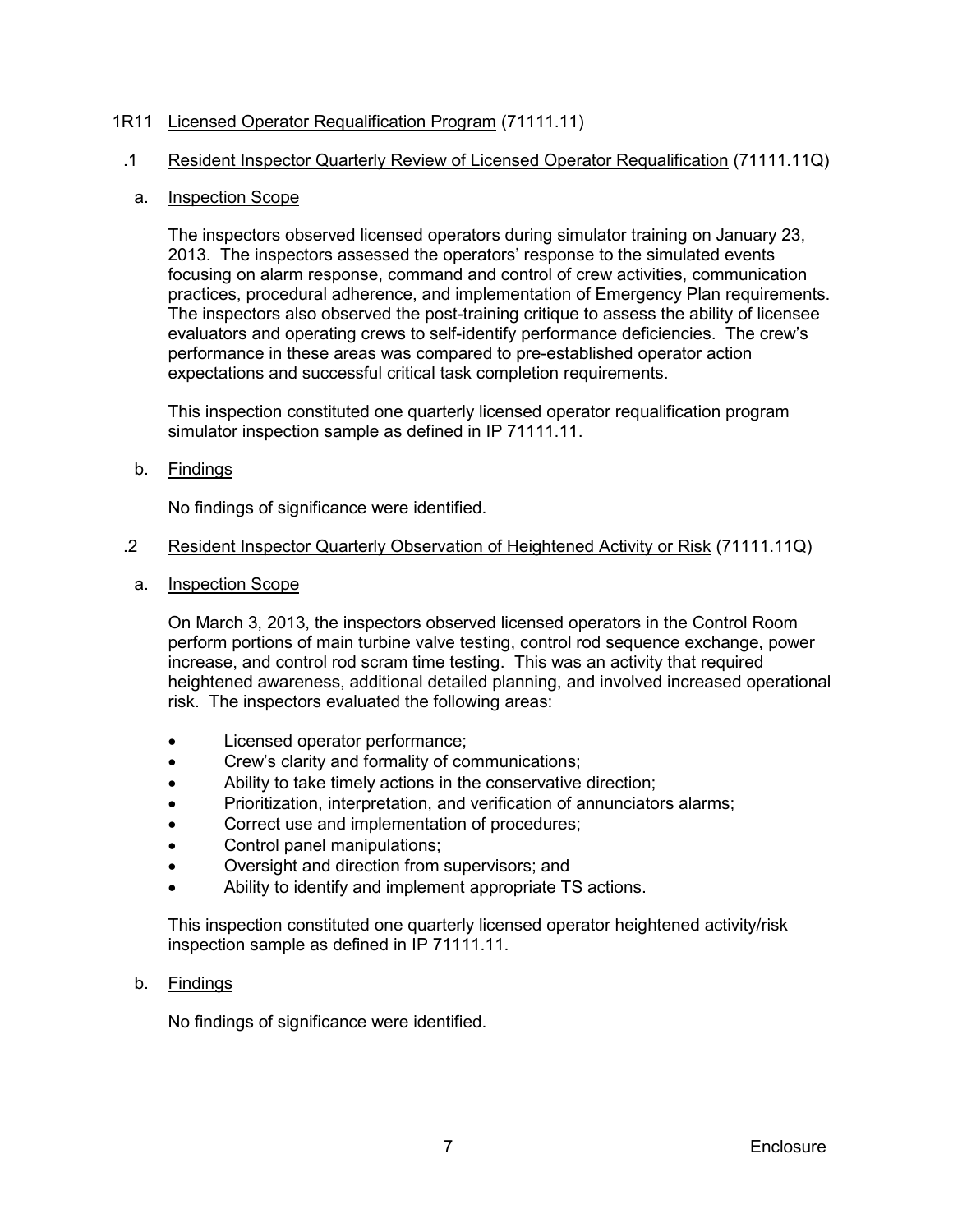## <span id="page-11-0"></span>1R12 Maintenance Effectiveness (71111.12)

#### a. Inspection Scope

The inspectors evaluated the licensee's handling of selected degraded performance issues involving the following risk-significant structures, systems, and components (SSCs):

• Control Room Ventilation and Air Conditioning System Train B.

The inspectors assessed performance issues with respect to the reliability, availability, and condition monitoring of the SSCs. Specifically, the inspectors independently verified the licensee's handling of SSC performance or condition problems in terms of:

- Appropriate work practices;
- Identifying and addressing common cause failures;
- Scoping of SSCs in accordance with 10 CFR 50.65(b);
- Characterizing SSC reliability issues;
- Tracking SSC unavailability;
- Trending key parameters (condition monitoring);
- 10 CFR 50.65(a)(1) or (a)(2) classification and reclassification; and
- Appropriateness of performance criteria for SSC functions classified (a)(2) and/or appropriateness and adequacy of goals and corrective actions for SSC functions classified (a)(1).

In addition, the inspectors verified that problems associated with the effectiveness of plant maintenance were entered into the licensee's corrective action program with the appropriate characterization and significance. Selected action requests were reviewed to verify that corrective actions were appropriate and implemented as scheduled.

This inspection constituted one maintenance effectiveness inspection sample as defined in IP 71111.12.

b. Findings

No findings of significance were identified.

#### <span id="page-11-1"></span>1R13 Maintenance Risk Assessments and Emergent Work Control (71111.13)

a. Inspection Scope

The inspectors reviewed the licensee's evaluation and management of plant risk for maintenance and emergent work activities affecting risk-significant and safety-related equipment listed below to verify that the appropriate risk assessments were performed prior to removing equipment for work:

- Planned maintenance during the week of January 21-25 on VC Train A;
- Planned maintenance during the week of February 3-8 on VC Train B;
- Planned maintenance during the week of February 11-15 on an off-site power transmission line and emergent maintenance on main generator output breaker 4506;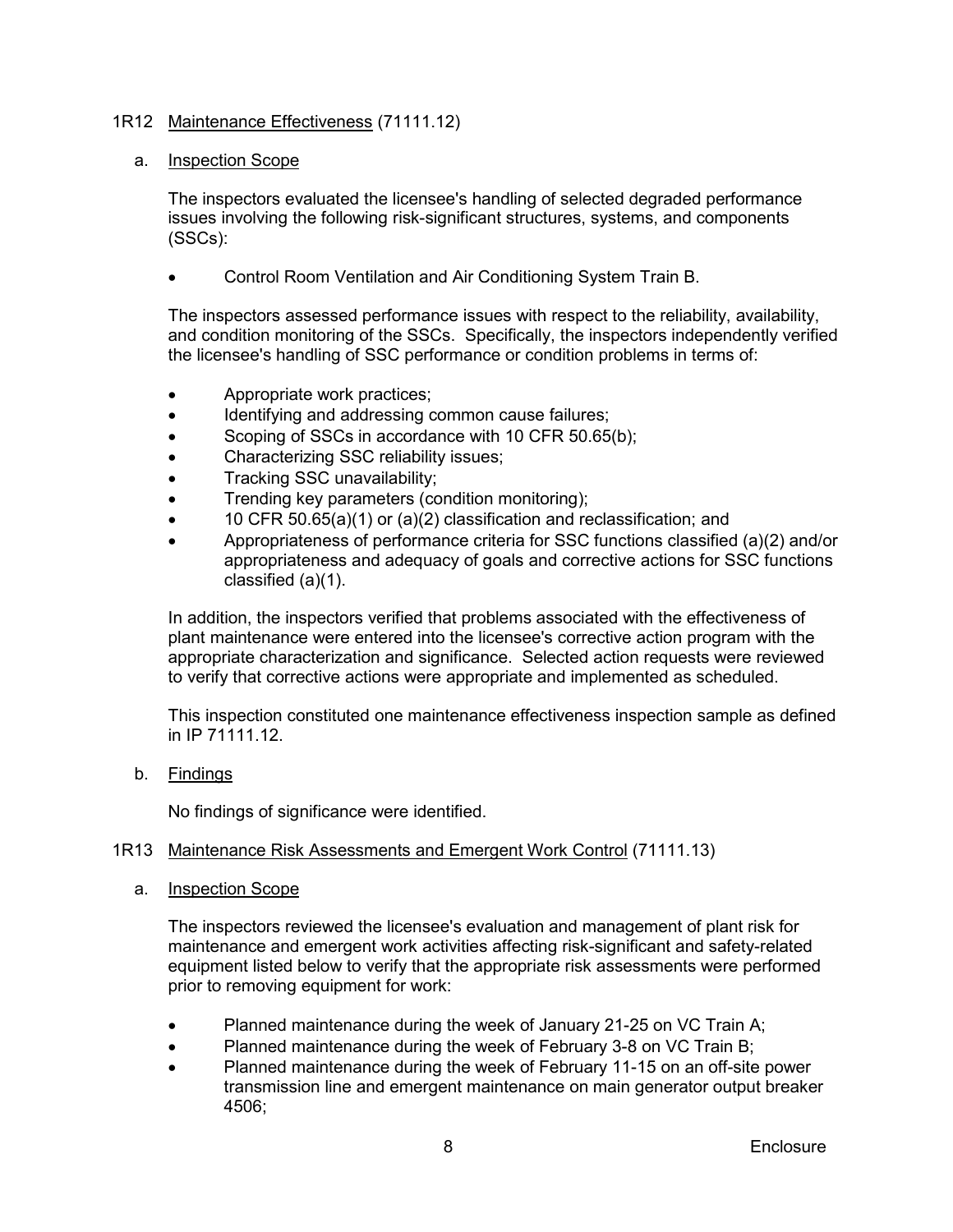- Planned maintenance during the week of February 18-22 on the Division 4 Nuclear System Protection System Battery Charger, Control Rod Drive Pump A, and Stator Cooling Water Pump A;
- Planned maintenance during the week of February 25 March 1 on RHR Train A; and
- Planned maintenance during the week of March 3-8 on the Emergency Reserve Auxiliary Transformer.

These activities were selected based on their potential risk significance relative to the Reactor Safety Cornerstones. As applicable for each of the above activities, the inspectors reviewed the scope of maintenance work in the plant's daily schedule, reviewed Control Room logs, verified that plant risk assessments were completed as required by 10 CFR 50.65(a)(4) prior to commencing maintenance activities, discussed the results of the assessment with the licensee's Probabilistic Risk Analyst and/or Shift Technical Advisor, and verified that plant conditions were consistent with the risk assessment assumptions. The inspectors also reviewed TS requirements and walked down portions of redundant safety systems, when applicable, to verify that risk analysis assumptions were valid, that redundant safety-related plant equipment necessary to minimize risk was available for use, and that applicable requirements were met.

In addition, the inspectors verified that maintenance risk related problems were entered into the licensee's corrective action program with the appropriate characterization and significance. Selected action requests were reviewed to verify that corrective actions were appropriate and implemented as scheduled.

This inspection constituted six maintenance risk assessment inspection samples as defined in IP 71111.13.

b. Findings

No findings of significance were identified.

- <span id="page-12-0"></span>1R15 Operability Evaluations (71111.15)
	- a. Inspection Scope

The inspectors reviewed the following issues:

- AR 01450247, "Part 21 Report Commercial Grade Dedication Not Properly Applied to the Spacer in Butterfly Valve 1SC008C;"
- AR 01418152, "Loose Bolting on Floating End of Division 1 DG [Diesel Generator] Heat Exchangers;"
- AR 01461018, "ABB Part 21 on COM-5/SSC-T Protective Relays;" and
- AR 01486737, "Evaluate Restoration of Automatic VC High Chlorine Mode."

The inspectors selected these potential operability/functionality issues based on the risk significance of the associated components and systems. The inspectors verified that the conditions did not render the associated equipment inoperable or result in an unrecognized increase in plant risk. When applicable, the inspectors verified that the licensee appropriately applied TS limitations, appropriately returned the affected equipment to an operable status, and reviewed the licensee's evaluation of the issue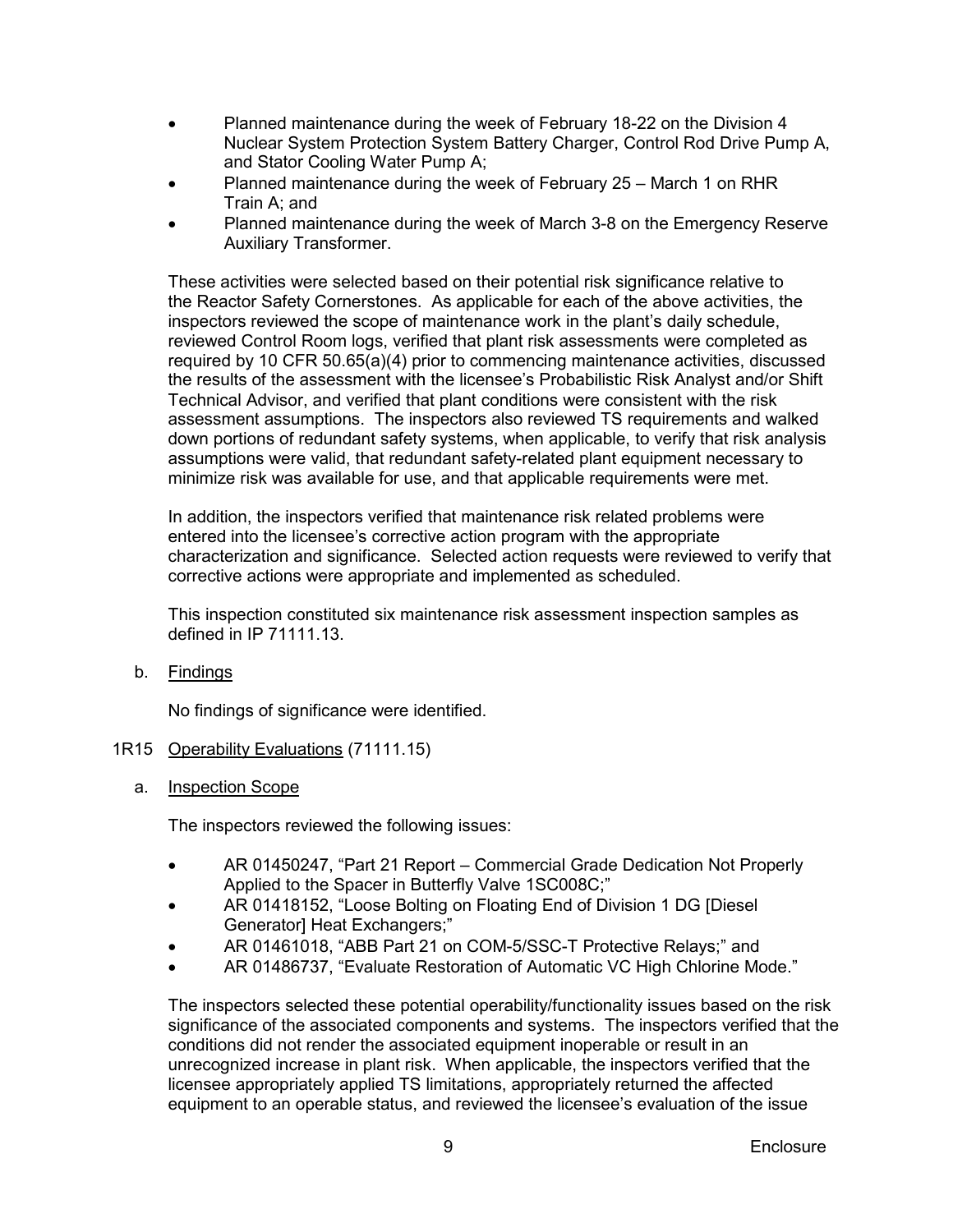with respect to the regulatory reporting requirements. Where compensatory measures were required to maintain operability, the inspectors determined whether the measures in place would function as intended and were properly controlled. The inspectors determined, where appropriate, compliance with bounding limitations associated with the evaluation. When applicable, the inspectors also verified that the licensee appropriately assessed the functionality of SSCs that perform specified functions described in the UFSAR, Operations Requirements Manual, Emergency Plan, Fire Protection Plan, regulatory commitments, or other elements of the current licensing basis when degraded or nonconforming conditions were identified.

In addition, the inspectors verified that problems related to the operability or functionality of safety-related plant equipment were entered into the licensee's corrective action program with the appropriate characterization and significance. Selected action requests were reviewed to verify that corrective actions were appropriate and implemented as scheduled.

This inspection constituted four operability evaluation inspection samples as defined in IP 71111.15.

b. Findings

No findings of significance were identified.

## <span id="page-13-0"></span>1R19 Post-Maintenance Testing (71111.19)

a. Inspection Scope

The inspectors reviewed post-maintenance testing for the following activities to verify that procedures and test activities were adequate to ensure system operability and functional capability:

- WO 01504647-02, "Operations (OP) Perform Post-Maintenance Test (PMT) Leak Check Verify Operation of Dryer 2SA01D;"
- WO 01613252-01, "Breaker for 0AP57E-1B for 1VG-6Yb Slow to Fully Open;"
- WO 01569634-06, "OP PMT Scram Time Test 1C11D001AH (08-13)," and WO 00796237-13, "OP PMT Scram Time Test 1C11D001BS(16-53);"
- WO 01379878-04, "OP PMT Perform CPS 9061.10 for 1FC024A;"
- WO 01536441-05, "1RIXPR035: Perform 3 Corrective Action Checks From Equipment Apparent Cause Evaluation;" and
- WO 01369548-02, "OP 1E12F003A OPS PMT (9053.04)."

The inspectors reviewed the scope of the work performed and evaluated the adequacy of the specified post-maintenance testing. The inspectors verified that the postmaintenance testing was performed in accordance with approved procedures; that the procedures contained clear acceptance criteria, which demonstrated operational readiness and that the acceptance criteria was met; that appropriate test instrumentation was used; that the equipment was returned to its operational status following testing; and that the test documentation was properly evaluated.

In addition, the inspectors verified that problems associated with post-maintenance testing were entered into the licensee's corrective action program with the appropriate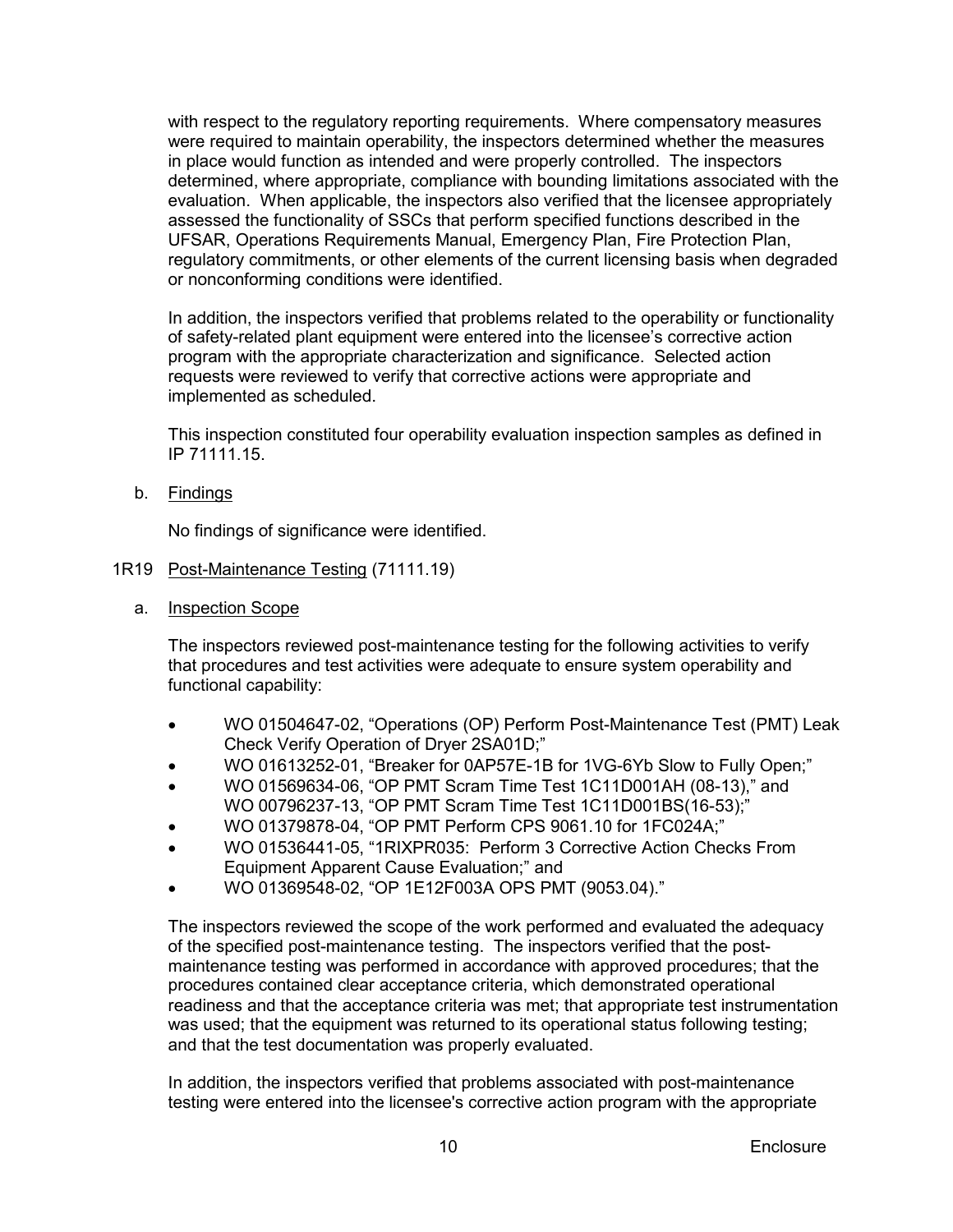characterization and significance. Selected action requests were reviewed to verify that the corrective actions were appropriate and implemented as scheduled.

This inspection constituted six post-maintenance testing inspection samples as defined in IP 71111.19.

b. Findings

No findings of significance were identified.

- <span id="page-14-0"></span>1R20 Refueling and Other Outage Activities (71111.20)
- .1 Forced Outage C1F54 (71111.20)
	- a. Inspection Scope

The inspectors evaluated outage activities during Unit 1 forced outage C1F54, which began on March 7, 2013. Unit 1 automatically scrammed from full power following an unexpected trip of the main turbine generator. After the unit was shut down, the licensee identified a failed fuse on the 'C' phase of the main generator's voltage regulating potential transformer. The unit was restarted on March 8th and reached full power on March 10th.

The inspectors reviewed and evaluated the conduct of outage activities to ensure that the licensee considered risk in developing, planning, and implementing the forced outage schedule. The inspectors observed or reviewed plant equipment configuration and risk management, electrical lineups, startup activities, and identification and resolution of problems associated with the outage.

This inspection constituted one other outage inspection sample as defined in IP 71111.20.

b. Findings

No findings of significance were identified.

#### <span id="page-14-1"></span>1R22 Surveillance Testing (71111.22)

a. Inspection Scope

The inspectors reviewed the test results for the following surveillance testing activities to determine whether risk-significant systems and equipment were capable of performing their intended safety function and to verify that the testing was conducted in accordance with applicable procedural and TS requirements:

- CPS 9051.01, "HPCS [High Pressure Core Spray] Pump and HPCS Water Leg Pump Operability" (Inservice Test);
- CPS 9052.01, "LPCS [Low Pressure Core Spray] / RHR A Pumps & LPCS/RHR A Water Leg Pump Operability" (LPCS pump test portion) (Inservice Test);
- CPS 9015.01, "SLC [Standby Liquid Control] Valve Operability" (1C41-F001A and F001B test portion) (Routine Test);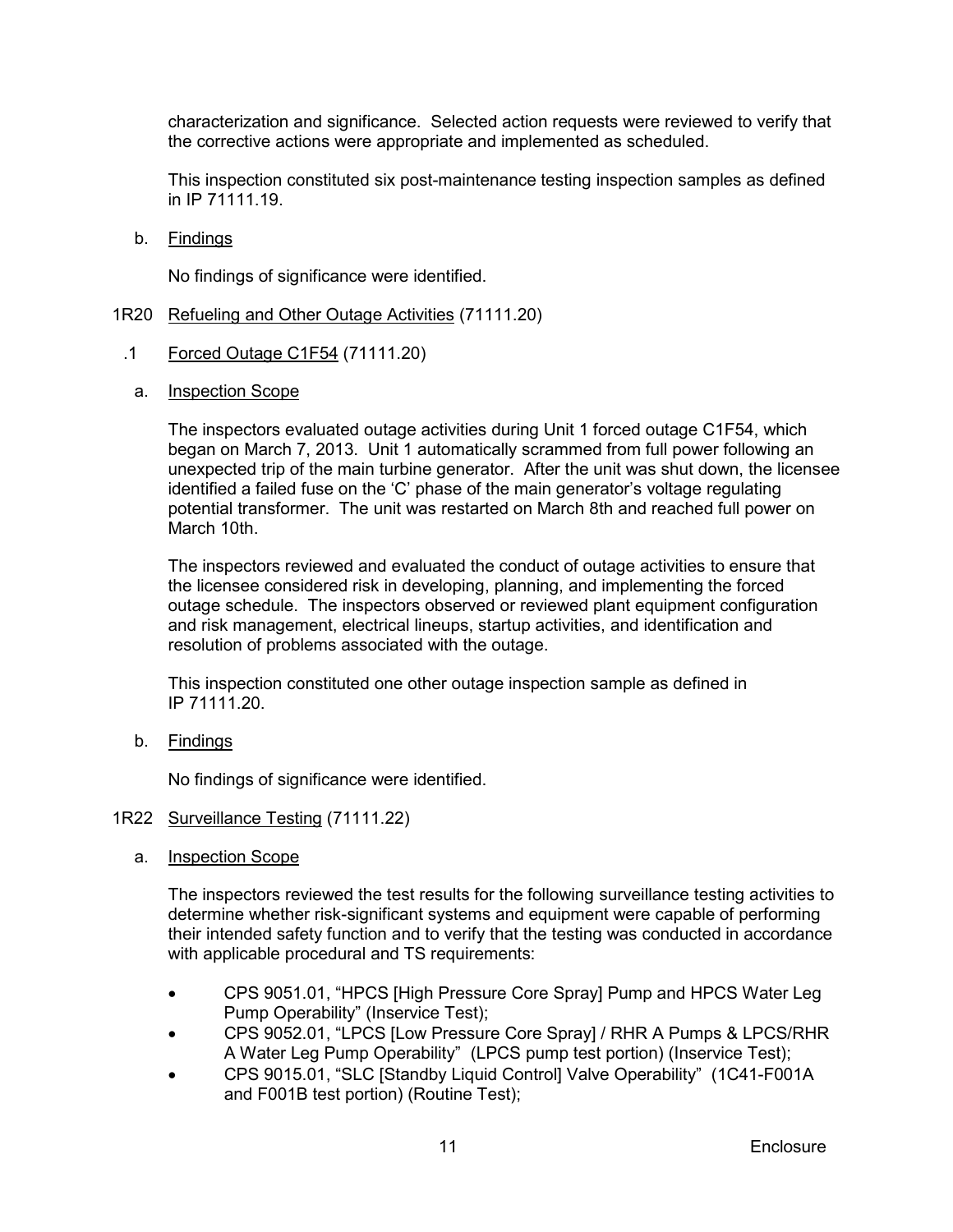- CPS 1019.07, "Leakage Reduction and Monitoring Program" (Reactor Coolant System Leakage Test);
- CPS 9068.01, "Hydrogen Mixing System Operability Test" (Routine Test) and;
- CPS 0931.10, "RPS [Reactor Protection System] Main Steam Line Isolation Valve Channel Functional" (Routine Test).

The inspectors observed selected portions of the test activities to verify that the testing was accomplished in accordance with plant procedures. The inspectors reviewed the test methodology and documentation to verify that equipment performance was consistent with safety analysis and design basis assumptions, and that testing acceptance criteria were satisfied.

In addition, the inspectors verified that surveillance testing problems were entered into the licensee's corrective action program with the appropriate characterization and significance. Selected action requests were reviewed to verify that corrective actions were appropriate and implemented as scheduled.

This inspection constituted two in-service tests, three routine surveillance tests, and one reactor coolant system leakage detection test for a total of six surveillance testing inspection samples as defined in IP 71111.22.

b. Findings

No findings of significance were identified.

## <span id="page-15-0"></span>**2. RADIATION SAFETY**

<span id="page-15-1"></span>2RS1 Radiological Hazard Assessment and Exposure Controls (71124.01)

This inspection constituted a partial sample as defined in IP 71124.01.

- .1 Instructions to Workers (02.03)
	- a. Inspection Scope

The inspectors reviewed selected occurrences where a worker's personal electronic dosimeter (ED) noticeably malfunctioned or alarmed. The inspectors evaluated whether workers responded appropriately to the off-normal condition. The inspectors assessed whether the issue was included in the corrective action program and dose evaluations were conducted as appropriate.

- b. Findings
- (1) Incomplete ED Dose Rate Alarm Evaluation

#### Introduction

The inspectors identified a finding of very low safety significance with an associated Non-Cited Violation of 10 CFR 20.1501(a) for the failure to perform surveys to ensure compliance with 10 CFR 20.1201 shallow-dose equivalent (SDE) limits for five workers during the fourth quarter 2011 due to contamination build-up on the workers' gloves.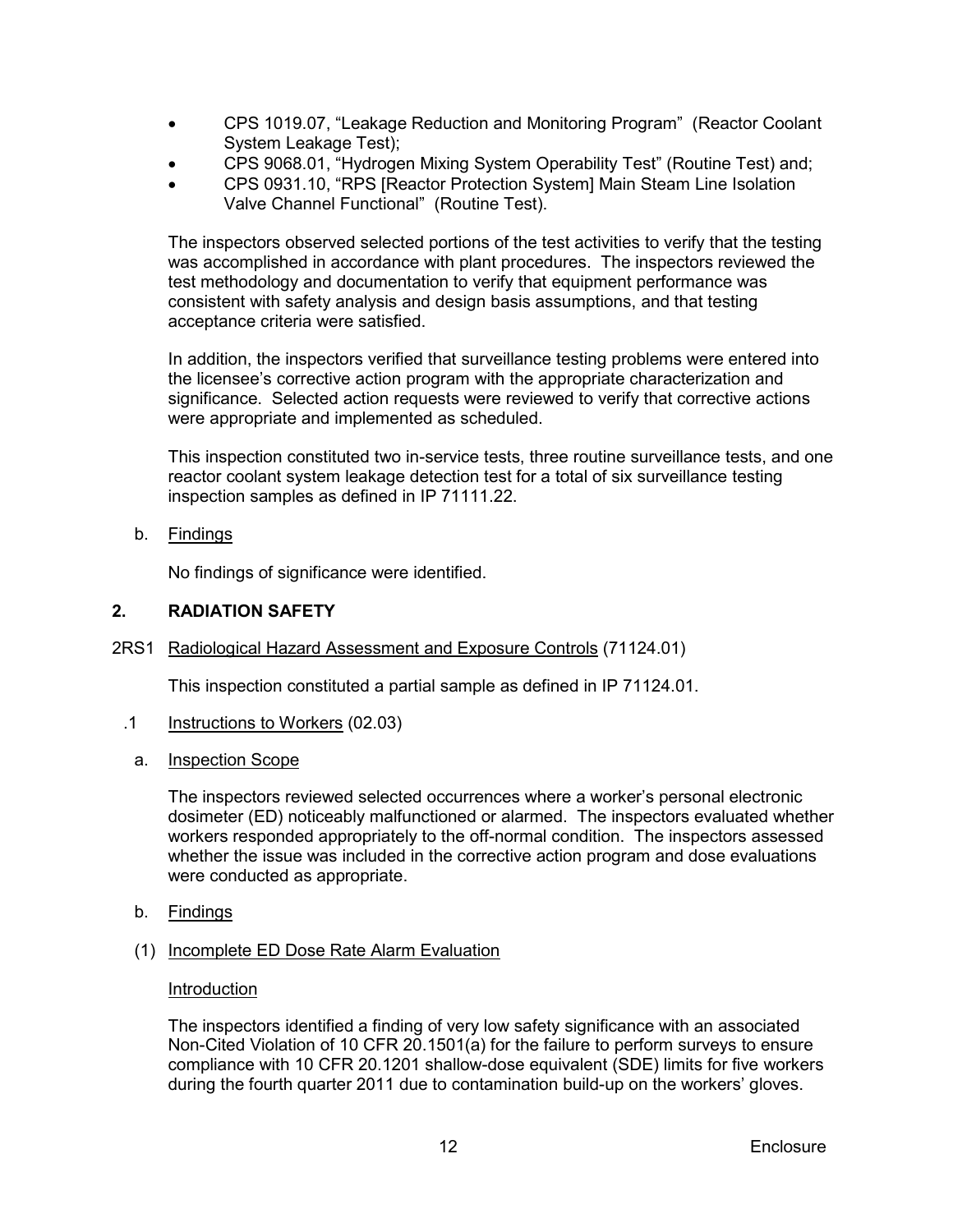#### **Description**

In the fourth quarter of 2011, five workers were performing various activities in the reactor cavity that resulted in contamination build-up on the workers' gloves. When the workers placed their hands near their EDs to check their accumulated dose, the EDs went into alarm for high dose rates. The maximum ED dose rates for these individuals ranged from 750 mrem/hr (milli-rem per hour) to 1170 mrem/hr. The workers removed their anti-contamination clothing, exited the radiological controlled area (RCA), and reported to radiation protection. Radiation protection conducted personnel exposure investigations. However the investigation focused on whole body dose, and since the workers had been briefed to expect ED alarms, no further investigation was conducted.

During an NRC inspection during the first quarter of 2012, the inspectors questioned the adequacy of the investigation performed by the licensee and the lack of dose assessments to determine SDE for each of the workers involved. The inspectors opened Unresolved Item (URI) 05000461/2012002-03, "Incomplete ED Dose Rate Alarm Evaluation," to follow up on the issue.

The licensee has subsequently performed dose assessments for each of the workers with calculated SDE doses ranging from 292 mrem to 3.18 rem. The NRC reviewed the dose calculations and the variables that were required due to the extended time between the contamination events and the subsequent dose assessments. The inspectors determined that the distance between the hand and the detector of 1 centimeter (cm) assumed in the licensee's calculations was not appropriate. Specifically, the inspectors observed multiple workers and determined that the majority of workers hold the ED with their fingertips, which created a cupped hand configuration. The inspectors determined that a distance of at least 2.54 cm (1 inch) should have been used for determining the location of the ED relative to workers hand in the SDE dose calculation. The licensee has entered this discrepancy into its corrective action program as AR 01454976 and will perform a recalculation of the dose using a distance of 2.54 cm. The inspectors concluded none of the variables used in the calculation compromised the licensee's ability to assess the dose to the workers because this definition is reserved for the intake of radionuclides or whole body dose from external exposures.

## Analysis

The inspectors determined that the issue of concern was a performance deficiency because the licensee did not perform a complete dose assessment based on sound technical health physics principles to determine the SDE to five individuals during the fourth quarter of 2011. The inspectors determined that the cause of the performance deficiency was reasonably within the licensee's ability to foresee and correct, and should have been prevented.

The finding was not subject to traditional enforcement since the incidents did not have a significant safety consequence, did not impact the NRC's ability to perform its regulatory function, and were not willful.

The performance deficiency was determined to be of more than minor safety significance in accordance with Inspection Manual Chapter (IMC) 0612, Appendix B, "Issue Screening," because it was associated with the Program and Process Attribute of the Occupational Radiation Safety Cornerstone and adversely affected the cornerstone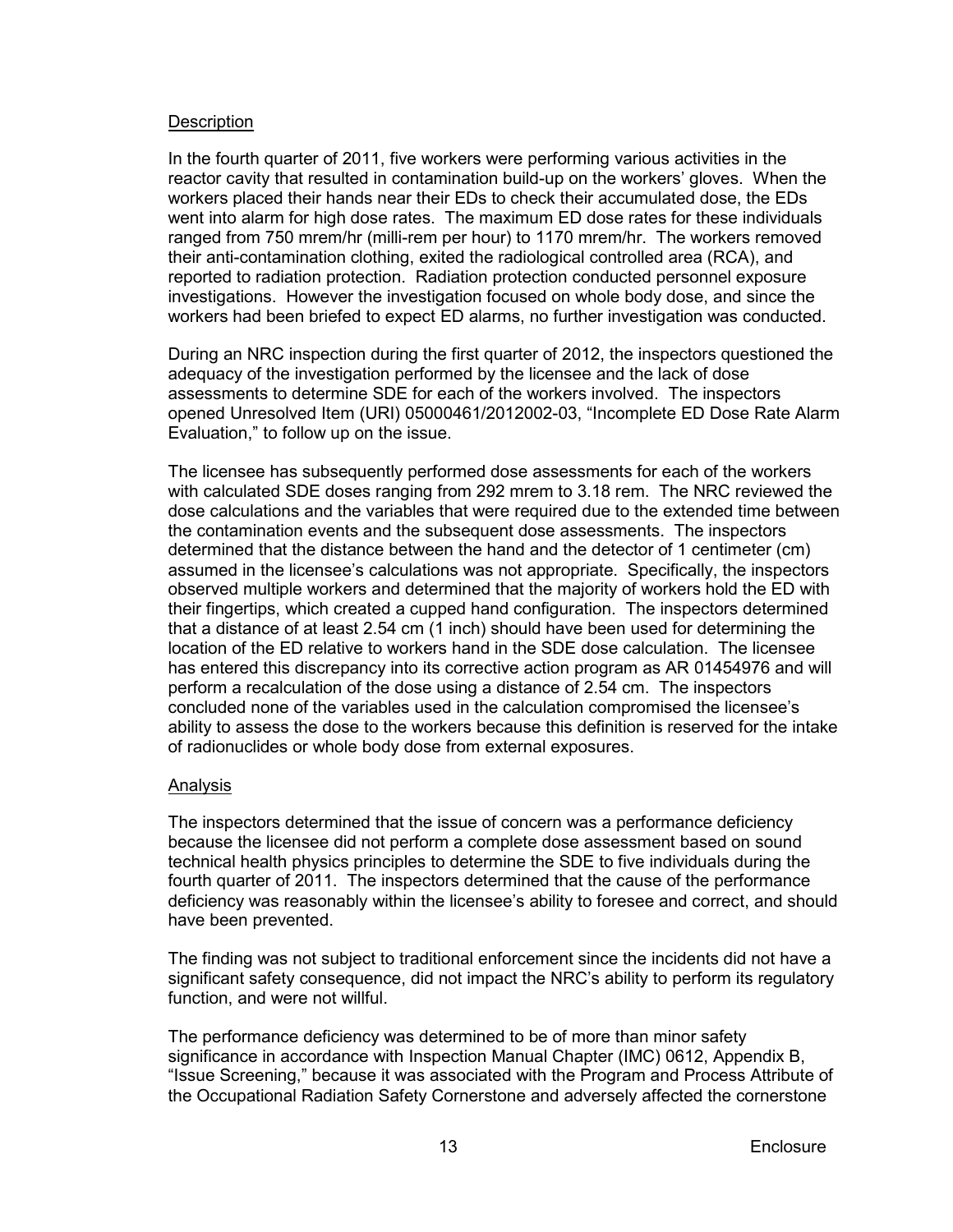objective of ensuring adequate protection of worker health and safety from exposure to radiation, in that not performing an adequate SDE assessment affected the licensee's ability to monitor, control, and limit radiation exposures. The inspectors also reviewed the guidance in IMC 0612, Appendix E, "Examples of Minor issues," and did not find any similar examples.

In accordance with IMC 0609, Appendix C, "Occupational Radiation Safety Significance Determination Process," the inspectors determined that the finding had very low safety significance (Green) because the finding did not involve: (1) As Low As Reasonably Achievable (ALARA) planning and controls, (2) a radiological overexposure, (3) a substantial potential for an overexposure, or (4) a compromised ability to assess dose.

## Cross-Cutting Aspects

The inspectors identified that the primary cause of this finding was related to the cross-cutting aspect of human performance with the component of work practices. The specific aspect was that the licensee ensures supervisory and management oversight of work activities, including contractors, such that nuclear safety is supported. (IMC 0310 H.4(c)).

## **Enforcement**

10 CFR 20.1501(a) requires that each licensee make or cause to be made surveys that may be necessary for the licensee to comply with the regulations in 10 CFR Part 20 and that are reasonable under the circumstances to evaluate the extent of radiation levels, concentrations or quantities of radioactive materials, and the potential radiological hazards that could be present. 10 CFR 20.1201(a) states, in part, that the licensee shall control the occupational dose to adults. Contrary to the above, in the fourth quarter of 2011, the licensee did not make or cause to be made surveys that may have been necessary for the licensee to comply with the occupational dose limits set forth in 10 CFR 20.1201(a). Specifically, the licensee did not analyze the workers' gloves or perform dose assessments when it was determined that contamination build-up on the workers' gloves had occurred to such an extent that ED alarms were received. Since the violation of 10 CFR 20.1501(a) was of very low safety significance and has been entered in the licensee's corrective action program as AR 01335298, this violation is being treated as a Non-Cited Violation consistent with Section 2.3.2 of the NRC Enforcement Policy **(NCV 05000461/2013-002-01, Incomplete ED Dose Rate Alarm Evaluation)**.

## <span id="page-17-0"></span>2RS3 In-Plant Airborne Radioactivity Control and Mitigation (71124.03)

This inspection constituted one complete sample as defined in IP 71124.03.

- .1 Inspection Planning (02.01)
	- a. Inspection Scope

The inspectors reviewed the UFSAR to identify areas of the plant designed as potential airborne radiation areas and any associated ventilation systems or airborne monitoring instrumentation. Instrumentation review included continuous air monitors (continuous air monitors and particulate-iodine-noble-gas-type instruments) used to identify changing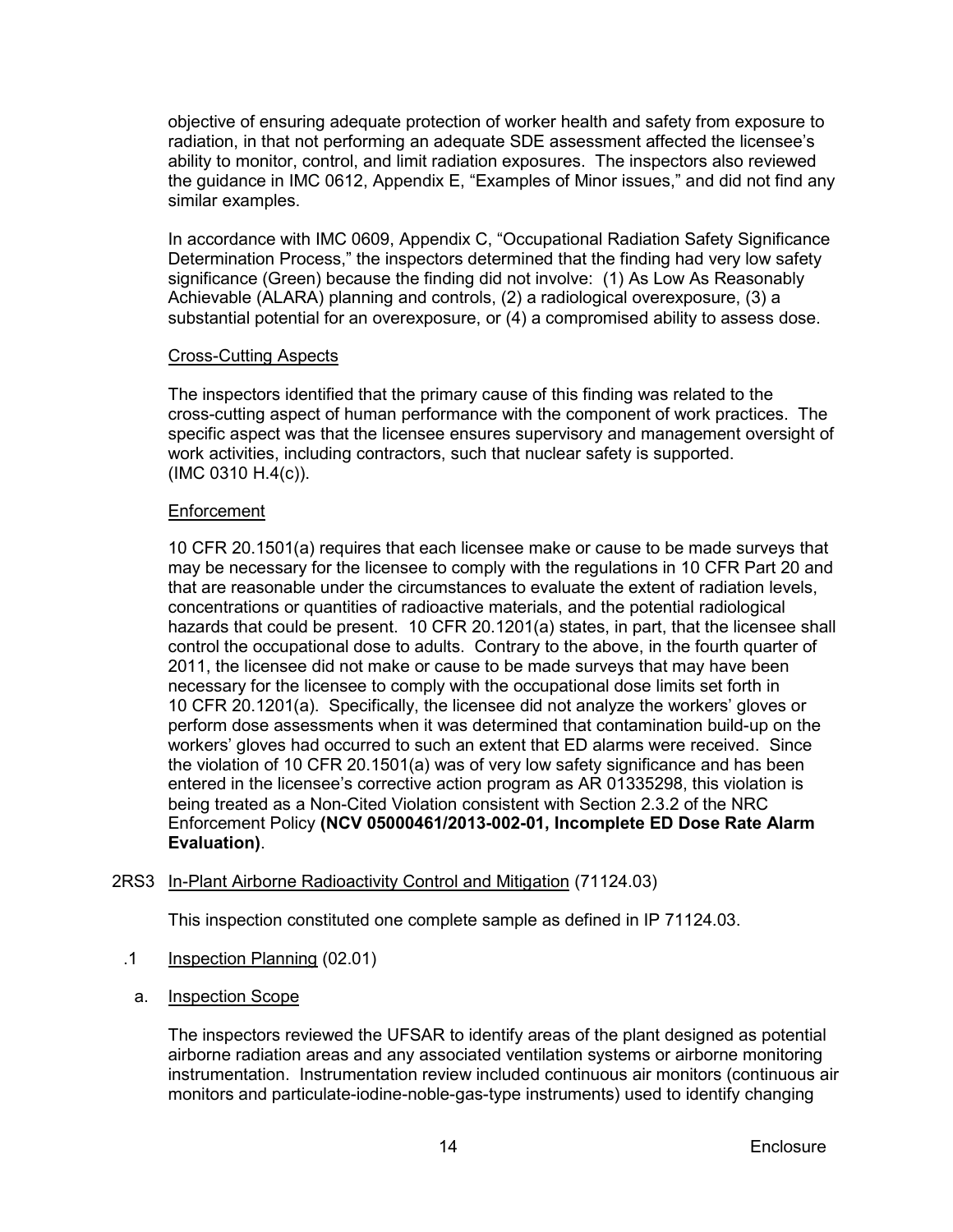airborne radiological conditions such that actions to prevent an overexposure may be taken. The review included an overview of the respiratory protection program and a description of the types of devices used. The inspectors reviewed the UFSAR, TS, and emergency planning documents to identify the location and quantity of respiratory protection devices stored for emergency use.

The inspectors reviewed the licensee's procedures for maintenance, inspection, and use of respiratory protection equipment including self-contained breathing apparatus as well as procedures for air quality maintenance.

The inspectors reviewed reported performance indicators to identify any related to unintended dose resulting from intakes of radioactive material.

#### b. Findings

No findings of significance were identified.

#### .2 Engineering Controls (02.02)

#### a. Inspection Scope

The inspectors reviewed the licensee's use of permanent and temporary ventilation to determine whether the licensee uses ventilation systems as part of its engineering controls (in lieu of respiratory protection devices) to control airborne radioactivity. The inspectors reviewed procedural guidance for use of installed plant systems, such as containment purge, Fuel Building ventilation, and Auxiliary Building ventilation, and assessed whether the systems are used, to the extent practicable, during high-risk activities (e.g., using containment purge during cavity floodup).

The inspectors selected installed ventilation systems used to mitigate the potential for airborne radioactivity, and evaluated whether the ventilation airflow capacity, flow path (including the alignment of the suction and discharges), and filter/charcoal unit efficiencies, as appropriate, were consistent with maintaining concentrations of airborne radioactivity in work areas below the concentrations of an airborne area to the extent practicable.

The inspectors selected temporary ventilation system setups (high-efficiency particulate air/charcoal negative pressure units, down draft tables, tents, metal "Kelly buildings," and other enclosures) used to support work in contaminated areas. The inspectors assessed whether the use of these systems is consistent with licensee procedural guidance and ALARA concept.

The inspectors reviewed airborne monitoring protocols by selecting installed systems used to monitor and warn of changing airborne concentrations in the plant and evaluated whether the alarms and setpoints were sufficient to prompt licensee/worker action to ensure that doses are maintained within the limits of 10 CFR Part 20 and the ALARA concept.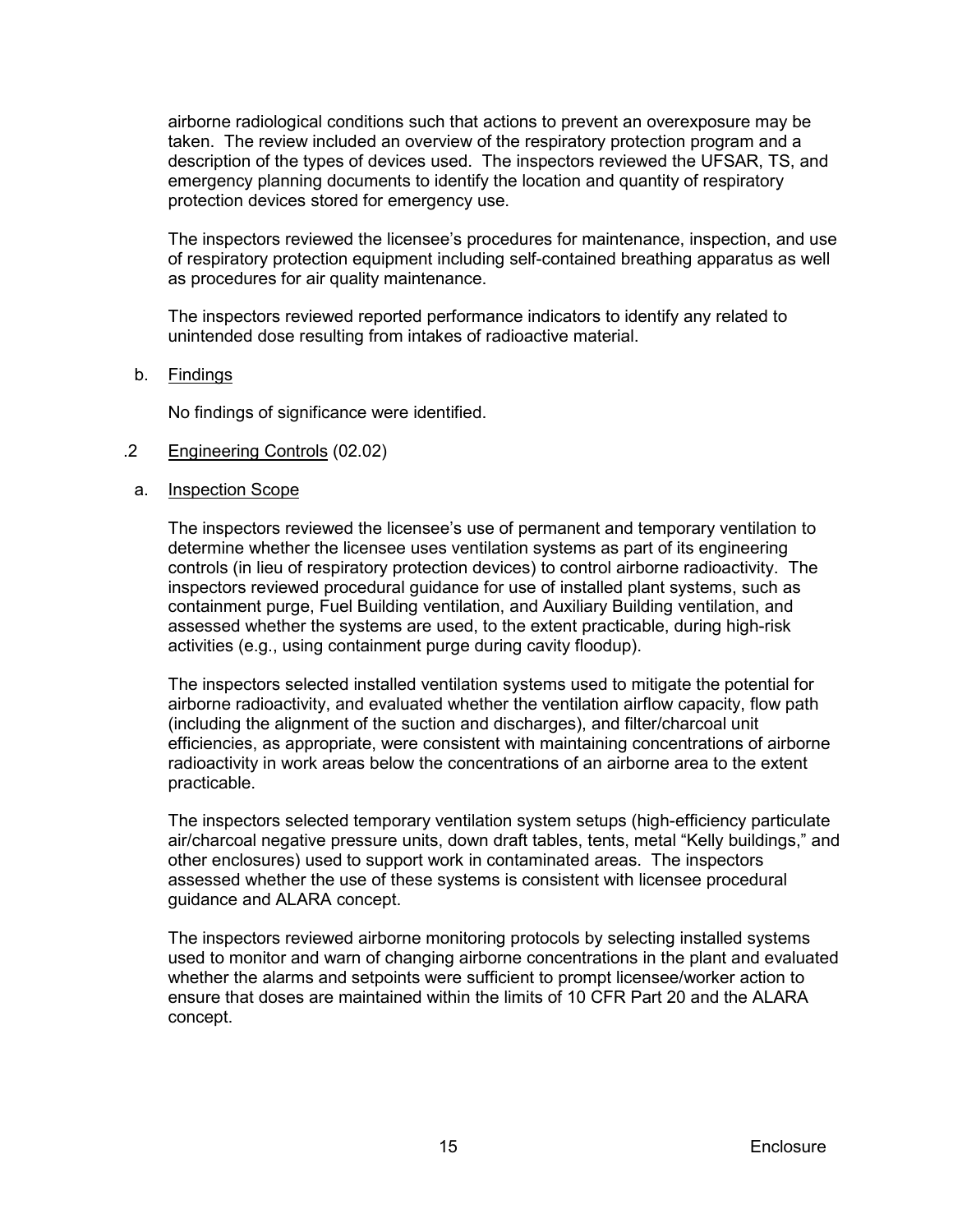The inspectors assessed whether the licensee had established trigger points (e.g., the Electric Power Research Institute's "Alpha Monitoring Guidelines for Operating Nuclear Power Stations") for evaluating levels of airborne beta-emitting (e.g., plutonium-241) and alpha-emitting radionuclides.

b. Findings

No findings of significance were identified.

- .3 Use of Respiratory Protection Devices (02.03)
- a. Inspection Scope

For those situations where it is impractical to employ engineering controls to minimize airborne radioactivity, the inspectors assessed whether the licensee provided respiratory protective devices such that occupational doses are ALARA. The inspectors selected work activities where respiratory protection devices were used to limit the intake of radioactive materials, and assessed whether the licensee performed an evaluation concluding that further engineering controls were not practical and that the use of respirators is ALARA. The inspectors also evaluated whether the licensee had established means (such as routine bioassay) to determine if the level of protection (protection factor) provided by the respiratory protection devices during use was at least as good as that assumed in the licensee's work controls and dose assessment.

The inspectors assessed whether respiratory protection devices used to limit the intake of radioactive materials were certified by the National Institute for Occupational Safety and Health/Mine Safety and Health Administration or have been approved by the NRC per 10 CFR 20.1703(b). The inspectors selected work activities where respiratory protection devices were used. The inspectors evaluated whether the devices were used consistent with their National Institute for Occupational Safety and Health/Mine Safety and Health Administration certification or any conditions of their NRC approval.

The inspectors reviewed records of air testing for supplied-air devices and self-contained breathing apparatus bottles to assess whether the air used in these devices meets or exceeds Grade D quality. The inspectors reviewed plant breathing air supply systems to determine whether they meet the minimum pressure and airflow requirements for the devices in use.

The inspectors selected several individuals qualified to use respiratory protection devices, and assessed whether they have been deemed fit to use the devices by a physician.

Due to limited in-field observations, the inspectors reviewed training curricula for users of respiratory protection devices and requested a demonstration of device use (donning, doffing, functional checks, and device malfunction) from selected individuals.

The inspectors chose multiple respiratory protection devices staged and ready for use in the plant or stocked for issuance for use. The inspectors assessed the physical condition of the device components (mask or hood, harnesses, air lines, regulators, air bottles, etc.) and reviewed records of routine inspection for each. The inspectors selected several of the devices and reviewed records of maintenance on the vital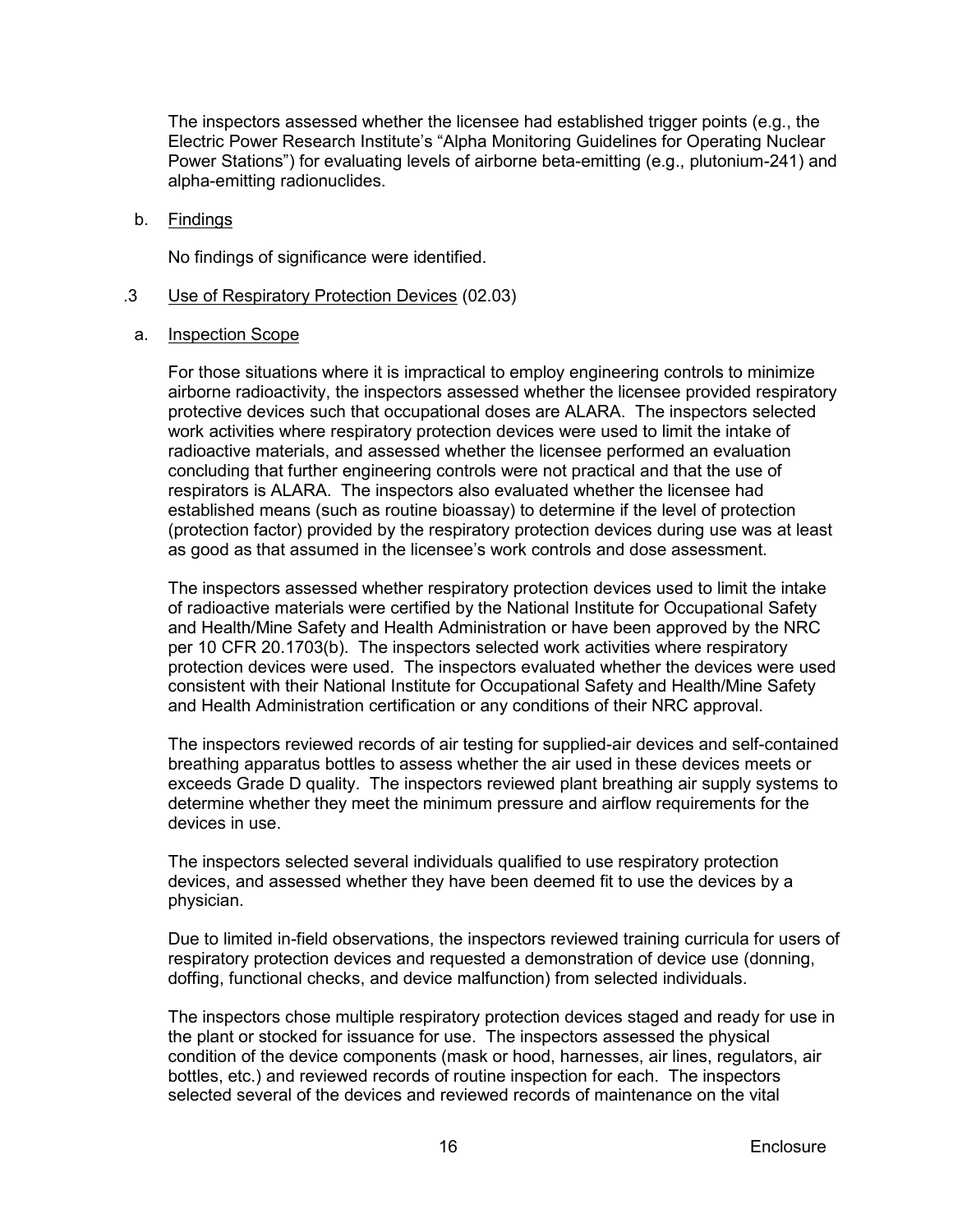components (e.g., pressure regulators, inhalation/exhalation valves, hose couplings). The inspectors reviewed the respirator vital components maintenance program to ensure onsite personnel assigned to repair the vital components have received the appropriate manufacturer-approved training.

b. Findings

No findings of significance were identified.

## .4 Self-Contained Breathing Apparatus for Emergency Use (02.04)

a. Inspection Scope

Based on the UFSAR, TS, and Emergency Operating Procedure (EOP) requirements, the inspectors reviewed the status and surveillance records of self-contained breathing apparatuses staged in-plant for use during emergencies. The inspectors reviewed the licensee's capability for refilling and transporting self-contained breathing apparatus air bottles to and from the Control Room and Operations Support Center during emergency conditions.

The inspectors selected several individuals on Control Room shift crews and from designated departments currently assigned emergency duties (e.g., onsite search and rescue duties) to assess whether Control Room operators and other emergency response and radiation protection personnel (assigned in-plant search and rescue duties or as required by EOPs or the Emergency Plan) were trained and qualified in the use of self-contained breathing apparatuses (including personal bottle change out). The inspectors evaluated whether personnel assigned to refill bottles were trained and qualified for that task.

The inspectors determined whether appropriate mask sizes and types are available for use (i.e., in-field mask size and type match what was used in fit-testing). The inspectors determined whether on-shift operators had no facial hair that would interfere with the sealing of the mask to the face and whether vision correction (e.g., glasses inserts or corrected lenses) was available as appropriate.

The inspectors reviewed the past two years of maintenance records for selected selfcontained breathing apparatus units used to support operator activities during accident conditions and designated as "ready for service" to assess whether any maintenance or repairs on any self-contained breathing apparatus unit's vital components were performed by an individual, or individuals, certified by the manufacturer of the device to perform the work. The vital components typically are the pressure-demand air regulator and the low-pressure alarm. The inspectors reviewed the onsite maintenance procedures governing vital component work to determine any inconsistencies with the self-contained breathing apparatus manufacturer's recommended practices. For those self-contained breathing apparatuses designated as "ready for service," the inspectors determined whether the required, periodic air cylinder hydrostatic testing was documented and up to date, and the retest air cylinder markings required by the U.S. Department of Transportation were in place.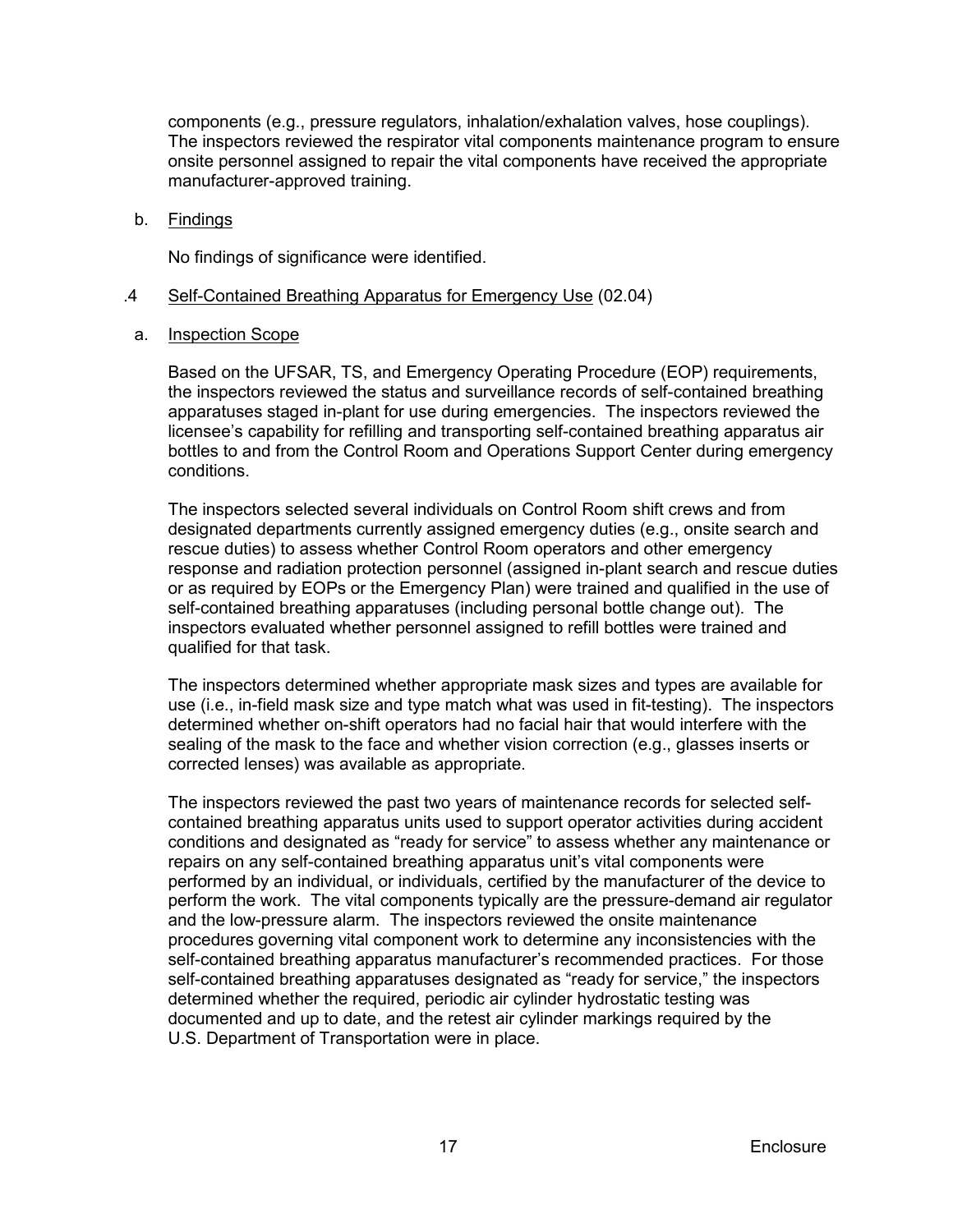## b. Findings

No findings of significance were identified.

## .5 Problem Identification and Resolution (02.05)

### a. Inspection Scope

The inspectors evaluated whether problems associated with the control and mitigation of in-plant airborne radioactivity were being identified by the licensee at an appropriate threshold and were properly addressed for resolution in the licensee corrective action program. The inspectors assessed whether the corrective actions were appropriate for a selected sample of problems involving airborne radioactivity and were appropriately documented by the licensee.

#### b. Findings

No findings of significance were identified.

## <span id="page-21-0"></span>2RS4 Occupational Dose Assessment (71124.04)

This inspection constituted one complete sample as defined in IP 71124.04.

- .1 Inspection Planning (02.01)
	- a. Inspection Scope

The inspectors reviewed the results of radiation protection program audits related to internal and external dosimetry (e.g., licensee's quality assurance audits, selfassessments, or other independent audits) to gain insights into overall licensee performance in the area of dose assessment and focus the inspection activities consistent with the principle of "smart sampling."

The inspectors reviewed the most recent National Voluntary Laboratory Accreditation Program accreditation report on the vendor's most recent results to determine the status of the contractor's accreditation.

A review was conducted of the licensee procedures associated with dosimetry operations, including issuance/use of external dosimetry (routine, multi-badging, extremity, neutron, etc.), assessment of internal dose (operation of whole body counter, assignment of dose based on derived air concentration-hours, urinalysis, etc.), and evaluation of and dose assessment for radiological incidents (distributed contamination, hot particles, loss of dosimetry, etc.).

The inspectors evaluated whether the licensee had established procedural requirements for determining when external and internal dosimetry is required.

#### b. Findings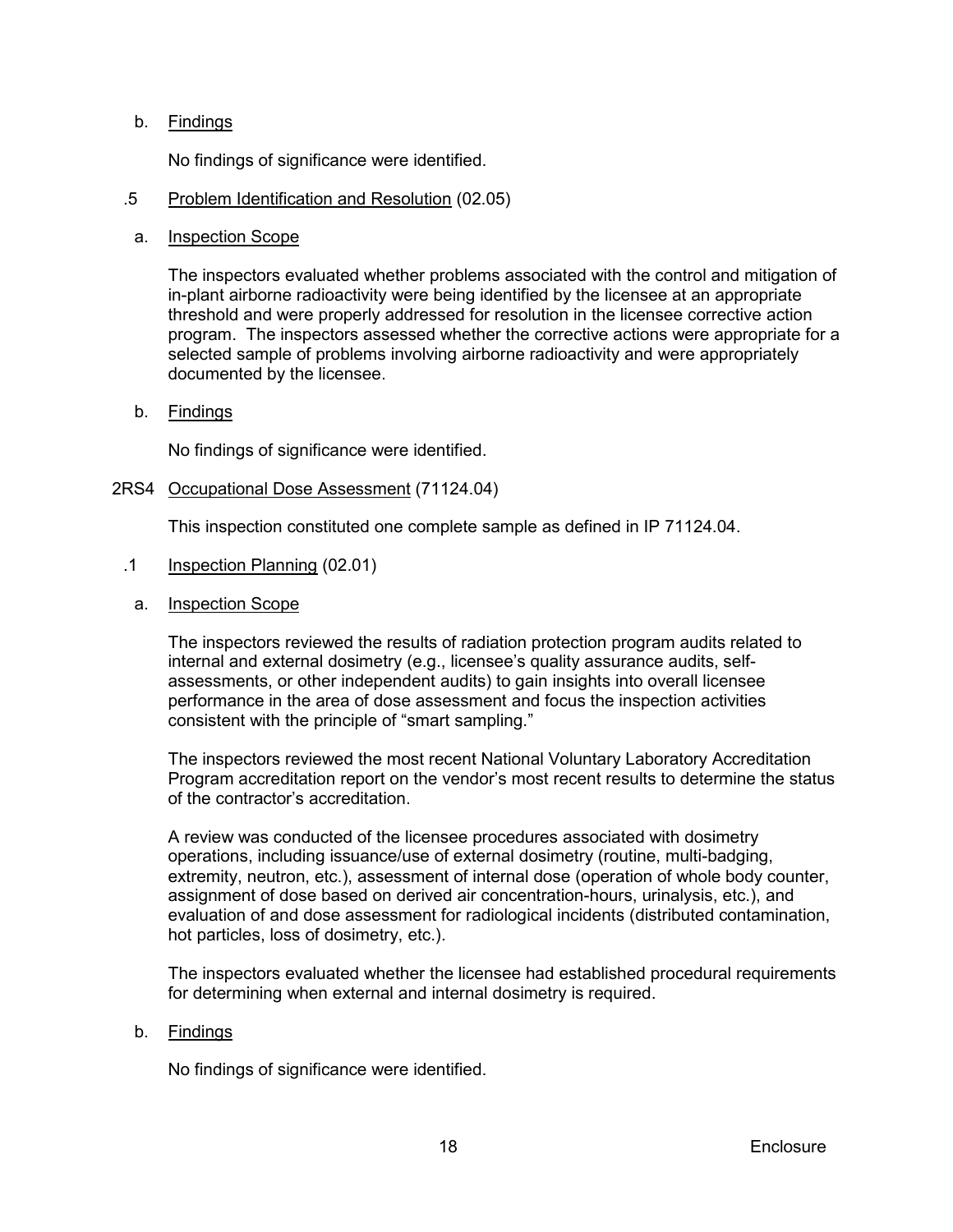## .2 External Dosimetry (02.02)

#### a. Inspection Scope

The inspectors evaluated whether the licensee's dosimetry vendor is National Voluntary Laboratory Accreditation Program accredited and if the approved irradiation test categories for each type of personnel dosimeter used are consistent with the types and energies of the radiation present and the way the dosimeter is being used (e.g., to measure deep dose equivalent, shallow dose equivalent, or lens dose equivalent).

The inspectors evaluated the onsite storage of dosimeters before their issuance, during use, and before processing/reading. The inspectors also reviewed the guidance provided to radiation workers with respect to care and storage of dosimeters.

The inspectors assessed whether non-National Voluntary Laboratory Accreditation Program accredited passive dosimeters (e.g., direct ion storage sight read dosimeters) were used according to licensee procedures that provide for periodic calibration, application of calibration factors, usage, reading (dose assessment) and zeroing.

The inspectors assessed the use of active dosimeters (electronic personal dosimeters) to determine if the licensee uses a "correction factor" to address the response of the electronic personal dosimeter as compared to the passive dosimeter for situations when the electronic personal dosimeter must be used to assign dose. The inspectors also assessed whether the correction factor is based on sound technical principles.

The inspectors reviewed dosimetry occurrence reports or corrective action program documents for adverse trends related to electronic personal dosimeters, such as interference from electromagnetic frequency, dropping or bumping, failure to hear alarms, etc. The inspectors assessed whether the licensee had identified any trends and implemented appropriate corrective actions.

b. Findings

No findings of significance were identified.

.3 Internal Dosimetry (02.03)

Routine Bioassay (In Vivo)

a. Inspection Scope

The inspectors reviewed procedures used to assess the dose from internally deposited nuclides using whole body counting equipment. The inspectors evaluated whether the procedures addressed methods for differentiating between internal and external contamination, the release of contaminated individuals, the route of intake and the assignment of dose.

The inspectors reviewed the whole body count process to determine if the frequency of measurements was consistent with the biological half-life of the nuclides available for intake.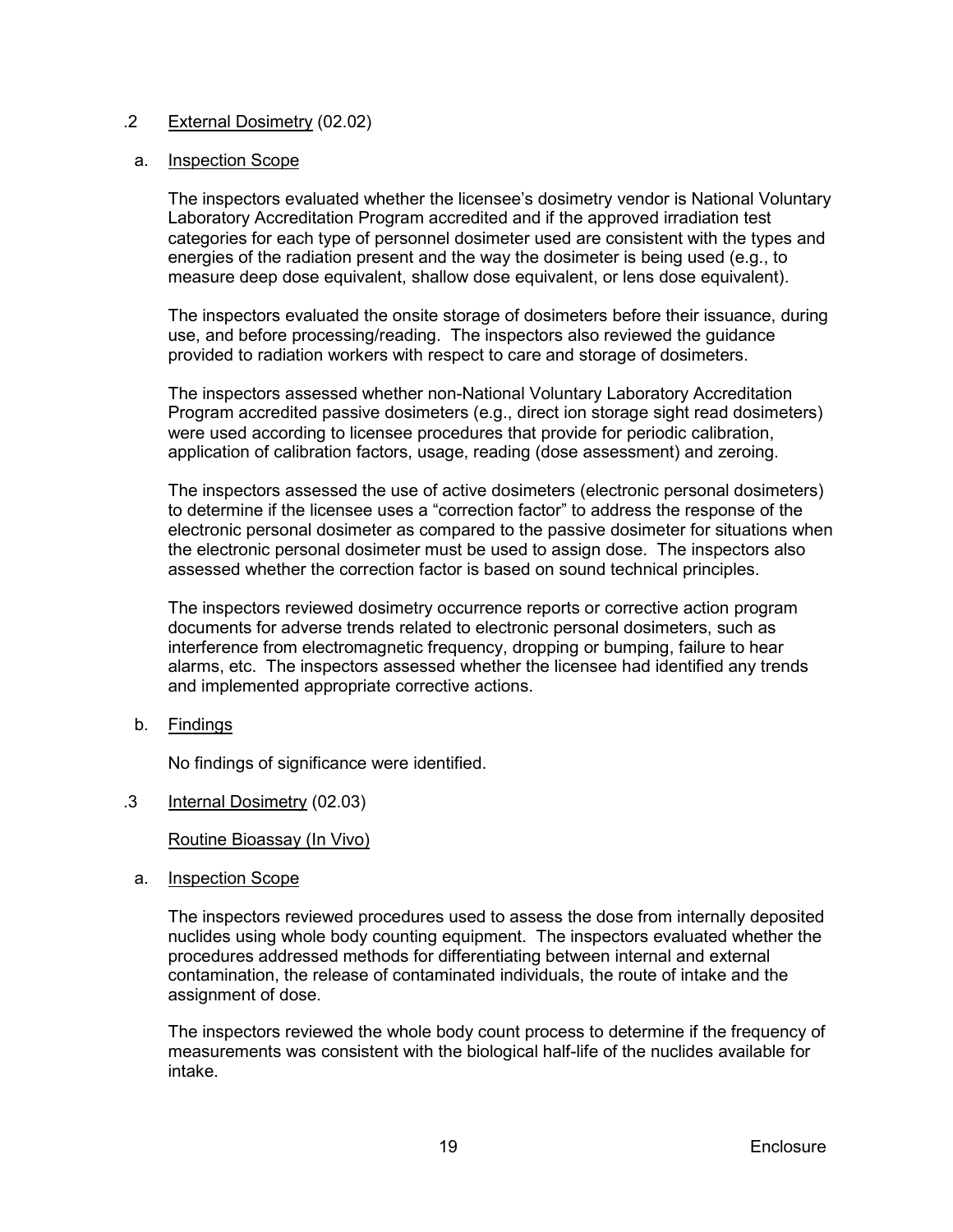The inspectors reviewed the licensee's evaluation for use of its portal radiation monitors as a passive monitoring system to determine if instrument minimum detectable activities were adequate to determine the potential for internally deposited radionuclides sufficient to prompt additional investigation.

The inspectors selected several whole body counts and evaluated whether the counting system used had sufficient counting time/low background to ensure appropriate sensitivity for the potential radionuclides of interest. The inspectors reviewed the radionuclide library used for the count system to determine its appropriateness. The inspectors evaluated whether any anomalous count peaks/nuclides indicated in each output spectra received appropriate disposition. The inspector's reviewed the licensee's 10 CFR 61 data analyses to determine whether the nuclide libraries included appropriate gamma-emitting nuclides. The inspectors evaluated how the licensee accounts for hardto-detect nuclides in the dose assessment.

b. Findings

No findings of significance were identified.

## Special Bioassay (In Vitro)

a. Inspection Scope

The inspectors selected internal dose assessments obtained using in vitro monitoring. The inspectors reviewed and assessed the adequacy of the licensee's program for in vitro monitoring (i.e., urinalysis and fecal analysis) of radionuclides (tritium, fission products, and activation products), including collection and storage of samples.

The inspectors reviewed the Vendor Laboratory Quality Assurance Program and assessed whether the laboratory participated in an industry recognized Cross-Check Program including whether out-of-tolerance results were resolved appropriately.

b. Findings

No findings of significance were identified.

#### Internal Dose Assessment – Airborne Monitoring

a. Inspection Scope

The inspectors reviewed the licensee's program for airborne radioactivity assessment and dose assessment, as applicable, based on airborne monitoring and calculations of derived air concentration. The inspectors determined whether flow rates and collection times for air sampling equipment were adequate to allow lower limits of detection to be obtained. The inspectors also reviewed the adequacy of procedural guidance to assess internal dose if respiratory protection was used.

b. Findings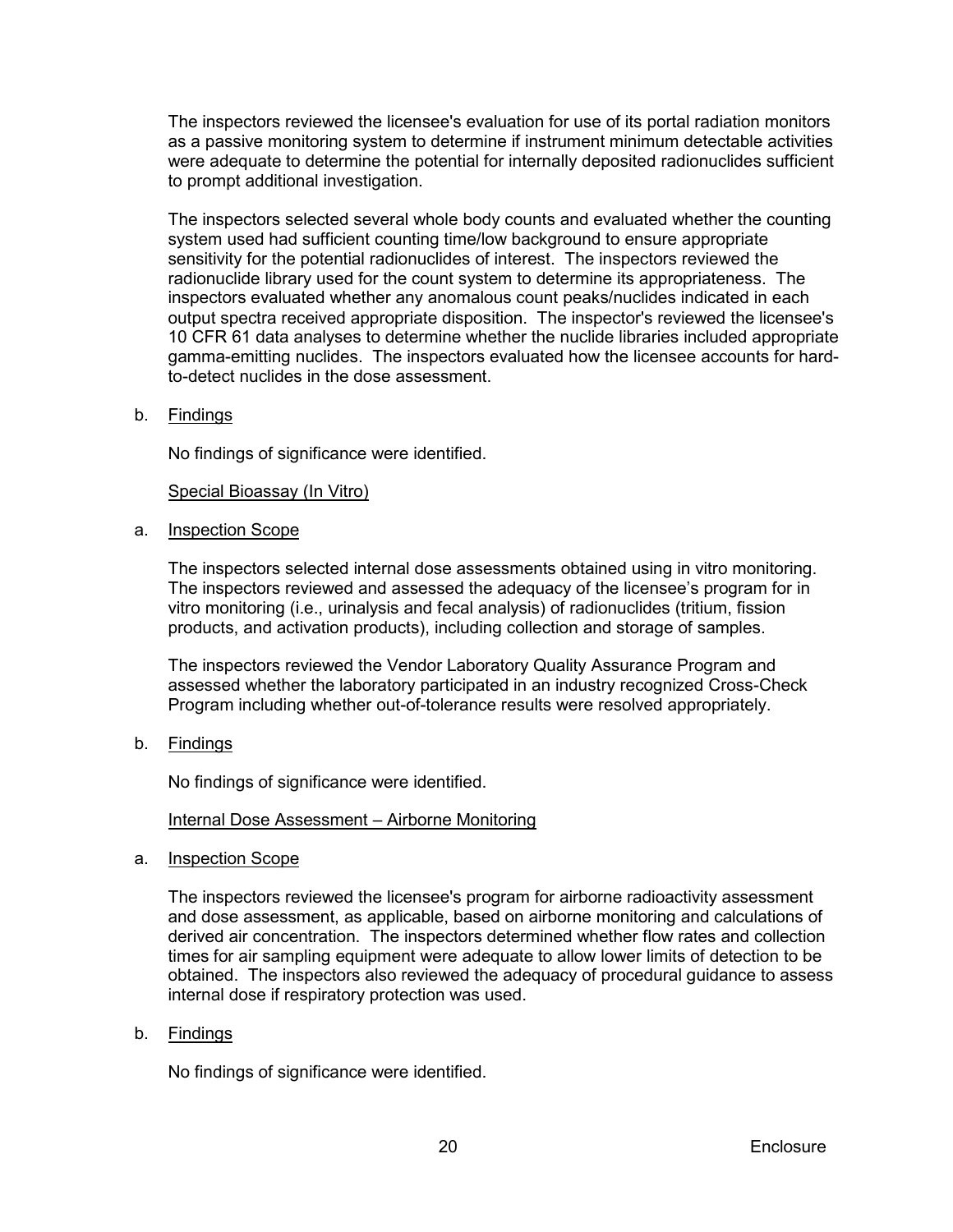## Internal Dose Assessment – Whole Body Count Analyses

### a. Inspection Scope

The inspectors reviewed several dose assessments performed by the licensee using the results of whole body count analyses. The inspectors determined whether affected personnel were properly monitored with calibrated equipment and that internal exposures were assessed consistent with the licensee's procedures.

b. Findings

No findings of significance were identified.

.4 Special Dosimetric Situations (02.04)

## Declared Pregnant Workers

a. Inspection Scope

The inspectors assessed whether the licensee informs workers, as appropriate, of the risks of radiation exposure to the embryo/fetus, the regulatory aspects of declaring a pregnancy, and the specific process to be used for (voluntarily) declaring a pregnancy.

The inspectors selected individuals who had declared pregnancy during the current assessment period and evaluated whether the licensee's Radiological Monitoring Program (internal and external) for declared pregnant workers is technically adequate to assess the dose to the embryo/fetus. The inspectors reviewed exposure results and monitoring controls employed by the licensee and with respect to the requirements of 10 CFR 20.

b. Findings

No findings of significance were identified.

## Dosimeter Placement and Assessment of Effective Dose Equivalent for External **Exposures**

a. Inspection Scope

The inspectors reviewed the licensee's methodology for monitoring external dose in nonuniform radiation fields or where large dose gradients exist. The inspectors evaluated the licensee's criteria for determining when alternate monitoring, such as use of multibadging, was to be implemented.

The inspectors reviewed dose assessments performed using multi-badging to evaluate whether the assessment was performed consistently with licensee procedures and dosimetric standards.

b. Findings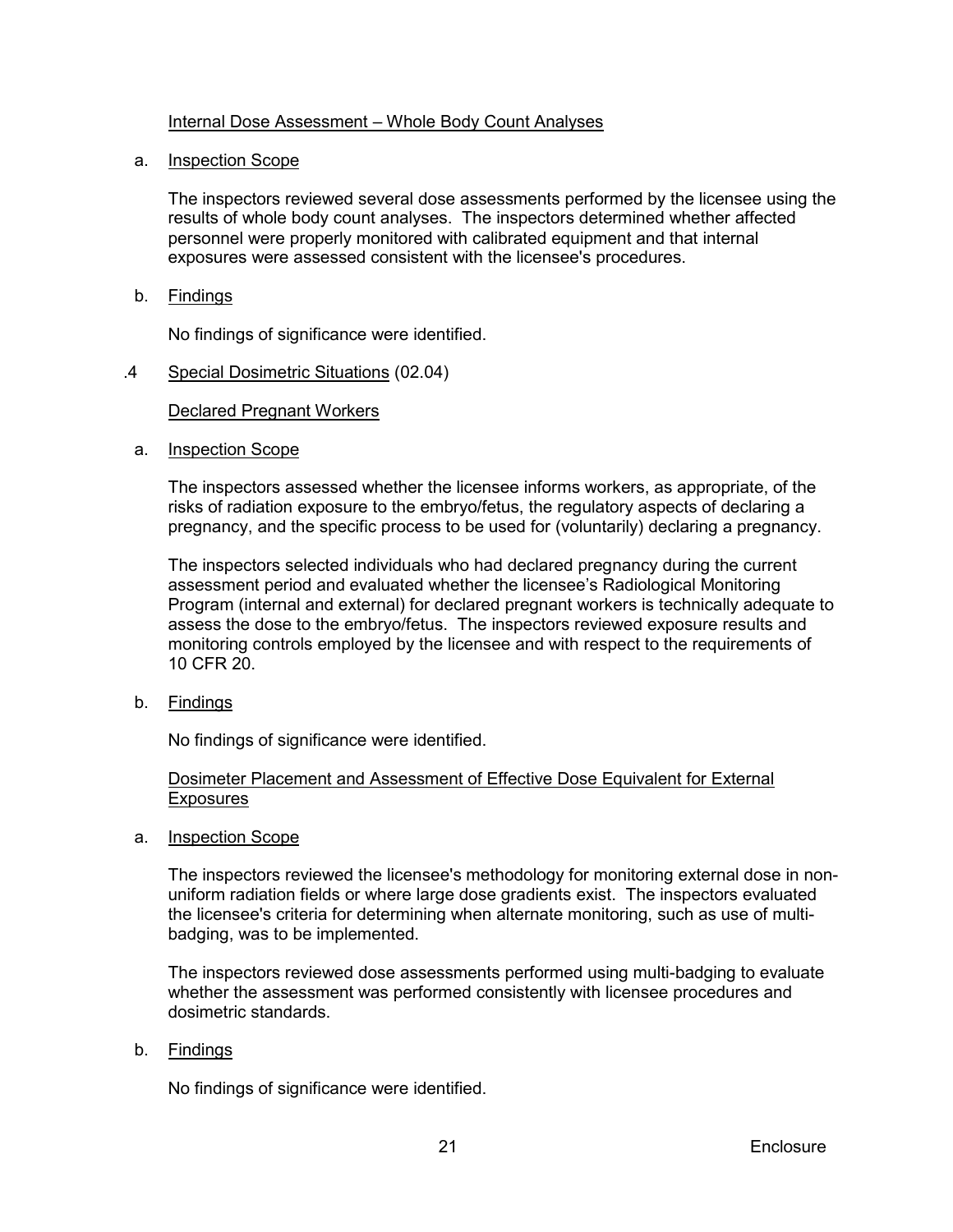## Shallow Dose Equivalent

a. Inspection Scope

The inspectors reviewed shallow dose equivalent dose assessments for adequacy. The inspectors evaluated the licensee's method (e.g., VARSKIN or similar code) for calculating shallow dose equivalent from distributed skin contamination or discrete radioactive particles.

b. Findings

No findings of significance were identified.

## Neutron Dose Assessment

a. Inspection Scope

The inspectors evaluated the licensee's neutron dosimetry program, including dosimeter types and/or survey instrumentation.

The inspectors reviewed neutron exposure situations (e.g., independent spent fuel storage installation operations or at-power containment entries) and assessed whether (a) dosimetry and/or instrumentation was appropriate for the expected neutron spectra, (b) there was sufficient sensitivity for low dose and/or dose rate measurement, and (c) neutron dosimetry was properly calibrated. The inspectors also assessed whether interference by gamma radiation had been accounted for in the calibration and whether time and motion evaluations were representative of actual neutron exposure events, as applicable.

b. Findings

No findings of significance were identified.

#### **Assigning Dose of Record**

a. Inspection Scope

For the special dosimetric situations reviewed in this section, the inspectors assessed how the licensee assigns dose of record for total effective dose equivalent, shallow dose equivalent, and lens dose equivalent. This included an assessment of external and internal monitoring results, supplementary information on Individual exposures (e.g., radiation incident investigation reports and skin contamination reports), and radiation surveys and/or air monitoring results when dosimetry was based on these techniques.

b. Findings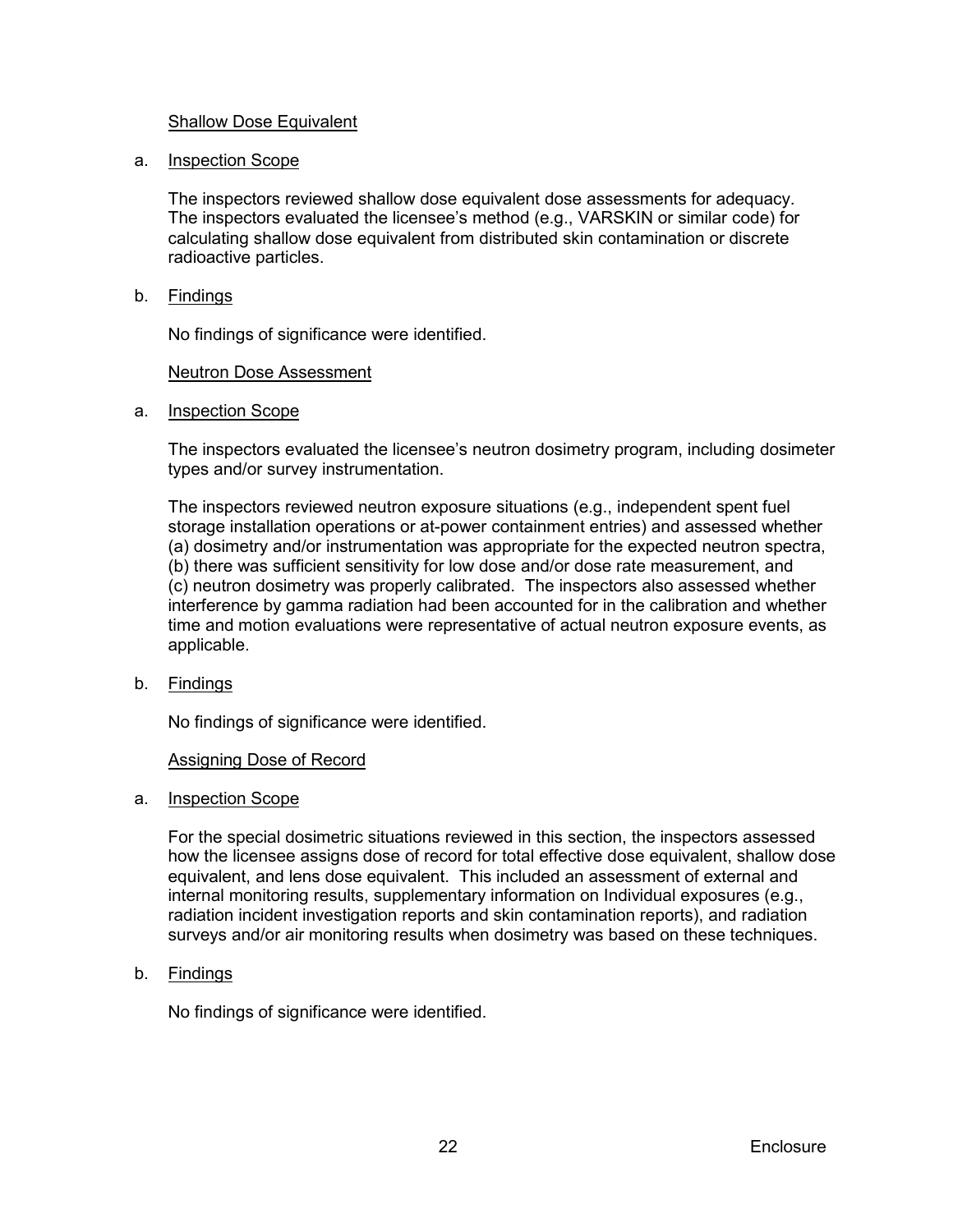## .5 Problem Identification and Resolution (02.05)

## a. Inspection Scope

The inspectors assessed whether problems associated with occupational dose assessment are being identified by the licensee at an appropriate threshold and are properly addressed for resolution in the licensee corrective action program. The inspectors assessed the appropriateness of the corrective actions for a selected sample of problems documented by the licensee involving occupational dose assessment.

## b. Findings

No findings of significance were identified.

## <span id="page-26-0"></span>**4. OTHER ACTIVITIES**

## <span id="page-26-1"></span>4OA1 Performance Indicator Verification (71151)

- .1 Review of Submitted Quarterly Data
	- a. Inspection Scope

The inspectors performed a review of the data submitted by the licensee for the Fourth Quarter 2012 Performance Indicators for any obvious inconsistencies prior to its public release in accordance with IMC 0608, "Performance Indicator Program."

This inspection was not considered to be an inspection sample as defined in IP 71151.

b. Findings

No findings of significance were identified.

## .2 Unplanned Scrams per 7000 Critical Hours

a. Inspection Scope

The inspectors verified the Unplanned Scrams per 7000 Critical Hours Performance Indicator for Unit 1. The inspectors reviewed each Licensee Event Report (LER) from January 1, 2012, through December 31, 2012, determined the number of scrams that occurred, and verified the licensee's calculation of critical hours. The inspectors also reviewed the licensee's corrective action program database to determine if any problems had been identified with the performance indicator data collected or transmitted for this indicator and none were identified. The inspectors noted that there were no unplanned scrams in 2012.

This inspection constituted one Unplanned Scrams per 7000 Critical Hours Performance Indicator verification inspection sample as defined in IP 71151.

#### b. Findings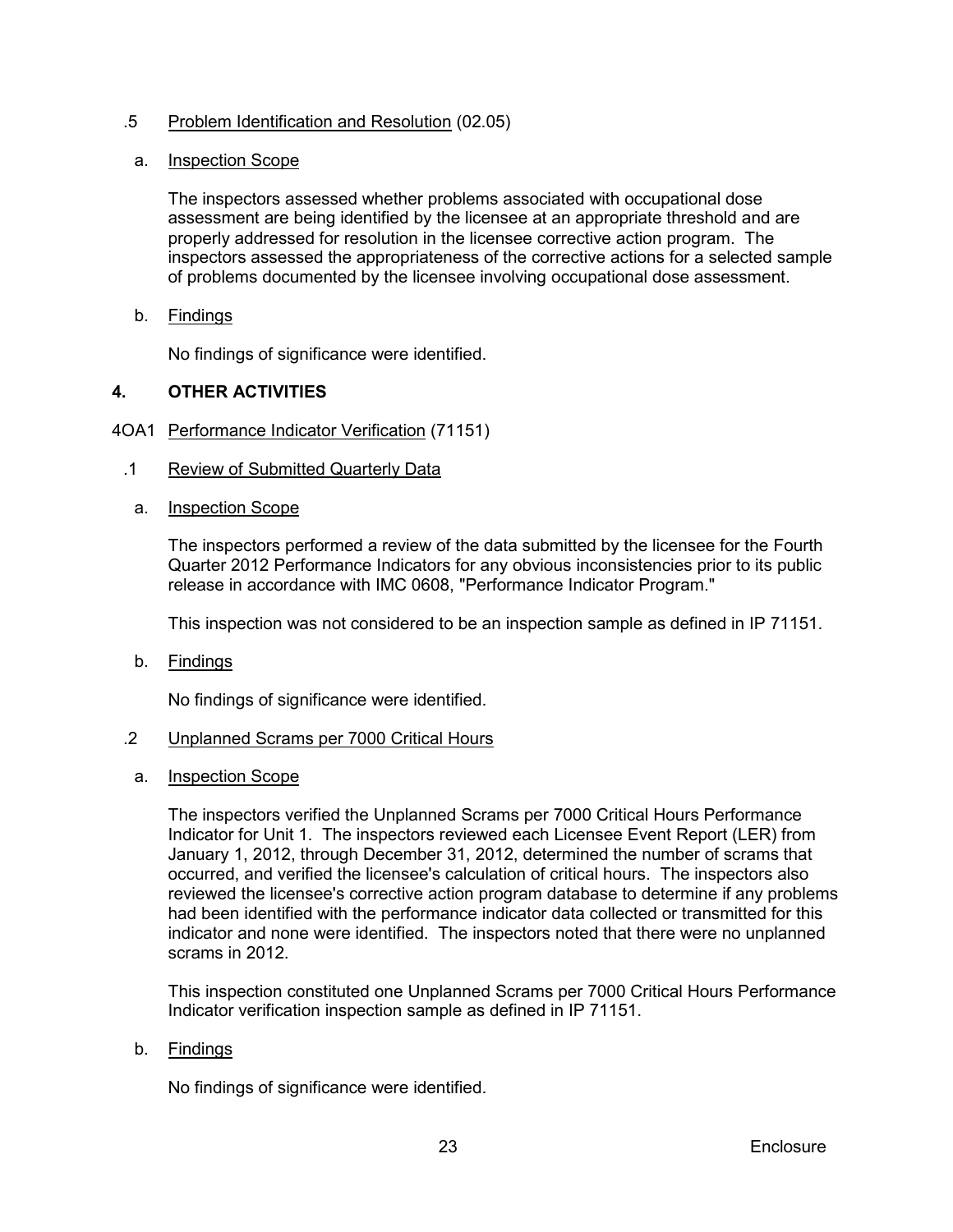## .3 Unplanned Scrams with Complications

## a. Inspection Scope

The inspectors verified the Unplanned Scrams with Complications Performance Indicator for Unit 1. The inspectors reviewed each LER from January 1, 2012, through December 31, 2012, determined the number of scrams that occurred, and evaluated each of the scrams against the performance indicator definition. The inspectors also reviewed the licensee's corrective action program database to determine if any problems had been identified with the performance indicator data collected or transmitted for this indicator and none were identified. The inspectors noted that there were no unplanned scrams with complications in 2012.

This inspection constituted one Unplanned Scrams with Complications Performance Indicator verification inspection sample as defined in IP 71151.

## b. Findings

No findings of significance were identified.

#### .4 Unplanned Power Changes per 7000 Critical Hours

a. Inspection Scope

The inspectors verified the Unplanned Power Changes per 7000 Critical Hours Performance Indicator for Unit 1. The inspectors reviewed power history data from January 1, 2012, through December 31, 2012, determined the number of power changes greater than 20 percent full power that occurred, evaluated each of the power changes against the performance indicator definition, and verified the licensee's calculation of critical hours. The inspectors also reviewed the licensee's corrective action program database to determine if any problems had been identified with the performance indicator data collected or transmitted for this indicator. The inspectors noted that there were no unplanned power changes in 2012.

This inspection constituted one Unplanned Power Changes per 7000 Critical Hours Performance Indicator verification inspection sample as defined in IP 71151.

b. Findings

No findings of significance were identified.

## .5 Safety System Functional Failures

a. Inspection Scope

The inspectors verified the Safety System Functional Failures Performance Indicator for Unit 1. The inspectors reviewed each LER from January 1, 2012, through December 31, 2012, determined the number of safety system functional failures that occurred, evaluated each LER against the performance indicator definition, and verified the number of safety system functional failures reported. The inspectors also reviewed the licensee's corrective action program database to determine if any problems had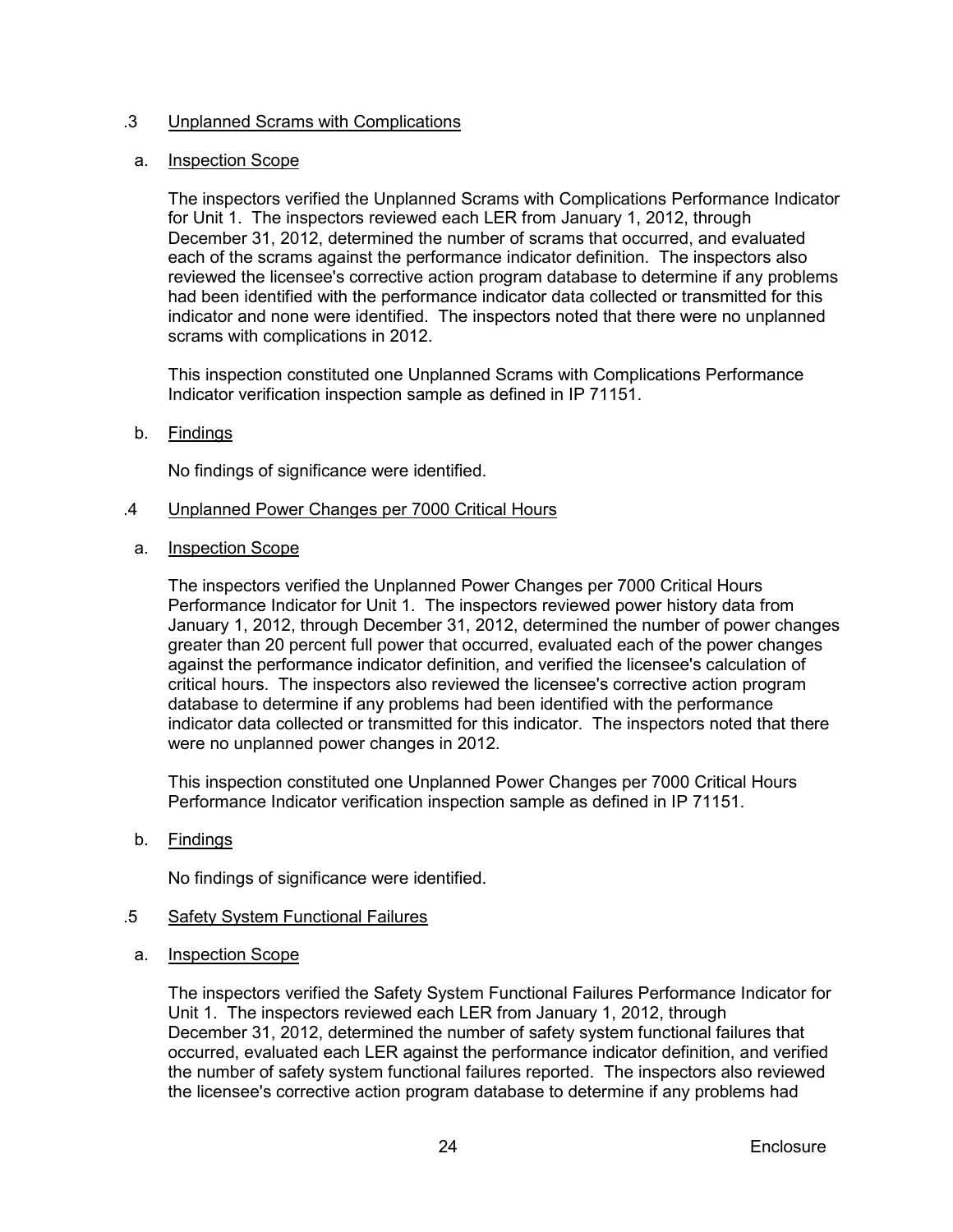been identified with the performance indicator data collected or transmitted for this indicator. The inspectors noted that there were three safety system functional failures in 2012.

This inspection constituted one Safety System Functional Failures Performance Indicator verification inspection sample as defined in IP 71151.

b. Findings

No findings of significance were identified.

#### <span id="page-28-0"></span>4OA2 Identification and Resolution of Problems (71152)

#### .1 Routine Review of Identification and Resolution of Problems

a. Inspection Scope

As discussed in previous sections of this report, the inspectors routinely reviewed issues during baseline inspection activities and plant status reviews to verify that they were being entered into the licensee's corrective action program at an appropriate threshold, that adequate attention was being given to timely corrective actions, and that adverse trends were identified and addressed. Some minor issues were entered into the licensee's corrective action program as a result of the inspectors' observations; however, they are not discussed in this report.

This inspection was not considered to be an inspection sample as defined in IP 71152.

b. Findings

No findings of significance were identified.

#### .2 Semi-Annual Trend Review

a. Inspection Scope

The inspectors reviewed repetitive or closely related issues documented in the licensee's corrective action program to look for trends not previously identified. This included a review of the licensee's quarterly trend coding and analysis reports to assess the effectiveness of the licensee's trending process. The inspectors also reviewed action requests regarding licensee-identified potential trends to verify that corrective actions were effective in addressing the trends and implemented in a timely manner commensurate with the significance.

This inspection constituted one semi-annual trend review inspection sample as defined in IP 71152.

#### b. Assessment and Observations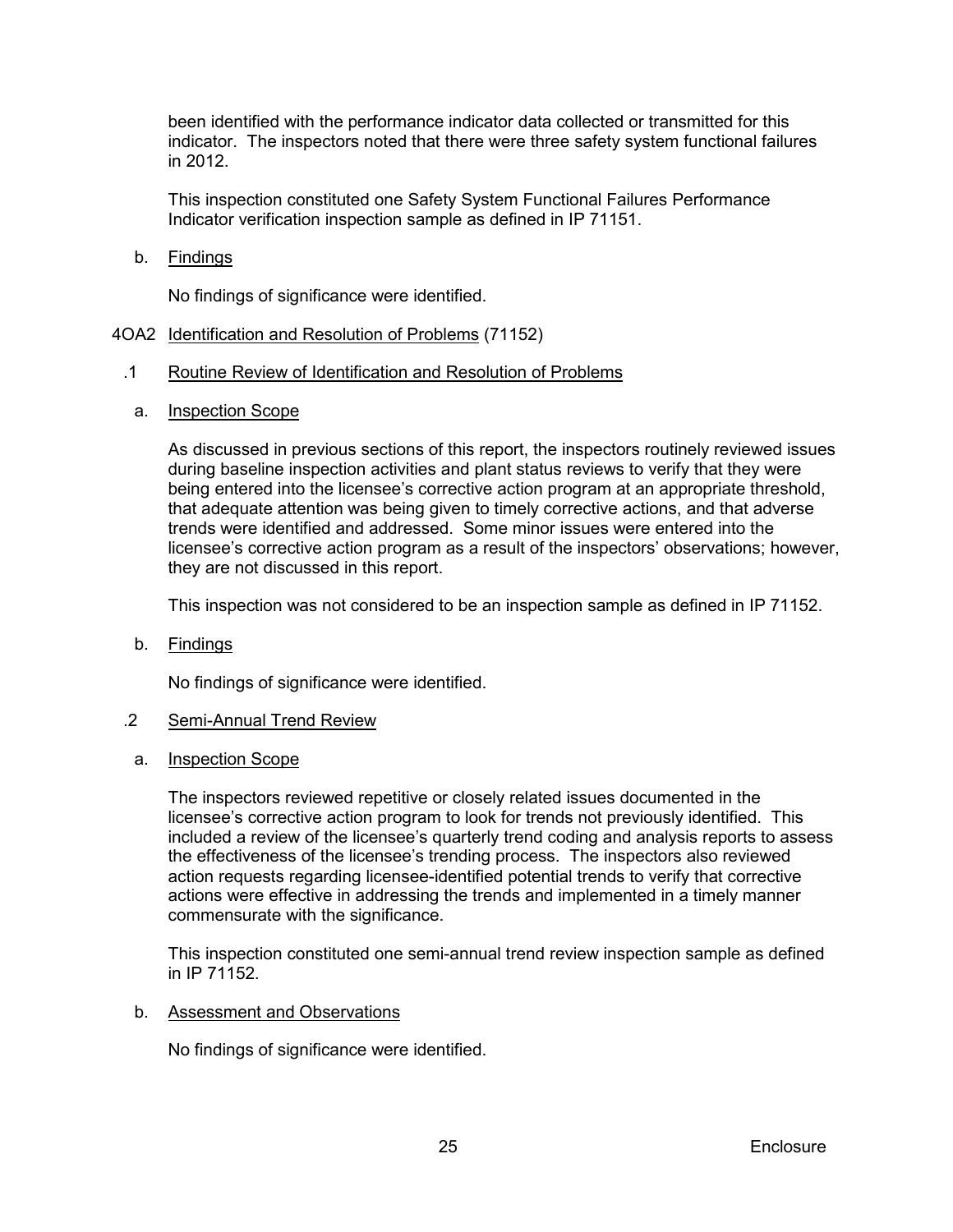## (1) Overall Effectiveness of Trending Program

The inspectors determined that the licensee's trending program was generally effective at identifying, monitoring, and correcting adverse performance trends. The inspectors reviewed several common cause evaluations performed by the licensee to evaluate potential adverse performance and equipment trends. In general, these evaluations were performed well and identified appropriate corrective actions to address adverse trends that were identified. The inspectors did not identify any new adverse trends that were not already identified by the inspectors or the licensee and entered into the licensee's corrective action program.

(2) Continuing Adverse Trend in Evaluating Degraded/Nonconforming Plant Conditions for Operability, Functionality and/or Reportability

The inspectors noted that an adverse trend has continued involving the licensee's evaluation of degraded/nonconforming plant conditions for operability, functionality and/or reportability. The inspectors first identified and documented this adverse trend four years ago and have since documented several findings related to this adverse performance trend. In addition, past semi-annual trend reviews documented in inspection reports from 2009 through 2012 discussed examples of deficiencies with the licensee's evaluations when degraded or nonconforming conditions were discovered. The licensee's Nuclear Oversight organization has also noted this adverse performance trend in the past and documented examples of it.

The inspectors identified two findings involving inadequate past operability/reportability evaluations and one other example of an inadequate prompt operability determination during this semi-annual review period. The later example was not documented as a finding because the issue was ultimately determined to be of minor safety significance. Examples the inspectors identified during this review period included:

- AR 01401926 The inspectors identified that the licensee had failed to submit a required LER within 60 days after discovery of an event that was reportable in accordance with 10 CFR 50.73(a)(2)(i)(B) as a condition which was prohibited by the plant's TS, and 10 CFR  $50.73(a)(2)(v)(B)$  as a condition that could have prevented the fulfillment of a safety function. The condition involved an inoperable DG for longer than the TS completion time for restoration. The licensee had not correctly taken into consideration the known cause of failure of a DG ventilation system damper during its reportability review that indicated that the DG had been inoperable since it was last demonstrated operable during surveillance testing about 5 weeks earlier. This issue was documented as a Non-Cited Violation of 10 CFR 50.73, "Licensee Event Report System," in NRC Inspection Report 05000461/2012005.
- AR 01432799 The inspectors identified that the licensee had failed to correctly evaluate the past operability of safety-related motor-operated valve (MOV) 1E51-F031, reactor core isolation cooling (RCIC) system suppression pool suction valve, which failed quarterly surveillance testing on October 29, 2012, due to hardened grease on the valve actuator. The licensee's evaluation of the condition did not address a potential failure mechanism of wear and degradation of the MOV stem nut, nor was there any mention of the well known consequence of reduced closing thrust capability that results from degraded stem lubrication.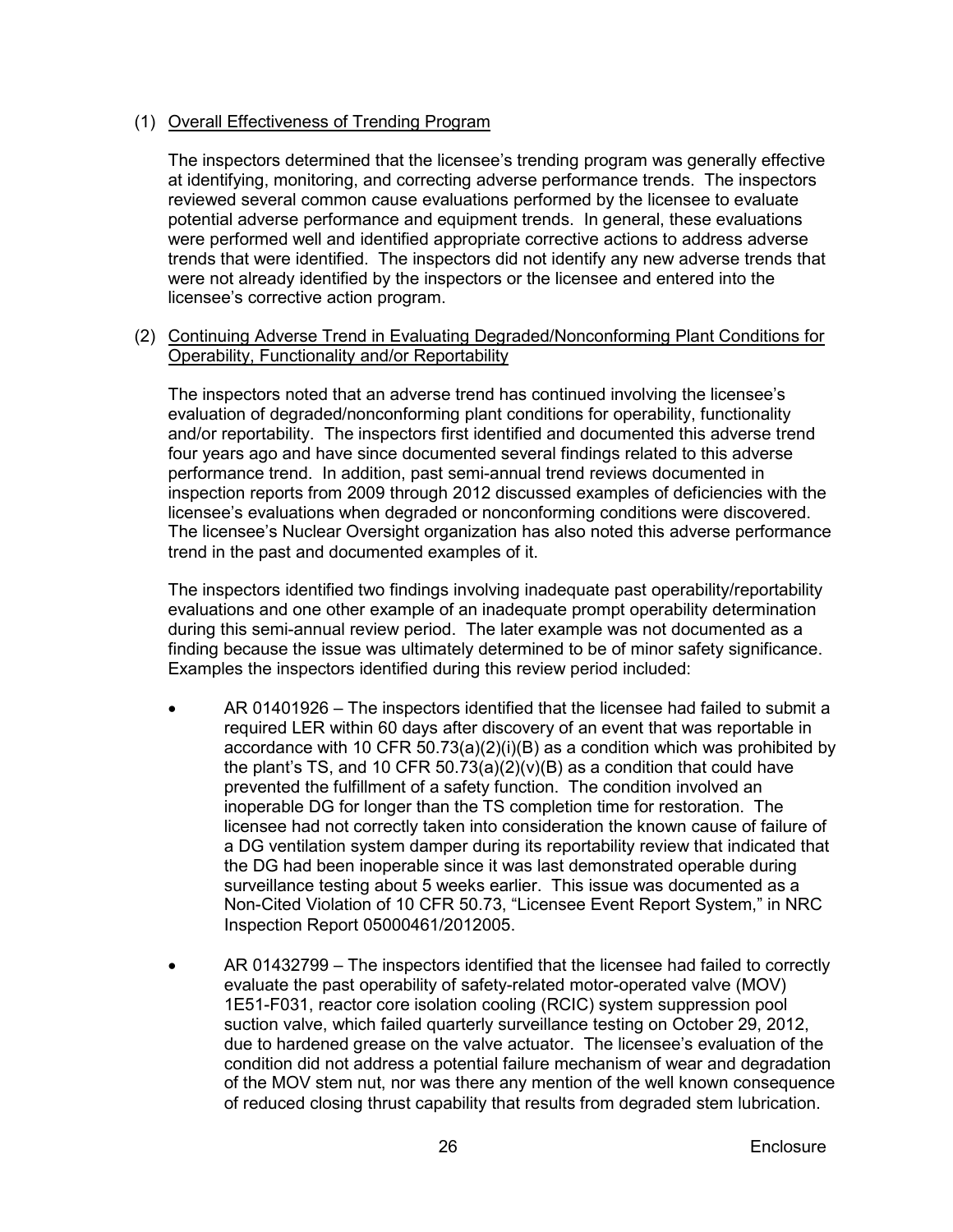In addition, no data for thrust capability or stem nut thread condition was ever obtained since the valve was not quarantined by the licensee after the failed surveillance test. Based upon the identified cause, the licensee's conclusion that inoperability was at time of discovery was not valid. This issue was documented as a finding of very low safety significance. Refer to Section 4OA2.3.b(1) of this inspection report.

• AR 01465590 – The inspectors identified water dripping through an open seam in insulation on the SX return line from the VC Train B air conditioning chiller. Without removing the insulation to examine the American Society of Mechanical Engineers (ASME) Code Class 3 piping for a possible through-wall leak, the licensee's prompt operability determination was that the source of water was condensation. In response to the inspectors' questions, the licensee was unable to provide any reasonable supporting basis for its conclusion that moisture from the air was condensing on the piping underneath the insulation. The insulation was sealed throughout its length with the exception of the small open seam near a vacuum breaker where the water was found dripping and nowhere else in the power plant was such a phenomena observed. However, the inspectors noted that there had been recent experience at the plant with through-wall pipe leakage from raw water piping systems. Specifically, in October 2011, a through-wall leak was discovered on the SX return line from the Division 3 DG heat exchanger. The inspectors discussed their concern with the licensee that insulation was not promptly removed and the piping inspected to identify the source of the leakage prior to commencing maintenance on the redundant VC Train A chiller. The licensee delayed removal of insulation to inspect the piping until after maintenance was completed on the VC Train A chiller two days later. Fortuitously, the source of leakage was discovered to be stem packing leakage from a valve located about 15 feet from where the water was found dripping. The water ran down the valve body, under the insulation, and then along the bottom of the insulation to the open seam.

Due to the fact that examples of this adverse performance trend continue to be identified and they have been entered into the licensee's corrective action program, and that separate findings have been documented when an inadequate evaluation has risen to a more than minor significance threshold, no additional finding of significance was identified at this time.

## .3 Annual In-Depth Review Sample

## a. Inspection Scope

The inspectors selected the following action requests for in-depth review:

- AR 01471199, "Air Void Monitoring Results at Location RHB-7 Line 1RH117A2;"
- AR 01432799, "1E51F031 Failed to Shut from Main Control Room During 9054.04;" and
- AR 01383458, "No SX Flow Passing Through 1SX024A to 1VX06CA."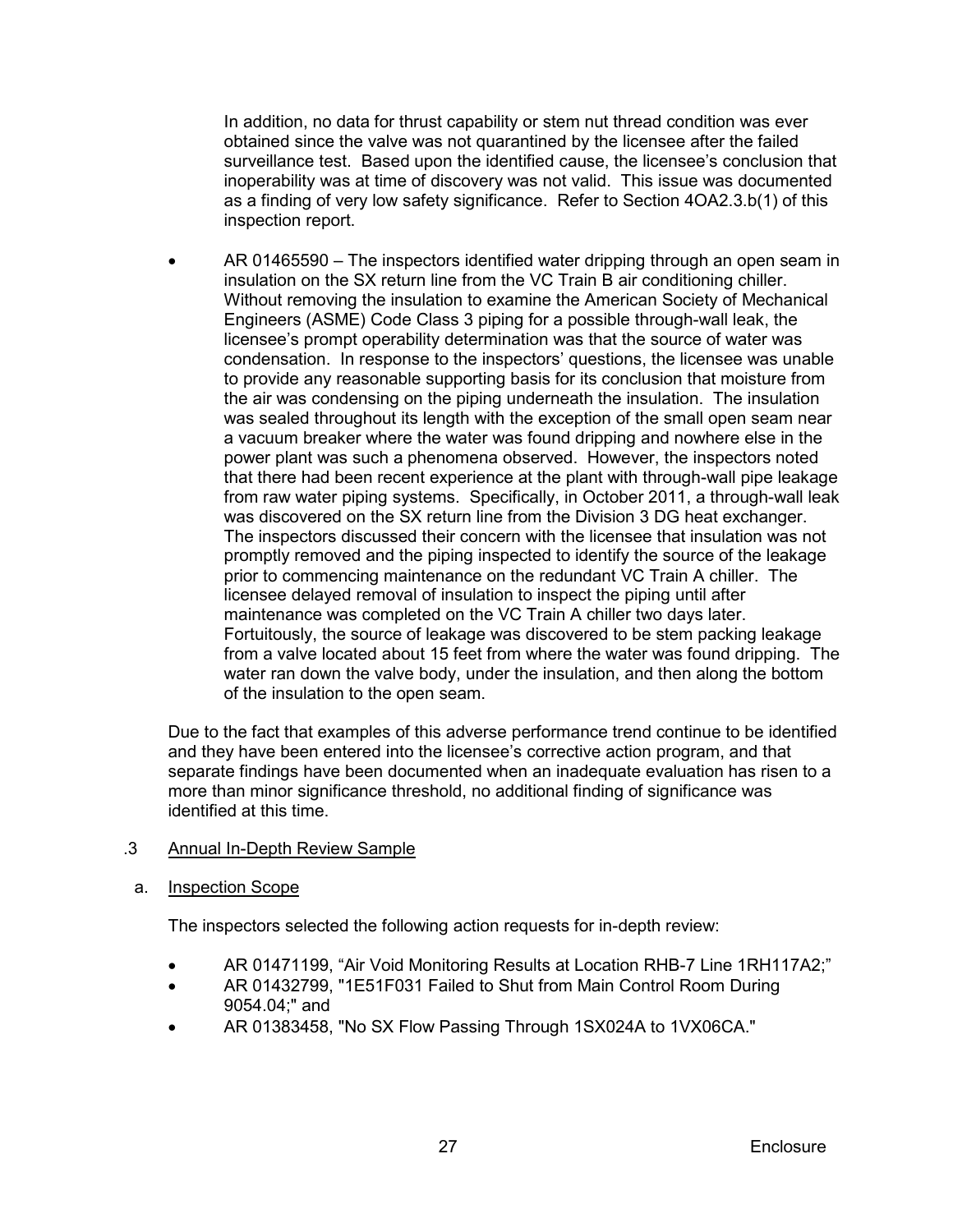The inspectors verified the following attributes during their review of the licensee's corrective actions for the above action requests and other related action requests:

- Complete and accurate identification of the problem in a timely manner commensurate with its safety significance and ease of discovery;
- Consideration of the extent of condition, generic implications, common cause and previous occurrences;
- Evaluation and disposition of operability/reportability issues;
- Classification and prioritization of the resolution of the problem, commensurate with safety significance;
- Identification of the root and contributing causes of the problem; and
- Identification of corrective actions, which were appropriately focused to correct the problem.

The inspectors discussed the corrective actions and associated action request evaluations with licensee personnel.

This inspection constituted three annual in-depth review inspection samples as defined in IP 71152.

#### b. Findings and Observations

## (1) Failure to Perform Adequate Past Operability Evaluation for 1E51-F031, RCIC System Suppression Pool Suction Valve

#### Introduction

The inspectors identified a finding of very low safety significance associated with the licensee's failure to adequately evaluate the past operability of safety-related MOV 1E51-F031, RCIC system suppression pool suction valve, which failed quarterly surveillance testing on October 29, 2012. No violation of regulatory requirements was identified.

#### **Discussion**

On October 29, 2012, during a quarterly surveillance test, 1E51-F031 failed to fully close electrically from the Control Room while performing CPS 9054.04, "RCIC Automatic Suction Shift Test." At the time, the valve remotely indicated an intermediate position. Just prior to this, the surveillance test automatically stroked 1E51-F031 fully open in response to a simulated high suppression pool level. After its failure to stroke closed, the thermal overload for the valve was reset and Control Room operators again attempted to close the valve without success. The licensee then declared 1E51-F031 inoperable due to the inability to electrically close the valve. Because this valve is a primary containment isolation valve (PCIV), the licensee also entered TS Limiting Condition for Operation (LCO) 3.6.1.3, which required that the affected containment penetration flow path be isolated by the use of at least one closed and deactivated automatic valve, closed manual valve, blind flange, or check valve within four hours of the PCIV being declared inoperable. The licensee chose to manually engage the hand wheel to close the inoperable valve in order to satisfy this LCO action requirement. In doing so, operators discovered that the valve was difficult to close during the first four turns of the hand wheel.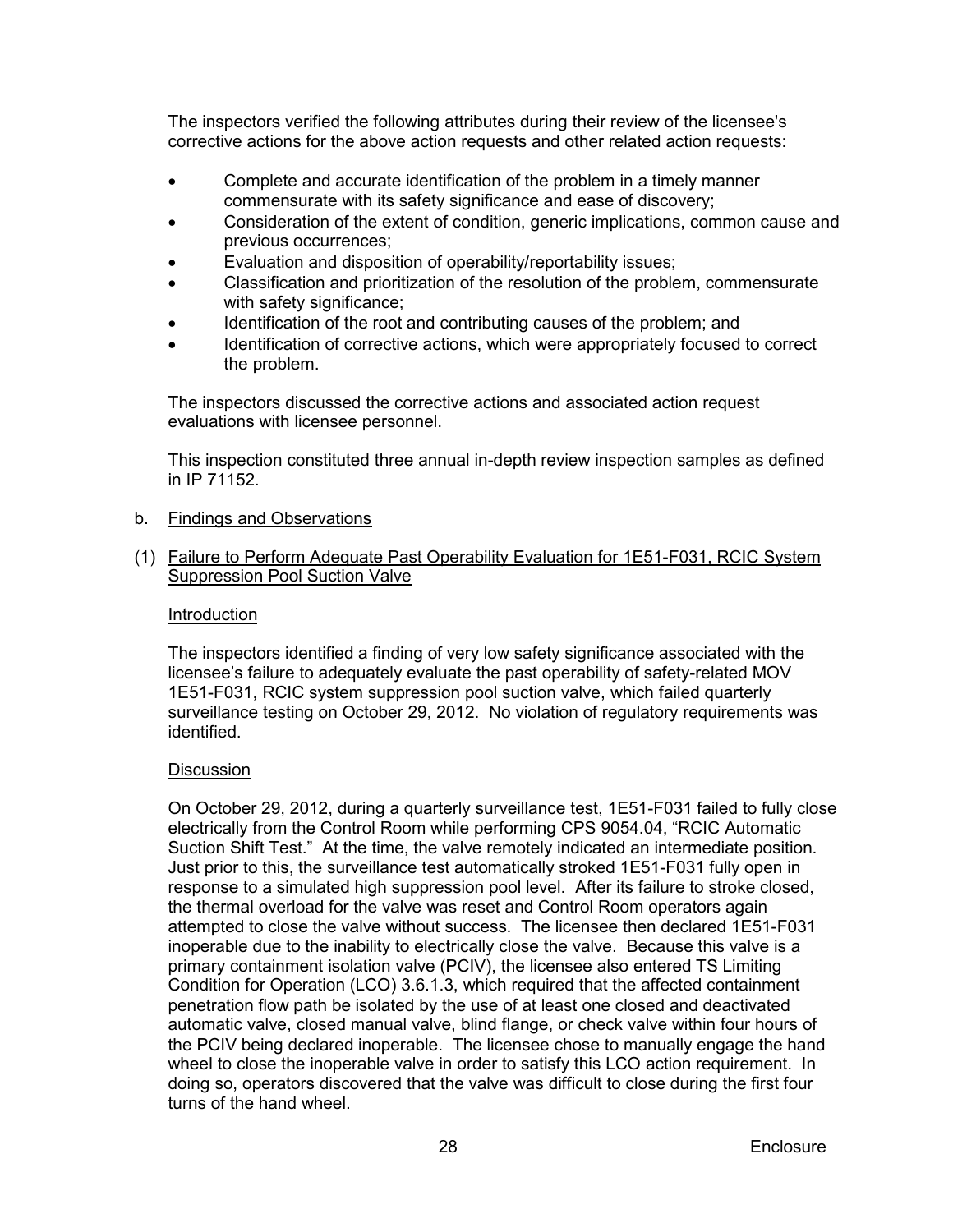The inspectors noted that no attempt was made by the licensee to obtain information (i.e., physical evidence) upon which to base a credible past operability conclusion. The failed component was not quarantined after it was declared inoperable. 1E51-F031 was manually closed after the surveillance test failure instead of using the manual isolation valve, 1E51-F520, to satisfy the LCO requirement. This manual isolation valve is physically located next to 1E51-F031 and could have been used to isolate the containment penetration to satisfy the LCO requirement. No as-found inspection of the stem nut threads or valve stem threads was performed prior to valve maintenance; nor was a diagnostic thrust verification test conducted to verify whether the valve had been capable of performing its design safety function to close. The only physical evidence obtained was from an inspection of the grease on the MOV actuator.

The inspectors reviewed the results of the licensee's equipment apparent cause evaluation and past operability evaluations for the failed surveillance test. The licensee concluded that the cause of the valve failure to fully close was inadequate stem lubrication practices, which resulted in age-related grease hardening. The hardened grease increased the torque required for the motor to close the valve until the torque switch contacts opened. Exxon Nebula EP-1 grease was in use for 1E51-F031 prior to its failure to close. A large amount of operating experience exists regarding age-related hardening of Exxon Nebula EP-1 brand grease on MOVs. There are four stations in the Exelon fleet where this grease remains in use: Clinton, Byron, Braidwood, and Peach Bottom. On February 3, 2010, the NRC issued Information Notice (IN) 2010-03, "Failures of Motor-Operated Valves Due to Degraded Stem Lubricant." This IN states that: "Inadequate lubrication can cause excessive wear and degradation of the MOV stem nut such that the actuator cannot move or control the valve stem," and that, "Degradation of the lubricant…can affect the efficiency of the torque conversion thereby reducing the design margin for ensuring the performance of an MOV." The IN discusses two instances on March 12 and March 21, 2009; at Peach Bottom where hardened grease resulted in the failure of an MOV to fully open. The licensee at Peach Bottom implemented corrective actions to identify susceptible valves, perform visual inspections, and conduct diagnostic testing of those valves. During the extent-of-condition review, it was discovered that an additional valve was degraded due to grease deficiencies. The licensee at Peach Bottom then performed a diagnostic thrust verification test in order to evaluate the past operability of the valve. The as-found thrust was discovered to be less than the minimum required thrust value; therefore, the Peach Bottom licensee submitted an LER to report a condition prohibited by TS since there was evidence that the valve was in a degraded condition for a time period greater than the LCO required completion time. At Byron, on May 15, 2010, component cooling water valve 2CC9473 failed to stroke closed due to degraded valve stem lubrication of Nebula EP-1 grease. The licensee at Byron then performed diagnostic testing and determined through analysis of stem thrust and torque data that the torque switch contacts opened during a momentary spike at hammer blow at the beginning of the close stroke. At Braidwood, on June 18, 2010, containment spray valve 2CS009B failed to close after being stroked open during surveillance testing. The cause was attributed to degraded stem lubrication. The licensee at Braidwood then performed diagnostic testing (two strokes), which did not identify a reportable condition.

The inspectors reviewed EC 391444, "Evaluate Past Operability of 1E51-F031 Failure to Shut During 9054.04, 'RCIC Automatic Suction Shift Test,'" Revision 0. This engineering evaluation concluded that past operability of the close function was supported since the valve closed successfully during its previous quarterly surveillance test and had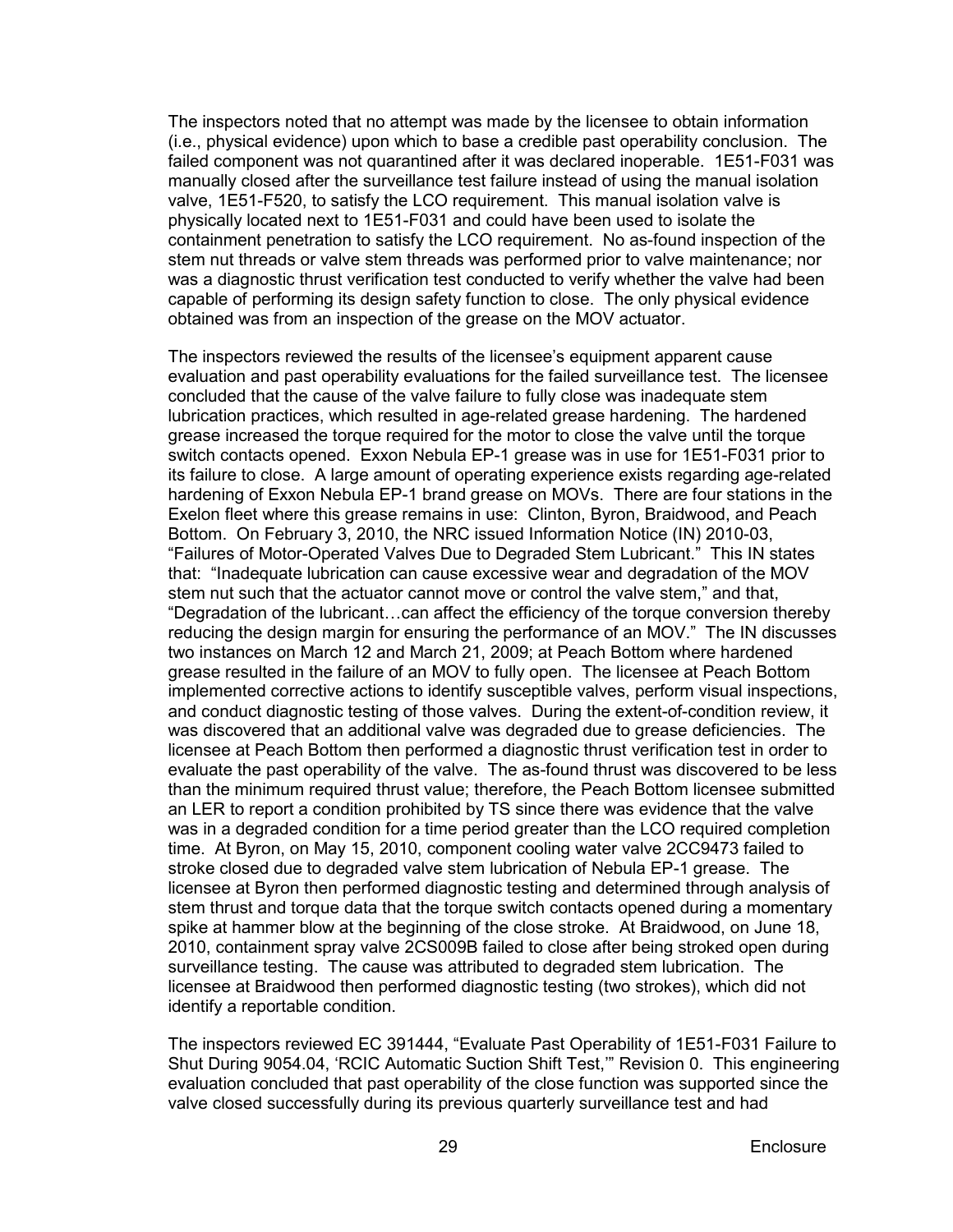remained closed until it was opened for the next scheduled surveillance test. An Operations Department review reached the same conclusion with similar reasoning, stating that the valve only became inoperable after it was opened. The licensee's Regulatory Affairs Department had an assignment to evaluate past operability as well. That evaluation concluded that the valve was left in the closed position between surveillances; therefore, it remained operable until the time of discovery when the valve failed to fully close on October 29, 2012. The inspectors noted, however, that the valve is required by design to be able to cycle open and closed during a postulated accident scenario; therefore, the valve must be at all times capable of performing this way in order to fulfill its design safety function and to be considered operable.

In none of the above three individual past operability evaluations was the potential failure mechanism of wear and degradation of the MOV stem nut addressed, nor was there any mention of the well known consequence of reduced closing thrust capability that results from degraded stem lubrication. As discussed above, no data for thrust capability or stem nut thread condition was obtained. Periodic diagnostic testing of MOVs is required by regulations to verify that minimum thrust can be generated by the component in order to adequately close the valve under design conditions. The most recent diagnostic test and inspection of 1E51-F031 prior to its failure was performed on April 13, 2005. The activity is currently scheduled on a 10-year frequency.

The inspectors noted that the licensee had not reported the event in accordance with 10 CFR 50.73, "Licensee Event Report System," Paragraph (a)(2)(i)(B), as a condition which was prohibited by the plant's TS for an inoperable PCIV longer than the TS completion time for restoration. The inspectors reviewed the guidance in NUREG 1022, "Event Reporting Guidelines 10 CFR 50.72 and 50.73," Revision 2 and questioned the licensee's conclusion that the event was not reportable based on the time of discovery. NUREG 1022, Section 3.2.2, states in part: "Generally, an operation or condition prohibited by the technical specifications existed and is reportable if surveillance testing indicates that equipment (e.g., one train of a multiple train system) was not capable of performing its specified safety functions (and thus was inoperable) for a period of time longer than allowed by technical specifications (i.e., LCO allowed outage time, or completion time for restoration of equipment in ISTS [Improved Standard Technical Specifications])." The guidance further states: "For the purposes of evaluating the reportability of a discrepancy found during surveillance testing that is required by the technical specifications… it should be assumed that the discrepancy occurred at the time of its discovery unless there is firm evidence, based on a review of relevant information such as the equipment history and the cause of failure, to indicate that the discrepancy existed previously." Based on the known cause of failure (i.e., hardened grease), it appeared to the inspectors that the condition had reasonably existed for longer than the 4-hour LCO completion time and therefore would have preceded the time of discovery. However, because the licensee did not quarantine 1E51-F031 after it failed to fully stroke closed during the testing to then obtain data for thrust capability or stem nut thread condition, firm evidence to demonstrate valve operability or inoperability was lost.

The inspectors concluded that the licensee's determination that inoperability of the valve occurred at the time of discovery of the failed surveillance test was not adequately justified in its past operability evaluations and would not be consistent with the guidance contained in NRC Regulatory Issue Summary 2005-20, "Revision to NRC Inspection Manual Part 9900 Guidance, 'Operability Determination & Functionality Assessments for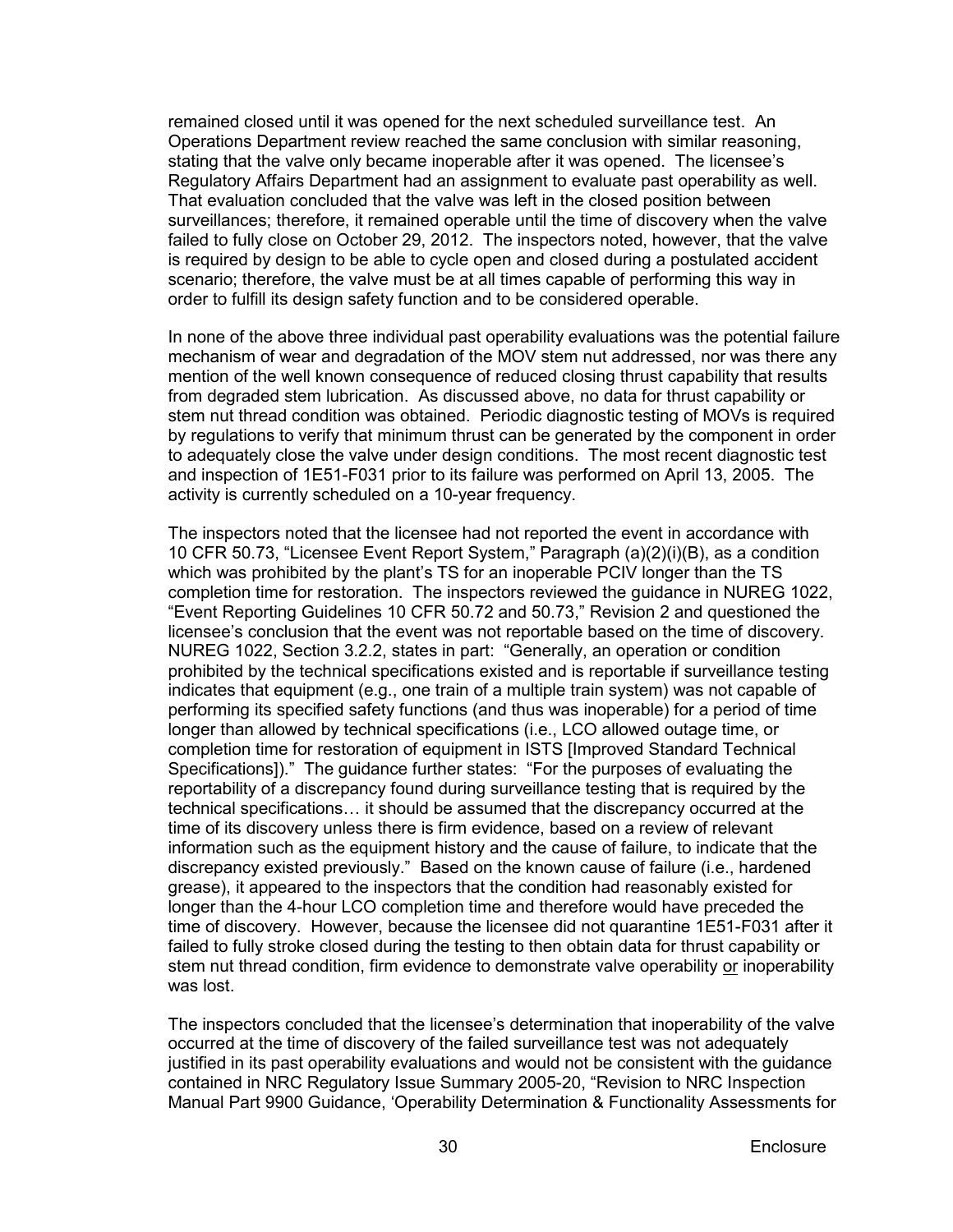Resolution of Degraded or Nonconforming Conditions Adverse to Quality or Safety,'" Revision 1. Specifically, a "reasonable expectation" from the evidence collected for the operability of the valve prior to October 29, 2012, was not adequately established. The inspectors were further concerned that the question of past operability/reportability was performed by three independent assignments, with little apparent cohesion among them. The inspectors discussed this concern with the licensee. At the end of the inspection period, the licensee revised EC 391444 to better support its past operability/reportability conclusion. While the licensee has maintained that the valve was operable and the revised evaluation corrected some previously identified weaknesses, the inspectors could not conclude that the licensee's supporting basis provided a high degree of confidence that the valve would have fully closed during an event to isolate the containment penetration since physical evidence to demonstrate valve operability was not obtained and only subjective evidence was provided in the revised evaluation.

## Analysis

The inspectors determined that the licensee's failure to adequately evaluate the past operability of RCIC system suppression pool suction valve 1E51-F031 was a performance deficiency warranting a significance evaluation. The inspectors reviewed the examples of minor issues in IMC 0612, "Power Reactor Inspection Reports," Appendix E, "Examples of Minor Issues," and found two examples related to this issue. Examples 3j and 3k concluded that issues are generally not considered to be of minor significance when evaluation errors result in a reasonable doubt about the operability of a system or component, or when significant programmatic deficiencies are identified that could lead to worse errors if uncorrected. Consistent with the guidance in IMC 0612, Appendix B, "Issue Screening," the inspectors determined that the failure to correctly evaluate a degraded/nonconforming condition potentially affecting the operability of an SSC required to be operable by TS would become a more significant safety concern, if left uncorrected, and was therefore more than a minor concern, because it could reasonably result in an unrecognized condition of an SSC failing to fulfill a safety-related function. Because the RCIC system is designed to respond to initiating events to prevent undesirable consequences (i.e., core damage), the inspectors concluded that this issue was associated with the Mitigating Systems Cornerstone. The inspectors performed a significance screening of this finding using the guidance provided in IMC 0609, "Significance Determination Process," Appendix A, "The Significance Determination Process (SDP) for Findings At-Power." In accordance with Exhibit 2, "Mitigating Systems Screening Questions," the inspectors determined that that this finding was a licensee performance deficiency of very low safety significance (Green) because the finding: (1) was not a design or qualification deficiency; (2) did not represent an actual loss of function of a system; (3) did not represent an actual loss of function of a single train or two separate trains for greater than its TS allowed outage time; (4) did not represent an actual loss of function of one or more non-TS trains of equipment designated as high safety significant; and (5) did not screen as potentially risk significant due to a seismic, flooding, or severe weather initiating event.

#### Cross-Cutting Aspects

The inspectors concluded that this finding affected the cross-cutting area of human performance. Specifically, the licensee failed to use conservative assumptions in decision making while evaluating past operability of the valve by assuming that the time of inoperability was the same as the time of discovery for a time dependent failure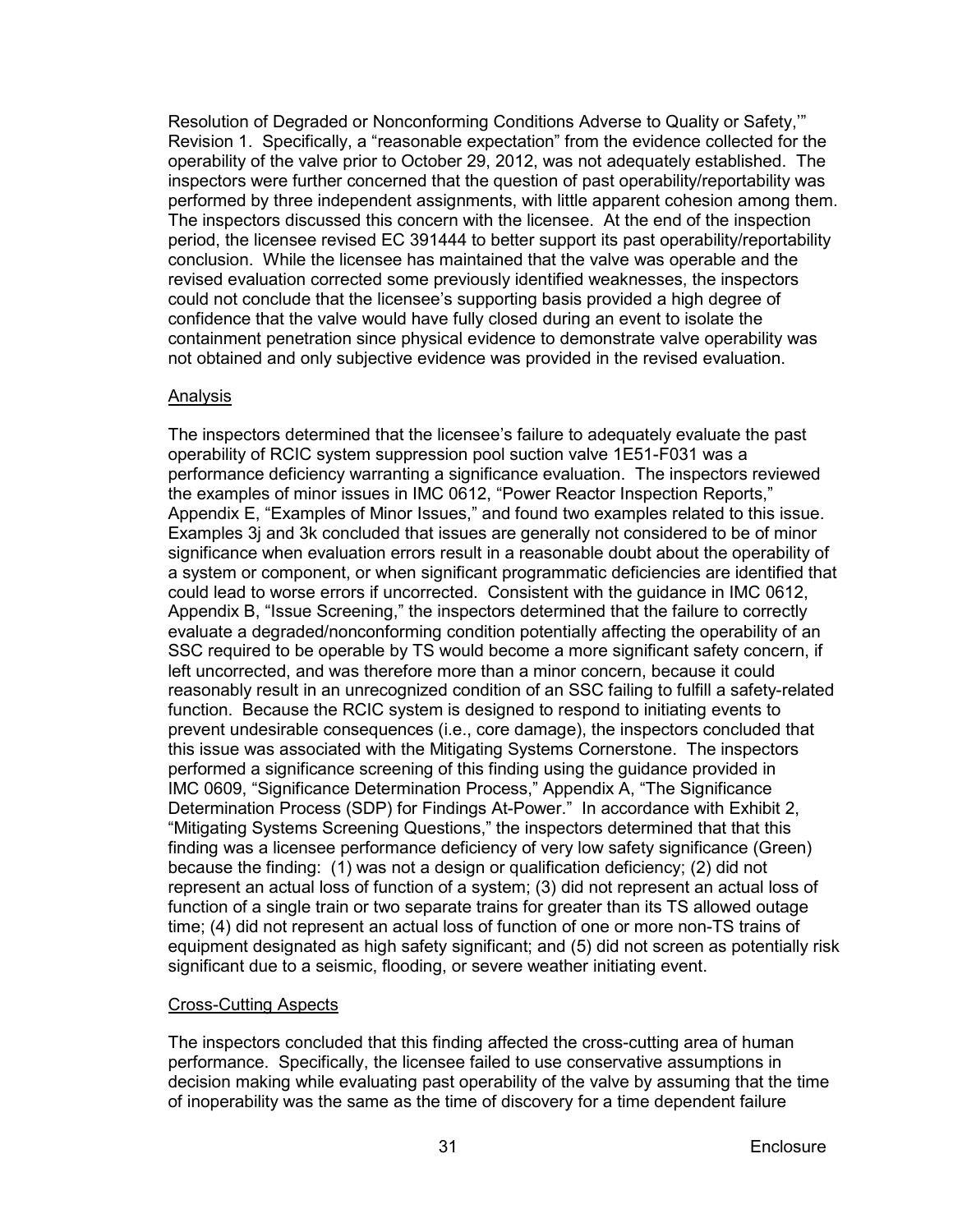mechanism (i.e., hardened grease) since no firm evidence to support operability was obtained by testing. (IMC 0310 H.1(b))

## **Enforcement**

No violation of regulatory requirements was identified. This issue is considered to be a finding (**FIN 05000461/2013-002-02, Failure to Perform Adequate Past Operability Evaluation for Reactor Core Isolation Cooling Suppression Pool Suction Valve)**. The licensee entered this finding into its corrective action program as AR 01495906.

## (2) Failure to Perform Adequate MOV Preventive Maintenance Resulted in Inoperable RCIC System

#### Introduction

A finding of very low safety significance with an associated Non-Cited Violation of 10 CFR 50, Appendix B, Criteria V, "Instructions, Procedures, and Drawings" was selfrevealed on October 29, 2012, when safety-related MOV 1E51-F031, RCIC system suppression pool suction valve, failed to fully close during surveillance testing. The MOV failure occurred due to the licensee's failure to establish an adequate procedure to perform maintenance on it. Specifically, the maintenance procedure did not contain a requirement to stroke MOVs during the performance of periodic stem lubrication activities.

## **Discussion**

On October 29, 2012, during a quarterly surveillance test, 1E51-F031 failed to fully close electrically from the Control Room while performing CPS 9054.04, "RCIC Automatic Suction Shift Test." The inspectors reviewed the results of the licensee's equipment apparent cause evaluation for the failed surveillance test. After thoroughly cleaning and lubricating the valve stem, 1E51-F031 could be stroked normally; therefore, the licensee concluded that the valve failed to fully close due to the presence of degraded (i.e., hardened) grease found on the valve stem. The licensee attributed the degraded grease to inadequate MOV stem lubrication practices. The licensee concluded that the apparent cause of inadequate stem lubrication preventive maintenance was the absence of a procedural requirement to stroke the MOV during the performance of its periodic stem lubrication activities.

Prior to the valve test failure, the most recent stem lubrication of 1E51-F031 occurred on August 3, 2009. The only job step listed for the work order task was to "Lubricate 1E51-F031 stem per MA-AA-723-301." MA-AA-723-301 Section 3, "Precautions, Limitations, and Prerequisites," Paragraph 3.2.10, stated: "If the valve is not capable of being stroked or have the stem load relaxed during the performance of this procedure due to plant conditions, then supervision and/or engineering should be contacted to determine if this task is scheduled correctly." Section 4.9 of this procedure contained a note stating: "Valves should be stroked to make as much of the stem accessible as possible for cleaning and lubrication. Ensure that all old grease and degreasing solvent residue are removed before applying new thread lubricant." The licensee interviewed maintenance technicians who believed that neither the legacy nor the current maintenance procedure specifically required the valve to be stroked to complete the maintenance and that the expectation could be that they clean and re-lubricate only the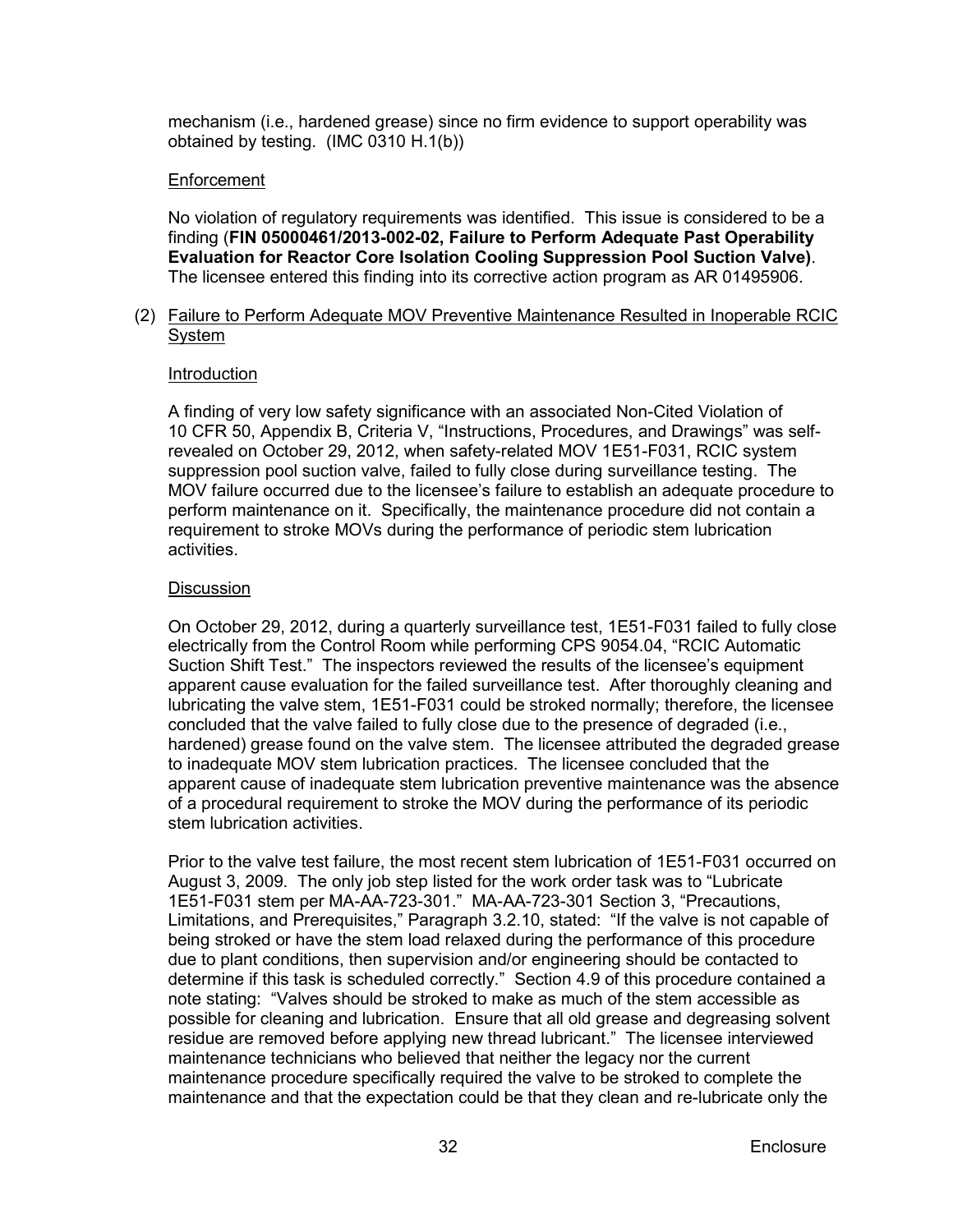accessible portions of the stem and declare the maintenance to be completed. Interviews with operations personnel revealed that if stroking a valve is necessary to properly perform and credit a preventive maintenance activity they would expect that it be grouped with other evolutions that stroke the valve, such as a required surveillance test.

An extent of condition review was performed by the licensee. That review determined that there were 75 valves within the Generic Letter 96-05 MOV Program that were potentially not stroked the last time their valve stems were lubricated. The work order closure notes for those valves revealed 35 that specifically stated that the valve was stroked during the maintenance. Of the 40 remaining, 19 had closure notes stating that the valve was not stroked and 1 was assumed to not have been stroked since the maintenance was performed online and the valve cannot be stroked online. The remaining 20 valves were also assumed to have not been stroked.

Near-term corrective actions included a revision to MA-AA-723-301 to require that MOVs be stroked during stem lube activities in order to credit performance of the maintenance. In addition, a schedule and plan to address the valves identified during the extent of condition review was presented and approved at a Plant Health Committee meeting. Priorities for that schedule were subsequently revisited by the licensee after the inspectors expressed concern over a high safety significant valve that was scheduled last for stem cleaning and lubrication. The valve, 1E12-F024A, had been scheduled for maintenance in October 2014. In response to the inspectors' questions, the licensee moved up the preventive maintenance schedule date.

### Analysis

The inspectors determined that the licensee's failure to establish an adequate procedure to perform maintenance on 1E51-F031 and to ensure adequate lubrication of the valve stem was a performance deficiency warranting a significance evaluation. The inspectors reviewed the examples of minor issues in IMC 0612, "Power Reactor Inspection Reports," Appendix E, "Examples of Minor Issues," and found no examples related to this issue. Because the RCIC system is designed to respond to initiating events to prevent undesirable consequences (i.e., core damage), the inspectors concluded that this issue was associated with the Mitigating Systems Cornerstone. Consistent with the guidance in IMC 0612, Appendix B, "Issue Screening," the inspectors determined that the finding was associated with the Procedure Quality attribute and adversely affected the Mitigating Systems Cornerstone objective to ensure the availability, reliability, and capability of systems that respond to initiating events to prevent undesirable consequences (i.e., core damage). Specifically, the valve surveillance test failure rendered the RCIC system inoperable. The inspectors performed a significance screening of this finding using the guidance provided in IMC 0609, "Significance Determination Process," Appendix A, "The SDP for Findings At-Power." In accordance with Exhibit 2, "Mitigating Systems Screening Questions," the inspectors determined that that this finding was a licensee performance deficiency of very low safety significance (Green) because the finding: (1) was not a design or qualification deficiency; (2) did not represent an actual loss of function of a system; (3) did not represent an actual loss of function of a single train or two separate trains for greater than its TS allowed outage time; (4) did not represent an actual loss of function of one or more non-TS trains of equipment designated as high safety significant; and (5) did not screen as potentially risk significant due to a seismic, flooding, or severe weather initiating event.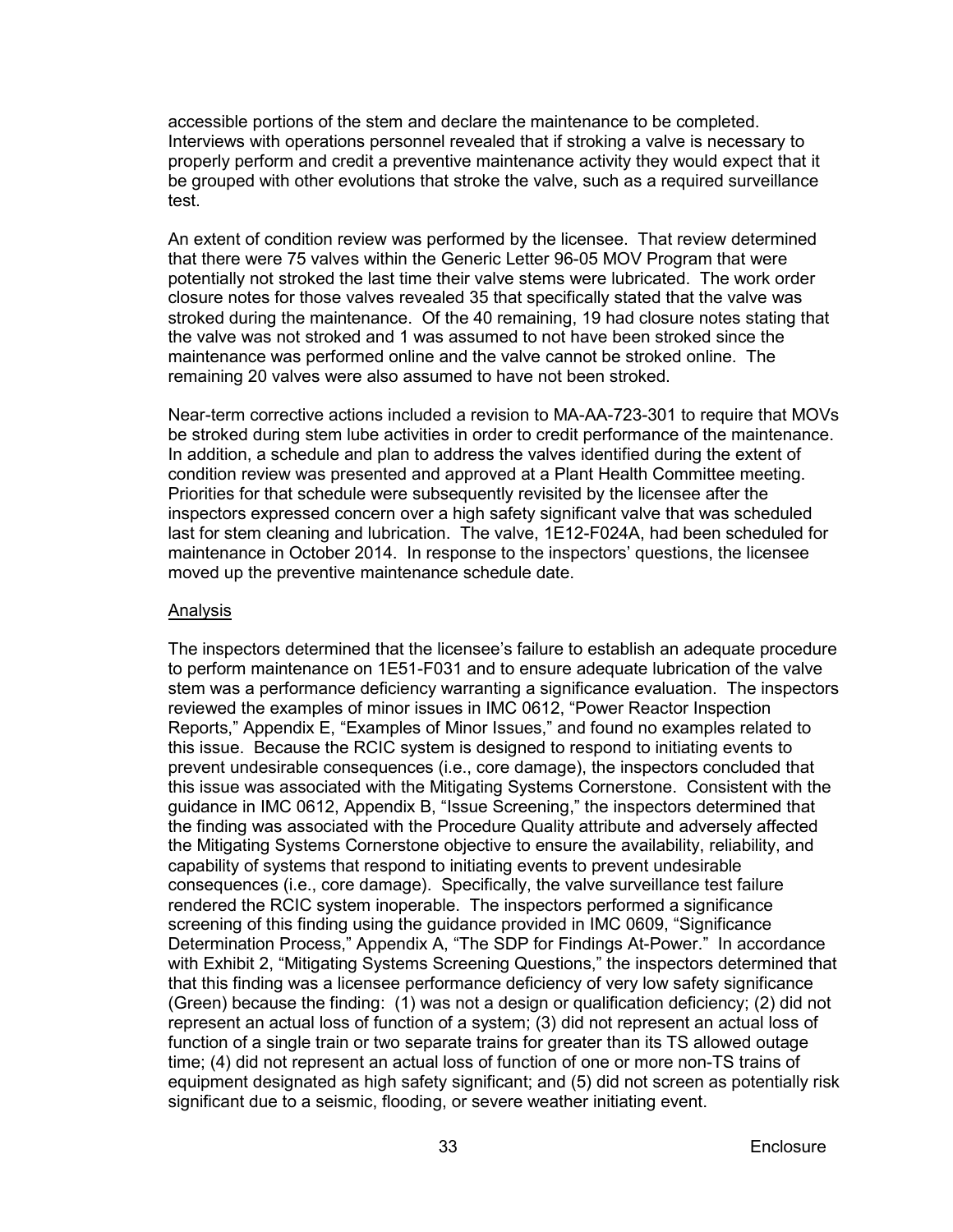## Cross-cutting Aspects

The inspectors concluded that this finding affected the cross-cutting area of human performance since adequate licensee resources involving personnel and procedures did not support successful human performance. Specifically, MA-AA-723-301 was not appropriate to the circumstances because the procedure did not require instructions to ensure that complete lubrication of the valve stem occurs rather than only portions that are accessible without stroking the valve. (IMC 0310 H.2(c))

## Enforcement

10 CFR 50, Appendix B, Criterion V, "Instructions, Procedures, and Drawings," requires, in part, that activities affecting quality shall be prescribed by documented instructions, procedures, or drawings, of a type appropriate to the circumstances and shall be accomplished in accordance with these instructions, procedures, or drawings. Contrary to the above, maintenance procedure MA-AA-723-301, "Periodic Inspection of Limitorque Model SMB/SB/SBD-000 Through 5 Motor Operated Valves," Revision 8, was not appropriate to the circumstances because it did not contain a requirement to stroke safety-related MOVs during the performance of standalone valve stem lubrication, and specifically during maintenance performed on RCIC system suppression pool suction valve 1E51-F031 on August 3, 2009. This resulted in the failure of 1E51-F031 to fully close during the performance of surveillance testing on October 29, 2012. Because of the very low safety significance, this violation is being treated as a Non-Cited Violation consistent with Section 2.3.2 of the NRC Enforcement Policy **(NCV 05000461/2013-002-03, Failure to Perform Adequate Motor Operated Valve Preventive Maintenance Resulted in Inoperable Reactor Core Isolation Cooling System)**. The valve was repaired and returned to an operable status later that evening on October 29, 2012. The licensee entered this violation into its corrective action program as AR 01432993.

- <span id="page-37-0"></span>4OA3 Followup of Events and Notices of Enforcement Discretion (71153)
	- .1 (Closed) LER 05000461/2012-003-00, "Breaker Failure Leads to Loss of Safety Function and System Start"

On November 23, 2012, a non-licensed operator reported to the Control Room that the VC Train B chiller power supply breaker was cycling open and closed with no demand signal. The operator attempted several times to open the breaker with no success. Control Room operators noted that panel indicating lights for the chiller were dimming and brightening during this time and a Division 2 direct current ground fault alarm annunciated and then cleared. Control Room operators directed the non-licensed operator to locally shutdown the chiller. Upon shutting down the chiller, breaker noise increased and, minutes later, smoke was observed coming from the breaker enclosure. In response, Control Room operators manually de-energized the Control Building Unit Substation B cubicle that housed the chiller power supply breaker.

Due to the resultant loss of power, several plant safety systems were affected including: (1) the Division 2 Fuel Building ventilation (VF) system isolation dampers lost power and closed, causing a loss of secondary containment differential pressure and loss of safety function; (2) the Division 2 instrument air system and service air system containment isolation valves lost power and failed closed; (3) the Division 4 inverter and battery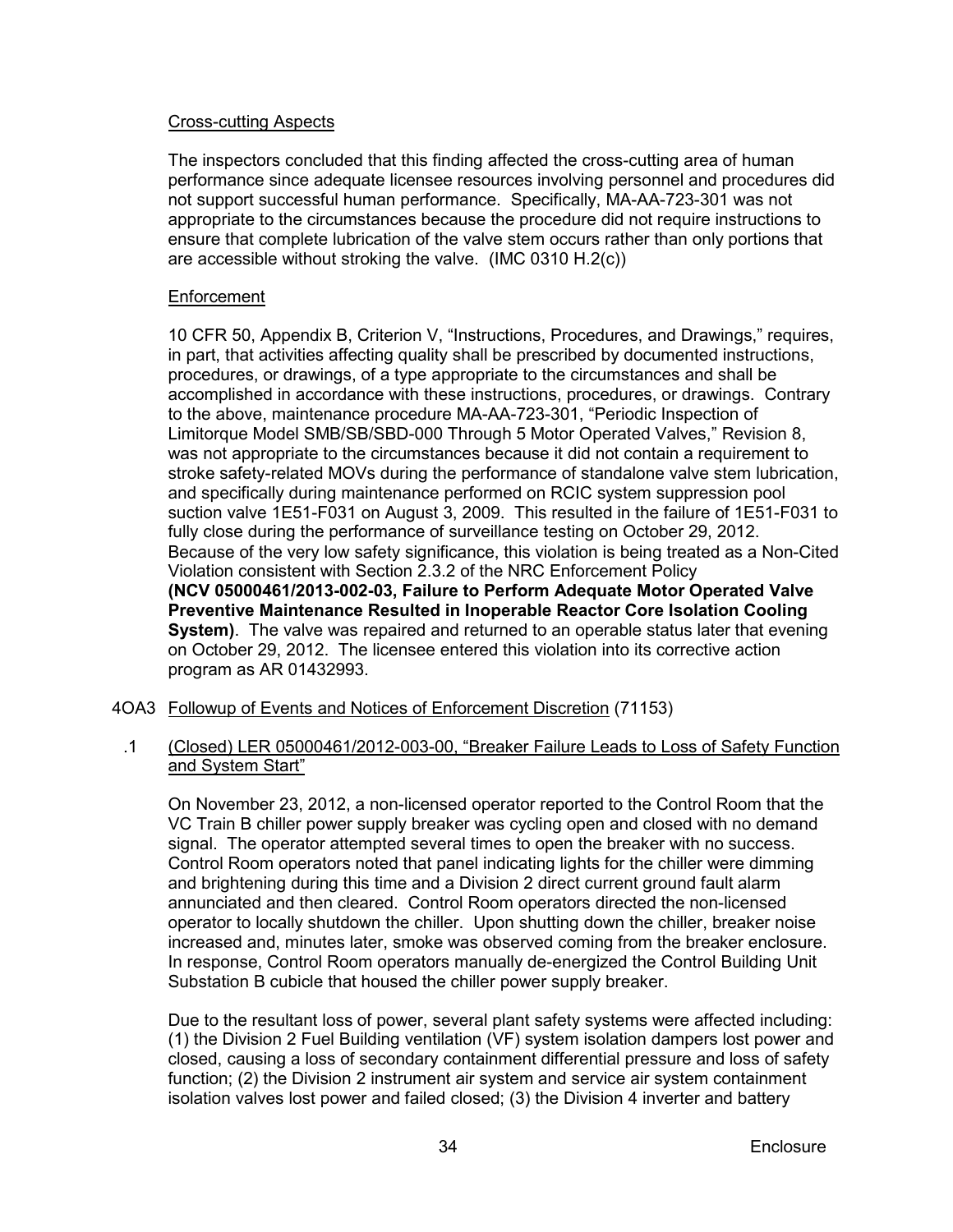charger room cooler lost power, rendering the inverter, battery charger, and HPCS system inoperable; and, (4) VC Train B was rendered inoperable. After evaluating plant conditions, operators racked out the VC Train B chiller power supply breaker and reenergized the Unit Substation B cubicle. Upon restoration of power, the Division 2 SX system automatically initiated.

Due to loss of the VF system, secondary containment differential pressure increased above the 0.25 inches vacuum required by TS 3.6.4.1, "Secondary Containment," resulting in a loss of safety function. Operators entered EOP 8, "Secondary Containment Control," and manually started the standby gas treatment system to restore secondary containment differential pressure within about 6 minutes. The HPCS system and VC Train B were restored to an operable status when the Unit Substation B cubicle was reenergized within about 4 minutes. The VF system, instrument air and plant service air supplies to containment were subsequently restored. The inspectors reviewed plant operators' response during the event and identified no issues of concern.

The licensee completed an 8-hour notification call (Event Notification 48533) on November 24th to report the loss of secondary containment differential pressure under 10 CFR 50.72(b)(3)(v)(C) as an event or condition that at the time of discovery could have prevented the fulfillment of a safety function of SSCs that are needed to control the release of radioactive material. The licensee also reported the unplanned inoperability of HPCS under 10 CFR 50.72(b)(3)(v)(D) as an event or condition that at the time of discovery could have prevented the fulfillment of a safety function of SSCs that are needed to mitigate the consequences of an accident since HPCS is a single train system.

The licensee submitted LER 05000461/2012-003-00 to report this event in accordance with 10 CFR  $50.73(a)(2)(v)(C)$  as an event or condition that could have prevented the fulfillment of the safety function of structures or systems that are needed to control the release of radioactive material, 10 CFR  $50.73(a)(2)(v)(D)$  as an event or condition that could have prevented the fulfillment of a safety function of structures or systems that are needed to mitigate the consequences of an accident, and 10 CFR 50.73(a)(2)(iv)(A) as an event or condition that resulted in the invalid automatic actuation of the SX system and closure of the instrument air and plant service air containment isolation valves.

The inspectors reviewed the licensee's equipment apparent cause evaluation for the breaker failure. The licensee determined that the breaker closing spring charging mechanism had failed to operate as designed. The licensee sent the breaker to a test laboratory for failure analysis. The laboratory identified that the breaker primary latch spring was no longer attached to the magnetic latch for proper operation. This would suggest that the spring may not have been properly attached to the post during breaker refurbishment; however, the breaker was cycled multiple times since then. According to the vendor that refurbished the breaker in 2011, the breaker was cycled at least 50 times at its facility prior to shipping it back to the licensee with no problems identified. The licensee's electrical maintenance craftsmen also cycled the breaker several times prior to installing it in the plant in January 2012. The breaker cycled at least 24 more times while in service before failing. The inspectors did not identify any significant safety issue that was neglected in the licensee's equipment apparent cause evaluation. The licensee replaced the failed breaker with a newly refurbished breaker to restore the VC Train B chiller to an operable status. The inspectors concluded that there was no performance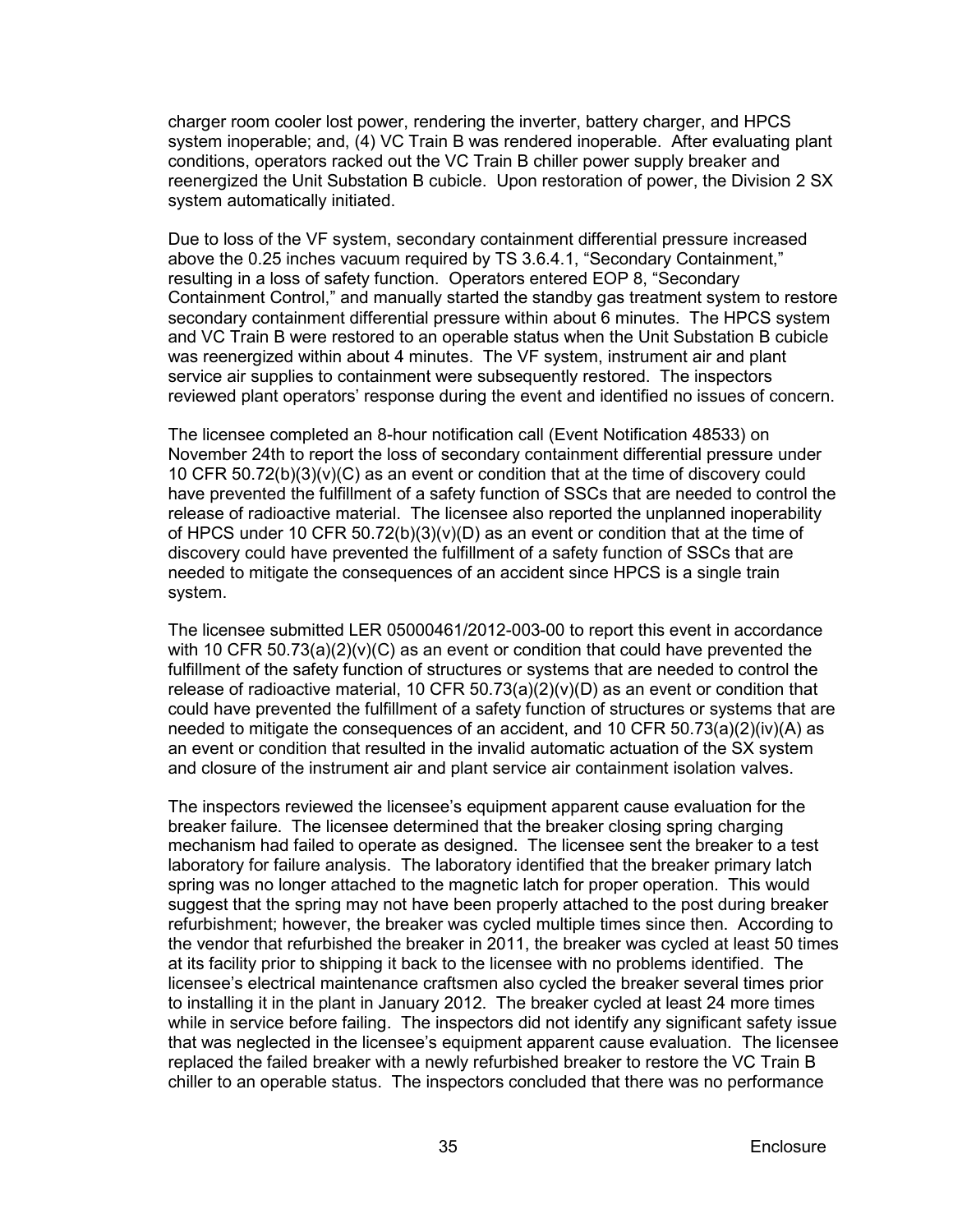deficiency associated with this event since the cause for the breaker failure was not reasonably within the licensee's ability to foresee and correct.

LER 05000461/2012-003-00 is closed.

This inspection constituted one event follow-up inspection sample as defined in IP 71153.

## .2 (Closed) LER 05000461/2011-007-00, "Un-Fused DC [Direct Current] Ammeter Circuits Result in Unanalyzed Condition"

This LER described an unanalyzed condition affecting the wiring design for the station battery ammeter circuits at Clinton Power Station. Specifically, the licensee identified that the original plant wiring design for the station battery ammeter circuits contained a shunt in the current flow from each battery which was connected to the ammeters in the Control Room via Institute of Electrical and Electronics Engineers (IEEE) IEEE-383 qualified leads and cables. The ammeter wiring attached to the shunt did not have fuses, and if one of the ammeter wires shorted to ground at the same time as another DC wire from the opposite polarity on the same battery, a ground loop through the unfused ammeter cable could occur. Thermal and/or arcing effects from the damaged ammeter cable could damage other cables resulting in loss of the associated safe shutdown capability. This design condition existed in Divisions 1, 2, and 4 for the DC ammeter circuits. Division 3 was not affected because it did not contain a remote Control Room ammeter circuit.

The licensee submitted LER 05000461/2011-007-00 to report this event in accordance with 10 CFR 50.73(a)(2)(ii)(B) as an event or condition that resulted in the nuclear power plant being in an unanalyzed condition that significantly degraded plant safety. The licensee entered this issue into its corrective actions program as AR 01299460, "DC Ammeter Circuit Deficiency," and implemented a fire watch in all non-continuously manned affected fire zones as immediate compensatory measures. The licensee then modified the ammeter circuits and installed fuses in DC motor control centers 1A, 1B and 1D for the protection of ammeter circuits.

The significance and enforcement aspects of this issue are discussed in Section 4OA7.1 of this inspection report. LER 05000461/2011-007-00 is closed.

This inspection constituted one event follow-up inspection sample as defined in IP 71153.

#### .3 Reactor Scram Response

a. Inspection Scope

On March 7, 2013, Unit 1 automatically scrammed from full power following an unexpected trip of the main turbine. The inspectors responded to the Control Room to verify that post-scram plant parameters were as expected. The inspectors also reviewed plant procedures, equipment configurations, and Control Room logs. The inspectors verified that operator response was in accordance with plant procedures and that plant equipment responded as designed.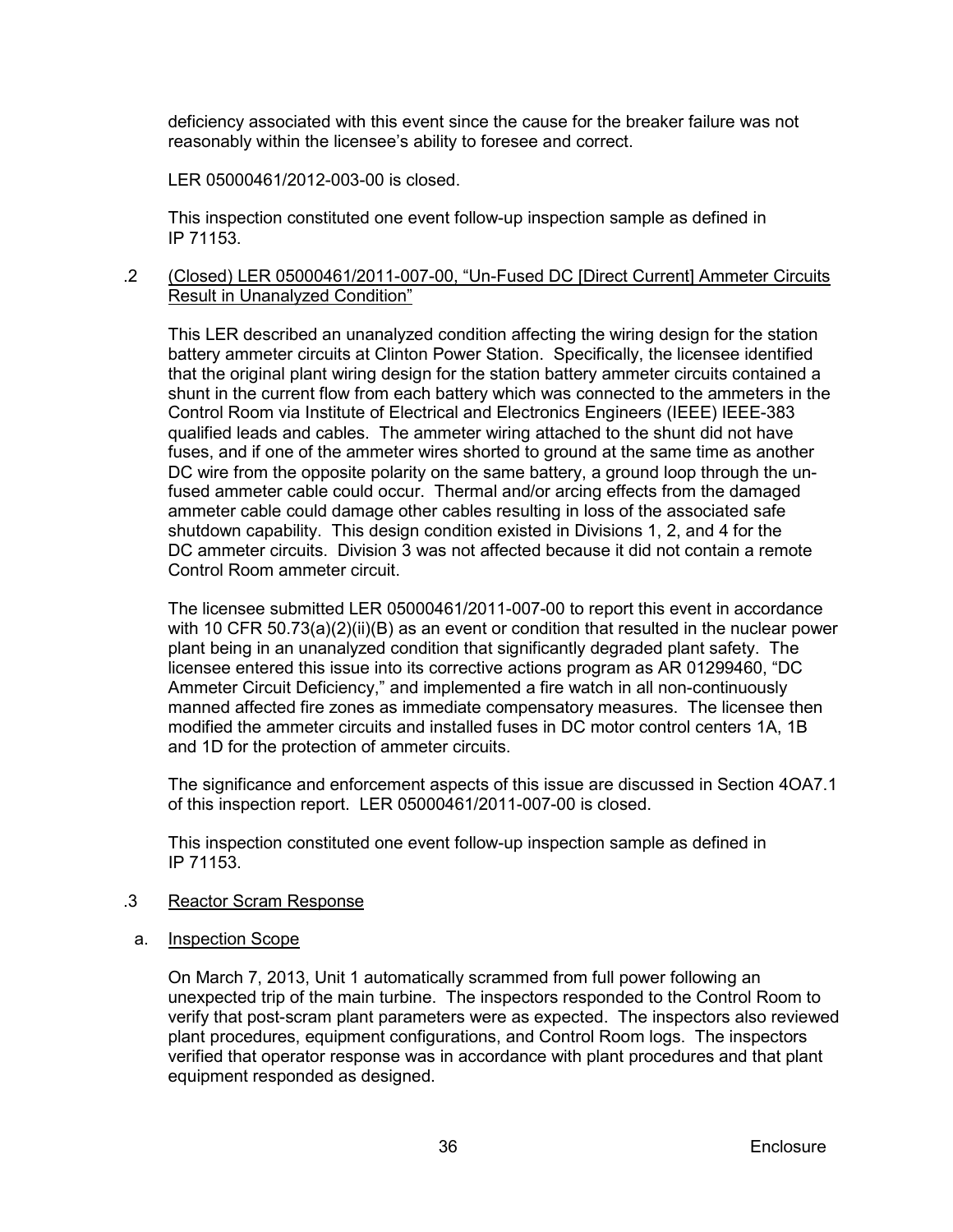This inspection constituted one event follow-up inspection sample as defined in IP 71153.

b. Findings

No findings of significance were identified.

## <span id="page-40-0"></span>4OA5 Other Activities

## .1 Previously Completed Inspection Activities

Two inspection activities were completed during the 4th quarter 2012 that were inadvertently omitted from NRC Inspection Report 05000461/2012-005. These inspection activities were:

- The review of planned maintenance during the week of December 17th on the Division 3 Battery Charger and High Pressure Core Spray System. This inspection constituted one maintenance risk assessment inspection sample as defined in IP 71111.13.
- The review of surveillance testing results for CPS 9813.01, "Control Rod Scram Time Testing." This inspection constituted one routine surveillance testing inspection sample as defined in IP 71111.22.
- .2 (Closed) URI 05000461/2012-004-04, "Evaluation of High Pressure Core Spray Test Return Line Pipe Support Failure"

The inspectors had opened URI 05000461/2012004-04 to determine whether the design basis structural analysis for primary containment penetration 1PC0033 was in conformance with ASME Section III requirements. Specifically, the design basis calculation for containment penetration 1PC0033 shows a current overstress condition (i.e., applied stress > allowable stress) for the Level D load condition. As a result, the inspectors were not able to determine if the design basis calculation was sufficient to ensure conformance with ASME Section III requirements.

The inspectors reviewed operability evaluation AR 01380555, "HPCS Test Return Line Hanger Damaged," related to the licensee's reevaluation of HPCS test return line (1HP18C-12) without HPCS test return line pipe support 1HP06003G, which had failed and pieces were found by operators at the bottom of the suppression pool. The inspectors also reviewed the licensing basis analysis for containment penetration 1PC0033 (also termed 1MC0033). This penetration is a restraint for HPCS test return line (1HP18C-12) and was evaluated for the removal of pipe support 1HP06003G as well.

As described in UFSAR Section 3.8.1.5.3, the licensing basis Code of record for containment penetration 1MC0033 is ASME Section III, 1974 Edition, Subsection NE. The ASME Design Specification for piping penetration assemblies (including containment penetrations) is DS-ME-09-CP, "Piping Penetration Assemblies Design Specification," Revision 15. ASME Design Specification DS-ME-09-CP does not define a jurisdictional boundary for the piping portion that is considered part of the containment penetration. The jurisdictional boundary of the piping that is part of the containment penetration is defined by ASME Section III, Subsection NE, which states in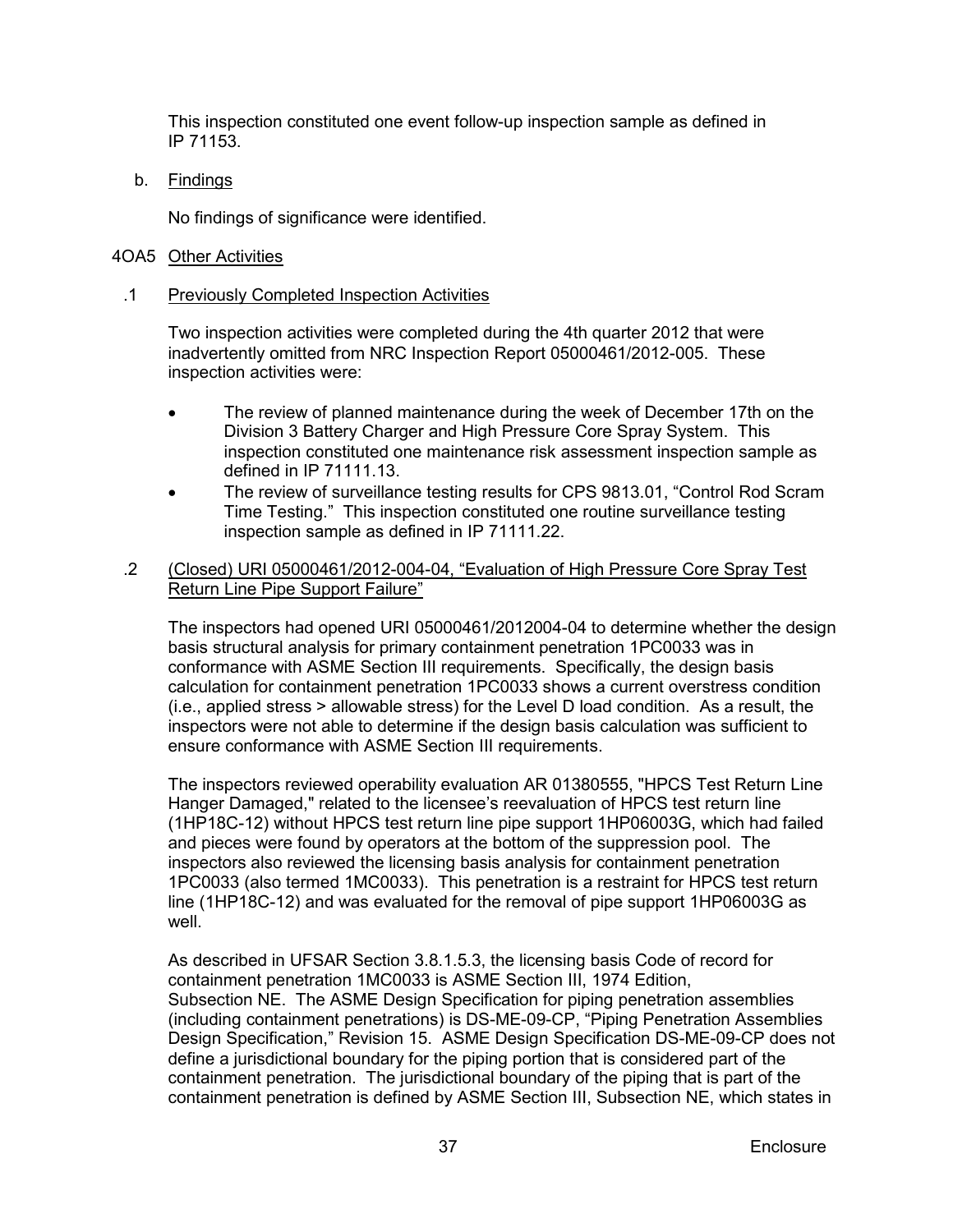Section NE-1131, Part C: "All piping attached to containment vessel nozzles or to penetration assemblies out to and including the valve or valves required to isolate the system and provide a pressure boundary for the containment function. Such piping shall be designed for the intended service function and the containment function considered either independently or in combination as required by the Design Specification (NA-3250)."

The inspectors reviewed an original construction calculation (CQD-4536-IPC0033, "Penetration Stress Analysis Report for Primary Containment Penetration 1PC0033," Revision 1) that was referenced by the licensee in the operability evaluation. The calculation shows a current overstress condition (i.e., applied stress > allowable stress) for the Level D faulted load condition. The applied stresses due to the level D faulted load condition are due to pipe rupture/jet impingement plus the normal operating system pressure. The design calculation for the containment penetration was identified as nuclear safety-related (Q). UFSAR Section 3.8.1.1.3 describes the safety function of the containment penetration and UFSAR Table 3.8-5 shows the location and size of the containment penetration.

In response to the inspectors' questions regarding the current overstress condition for the containment penetration the licensee initiated AR 01418577. The licensee also initiated AR 01417729 to address the inspectors' question regarding conformance of design requirements with the ASME Code and design specification. During this inspection period, the inspectors reviewed additional information provided by the licensee relevant to the containment penetration calculation determination of applied stresses due to Level D load conditions. Upon the additional review and discussions with the licensee, no significant issues of concern were identified with the licensee's operability evaluation or the supporting calculations for the containment penetration.

URI 05000461/2012-004-04 is closed.

## .3 Temporary Instructions (TI) - 2515/182 - Review of the Industry Initiative to Control Degradation of Underground Piping and Tanks

a. Inspection Scope

Leakage from buried and underground pipes has resulted in ground water contamination incidents with associated heightened NRC and public interest. The industry issued a guidance document, Nuclear Energy Institute (NEI) 09-14, "Guideline for the Management of Buried Piping Integrity" (ADAMS Accession No. ML1030901420) to describe the goals and required actions (commitments made by the licensee) resulting from this underground piping and tank initiative. On December 31, 2010, NEI issued Revision 1 to NEI 09-14, "Guidance for the Management of Underground Piping and Tank Integrity," (ADAMS Accession No. ML110700122), with an expanded scope of components which included underground piping that was not in direct contact with the soil and underground tanks. On November 17, 2011, the NRC issued TI-2515/182 "Review of the Industry Initiative to Control Degradation of Underground Piping and Tanks" to gather information related to the industry's implementation of this initiative.

From February 11 - 22, 2013, the inspectors conducted a review of records and procedures related to the licensee's program for buried pipe, underground pipe, and tanks in accordance with Phase II of TI-2515/182. This review was performed to confirm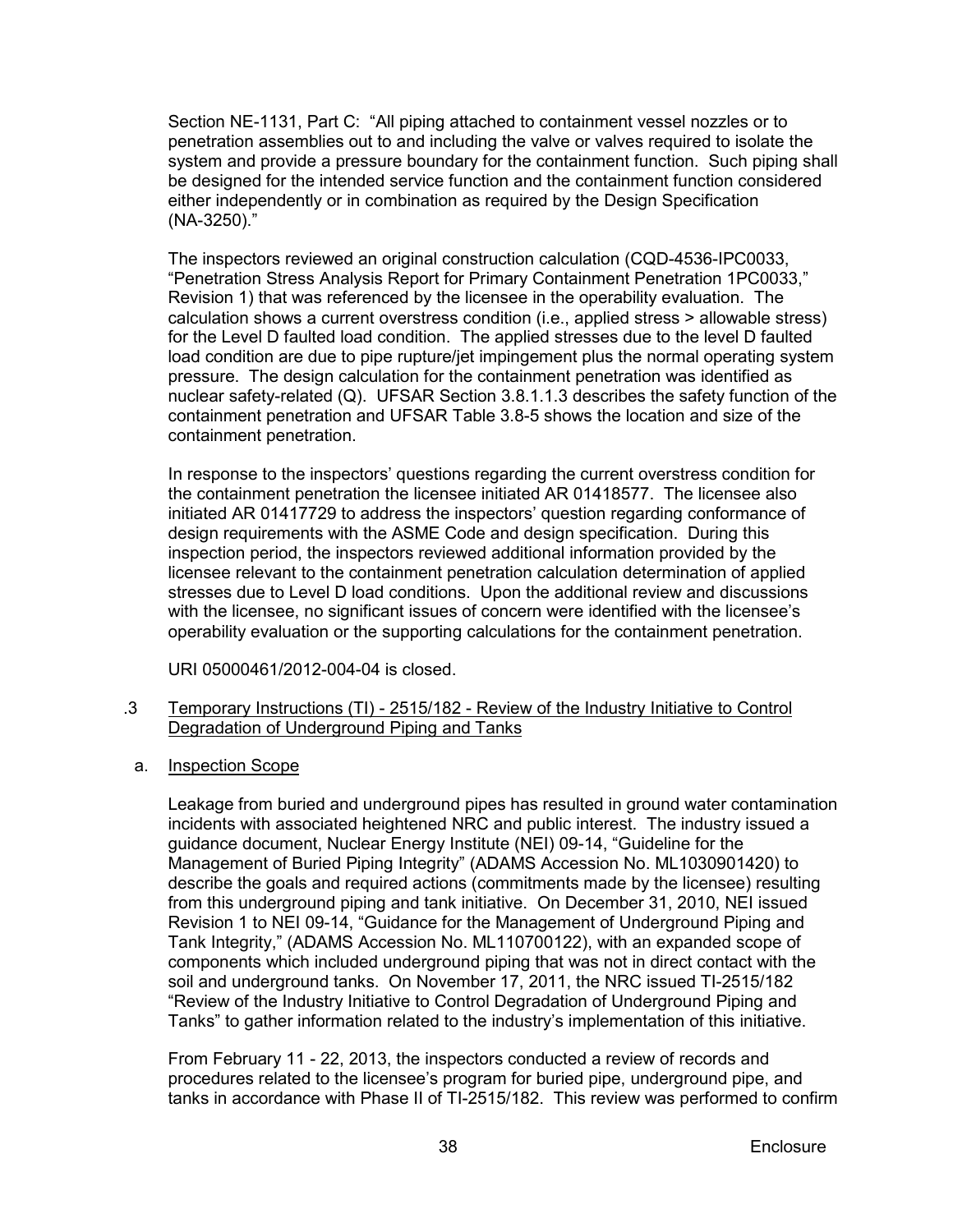that the licensee's program contained attributes consistent with Sections 3.3 A and 3.3 B of NEI 09-14 and to confirm that these attributes were scheduled and/or completed by the NEI 09-14 Revision 1 deadlines. The inspectors also conducted interviews with licensee staff responsible for the site Buried Piping Program to determine whether the program attributes were implemented in a manner that reflected good or poor practices in program management.

Based upon the scope of the review described above, Phase II of TI-2515/182 was completed.

## b. Observations

The licensee's buried piping and underground piping and tanks program was inspected in accordance with Paragraph 03.02.a of the TI and it was confirmed that activities which correspond to completion dates specified in the program which have passed since the Phase I inspection was conducted, have been completed. Additionally, the licensee's Buried Piping and Underground Piping and Tanks Programs were inspected in accordance with Paragraph 03.02.b of the TI and responses to specific questions found in [http://www.nrc.gov/reactors/operating/ops-experience/buried-pipe-ti-phase-2-insp-req-](http://www.nrc.gov/reactors/operating/ops-experience/buried-pipe-ti-phase-2-insp-req-2011-11-16.pdf)[2011-11-16.pdf](http://www.nrc.gov/reactors/operating/ops-experience/buried-pipe-ti-phase-2-insp-req-2011-11-16.pdf) were submitted to the NRC headquarters staff.

c. Findings

No findings of significance were identified.

- .4 (Closed) Temporary Instruction 2515/187 Inspection of Near-Term Task Force Recommendation 2.3 – Flooding Walkdowns
- a. Inspection Scope

On August 20, 2012, the inspectors commenced activities to verify that Clinton Power Station conducted external flood protection walkdown activities using an NRC-endorsed walkdown methodology. These flooding walkdowns are being performed at all sites in response to Enclosure 4 of a letter from the NRC to licensees entitled, "Request for Information Pursuant to Title 10 of the Code of Federal Regulations 50.54(f) Regarding Recommendations 2.1, 2.3, and 9.3, of the Near-Term Task Force Review of Insights from the Fukushima Dai-ichi Accident," dated March 12, 2012 (ADAMS Accession No. ML12053A340). In early January of this inspection period inspectors completed the last of their activities in accordance with this temporary instruction.

b. Findings

No findings of significance were identified.

- .5 (Closed) Temporary Instruction 2515/188 Inspection of Near-Term Task Force Recommendation 2.3 – Seismic Walkdowns
- a. Inspection Scope

On September 10, 2012, the inspectors commenced activities to verify that Clinton Power Station conducted seismic walkdown activities using an NRC-endorsed seismic walkdown methodology. These seismic walkdowns are being performed at all sites in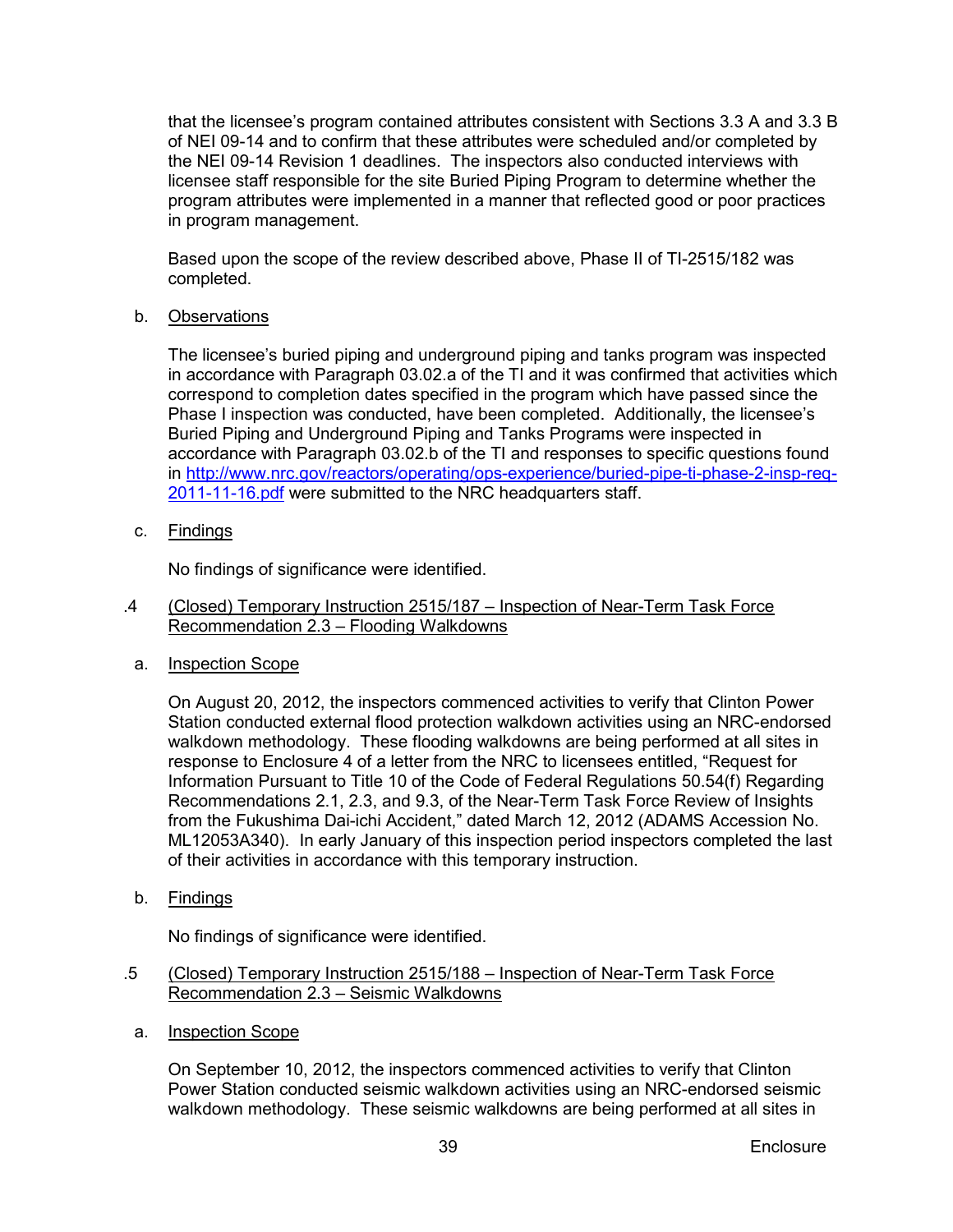response to Enclosure 3 of a letter from the NRC to licensees entitled, "Request for Information Pursuant to Title 10 of the Code of Federal Regulations 50.54(f) Regarding Recommendations 2.1, 2.3, and 9.3, of the Near-Term Task Force Review of Insights from the Fukushima Dai-ichi Accident," dated March 12, 2012 (ADAMS Accession No. ML12053A340). In early January of this inspection period inspectors completed the last of their activities in accordance with this temporary instruction.

b. Findings

No findings of significance were identified.

## <span id="page-43-0"></span>4OA6 Management Meetings

## .1 Resident Inspectors' Exit Meeting

The inspectors presented the inspection results to Mr. W. Noll and other members of the licensee's staff at the conclusion of the inspection on April 4, 2013. The licensee acknowledged the findings presented. Proprietary information was examined during this inspection, but is not specifically discussed in this report.

## .2 Interim Exit Meetings

Interim exit meetings were conducted for:

- The Radiological Hazard Assessment and Exposure Controls, and Radiological Environmental Monitoring Inspection with Mr. N. Hightower and other members of the licensee's staff on January 9, 2013. The licensee confirmed that none of the potential report input discussed was considered proprietary.
- The Review of the Industry Initiative to Control Degradation of Underground Piping and Tanks (TI -2515/182) with Mr. S. Mohundro and other members of the licensee staff on February 22, 2013. The licensee confirmed that none of the potential report input discussed was considered proprietary.
- The In-Plant Airborne Radioactivity Control and Mitigation; and Occupational Dose Assessment Inspection with Mr. J. Cunningham and other members of the licensee's staff on March 2013. The licensee confirmed that none of the potential report input discussed was considered proprietary.

## <span id="page-43-1"></span>4OA7 Licensee-Identified Violations

The following violation of very low significance (Green) was identified by the licensee and is a violation of NRC requirements which meets the criteria of Section 2.3.2 of the NRC Enforcement Policy, NUREG-1600, for being dispositioned as a Non-Cited Violation.

#### .1 Un-Fused DC Ammeter Circuits Result in Unanalyzed Condition

Clinton Power Station Unit 1 Operating Licensee Condition 2.F required, in part, that the licensee implement and maintain in effect all provisions of the approved Fire Protection Program as described in the Final Safety Analysis Report, as amended, and as approved in the Safety Evaluation Report (NUREG-0853), dated February 1982 and Supplemented Numbers 1 through 8.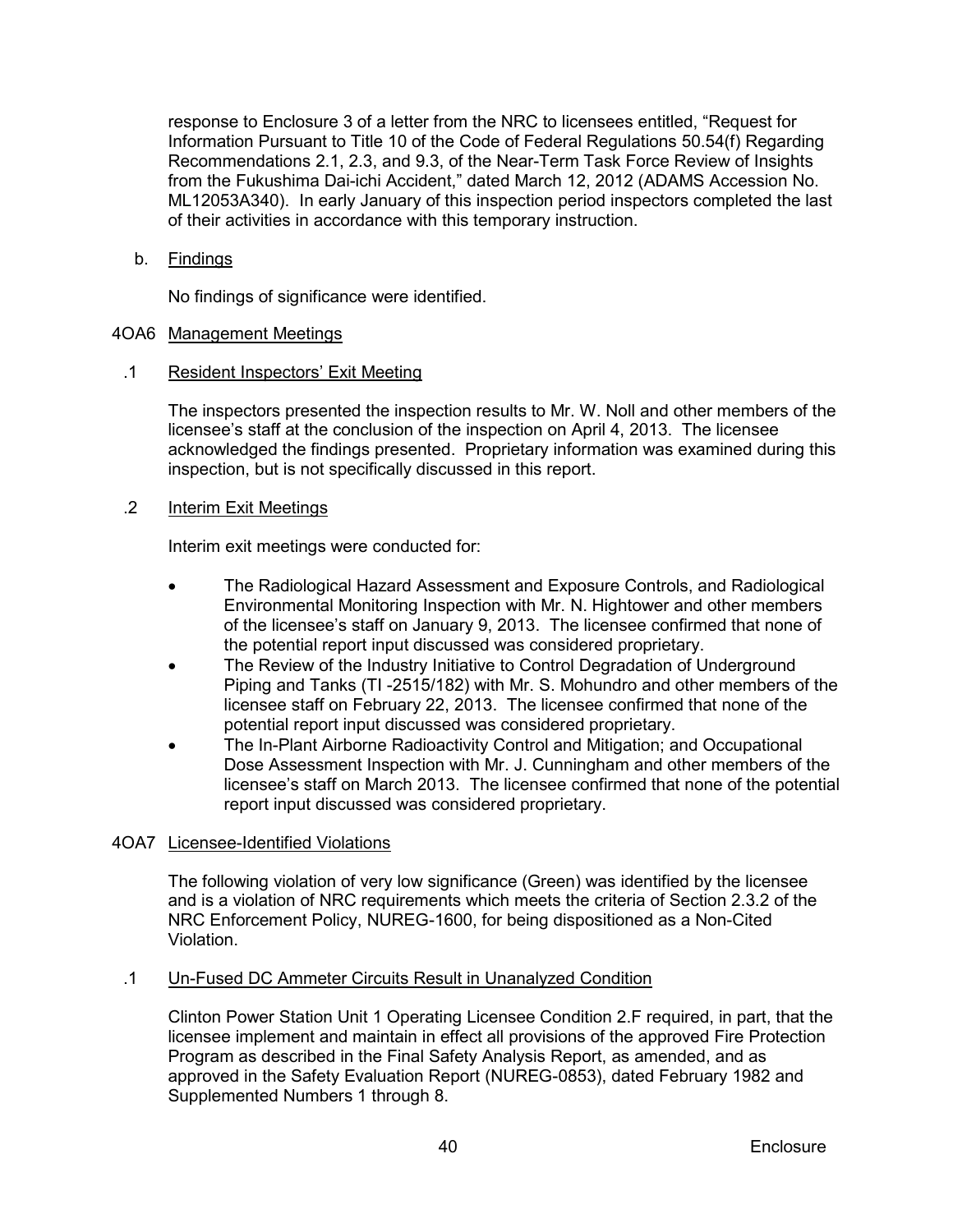The Clinton Power Station UFSAR, Appendix F, "Safe Shutdown Analysis," Section 1.5, "Associated Circuits," stated, in part, that at Clinton Power Station, there were no associated non-safe shutdown cables that were not electrically protected and shared a common enclosure with safe shutdown cables.

Contrary to the above, on December 8, 2011, the licensee identified that non-safe shutdown cables that shared a common enclosure with safe shutdown cables were not electrically protected. Specifically, the licensee identified that the battery ammeter circuits routed from the DC motor control centers to the ammeters located in the Control Room were not fused. These cables were routed in trays and installed in panels with other safe shutdown cables. During a fire event in the Control Room, fire-induced failures could have damaged the ammeter circuit and could have resulted in damaging other safe shutdown cables that are in direct physical contact with these cables in different fire zones.

The licensee completed a fire risk evaluation for worst case fire scenarios in the Control Room and concluded that the delta core damage frequency (ΔCDF) from a fire due to the un-fused ammeter circuit was 8.26E-8 per year. The evaluation also concluded that for all postulated fire scenarios in the Control Room; at least one safe shutdown division would not be impacted by the fire. The inspectors reviewed the licensee's risk evaluation and based on the small calculated ΔCDF and at least one safe shutdown train would not be affected by all postulated fire scenarios in the Control Room, the inspectors determined that the issue was of very low safety-significance.

The licensee entered this violation into its corrective action program as AR 01299460. The licensee submitted LER 05000461/2011-007-00 to report this issue. Refer to Section 4OA3.2 of this inspection report for the review and closure of the LER.

ATTACHMENT: SUPPLEMENTAL INFORMATION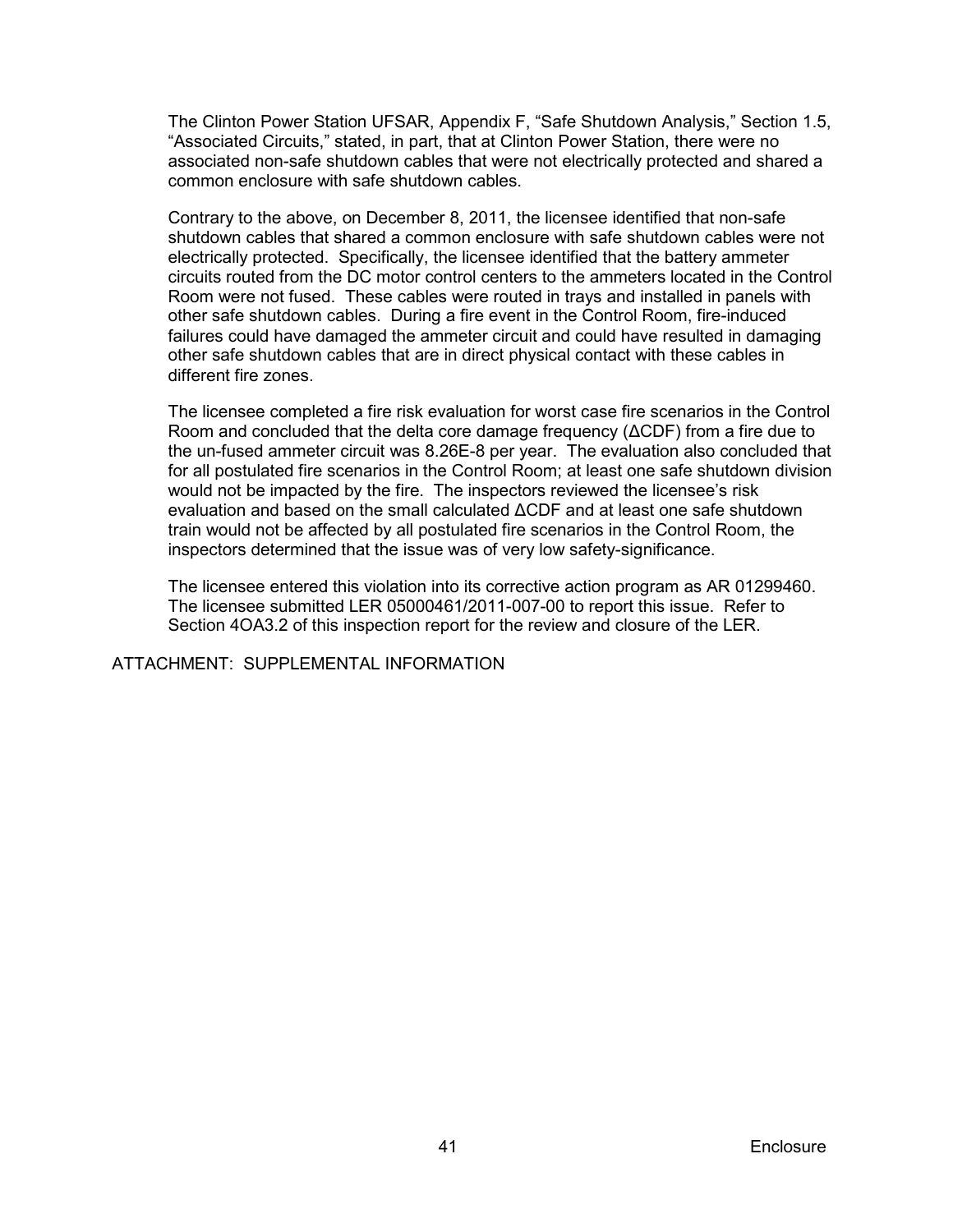## **SUPPLEMENTAL INFORMATION**

## **KEY POINTS OF CONTACT**

## <span id="page-45-1"></span><span id="page-45-0"></span>Licensee

- R. Bair, Shift Operations Superintendent
- K. Baker, Regulatory Assurance Manager
- R. Bedford, Licensed Operator Requalification Lead Training Instructor
- J. Cunningham, Operations Director
- A. Darelius, Emergency Preparedness
- C. Dunn, Training Director
- R. Frantz, Regulatory Assurance
- M. Friedman, Radiation Protection Operations Manager
- N. Hightower, Radiation Protection Manager
- K. Leffel, Operations Support Manager
- D. Kemper, Engineering Director
- S. Kowalski, Senior Manager Design Engineering
- S. Mohundro, Engineering Programs Manager
- J. Mulvey, ODCM Program Owner
- W. Noll, Site Vice President
- S. O'Riley, Emergency Preparedness
- J. Peterson, Regulatory Assurance
- C. Rocha, Nuclear Oversight Manager
- R. Schenck, Work Management Director
- D. Shelton, Operations Services Manager
- D. Smith, Design Engineering
- J. Smith, Senior Manager Plant Engineering
- T. Stoner, Maintenance Director
- J. Stovall, Chemistry, Environmental & Radwaste Manager
- D. Szymkiewicz, Clinton Buried Piping Program Owner
- B. Taber, Plant Manager
- J. Ufert, Fire Marshall
- R. Zacholski, Nuclear Oversight Lead Assessor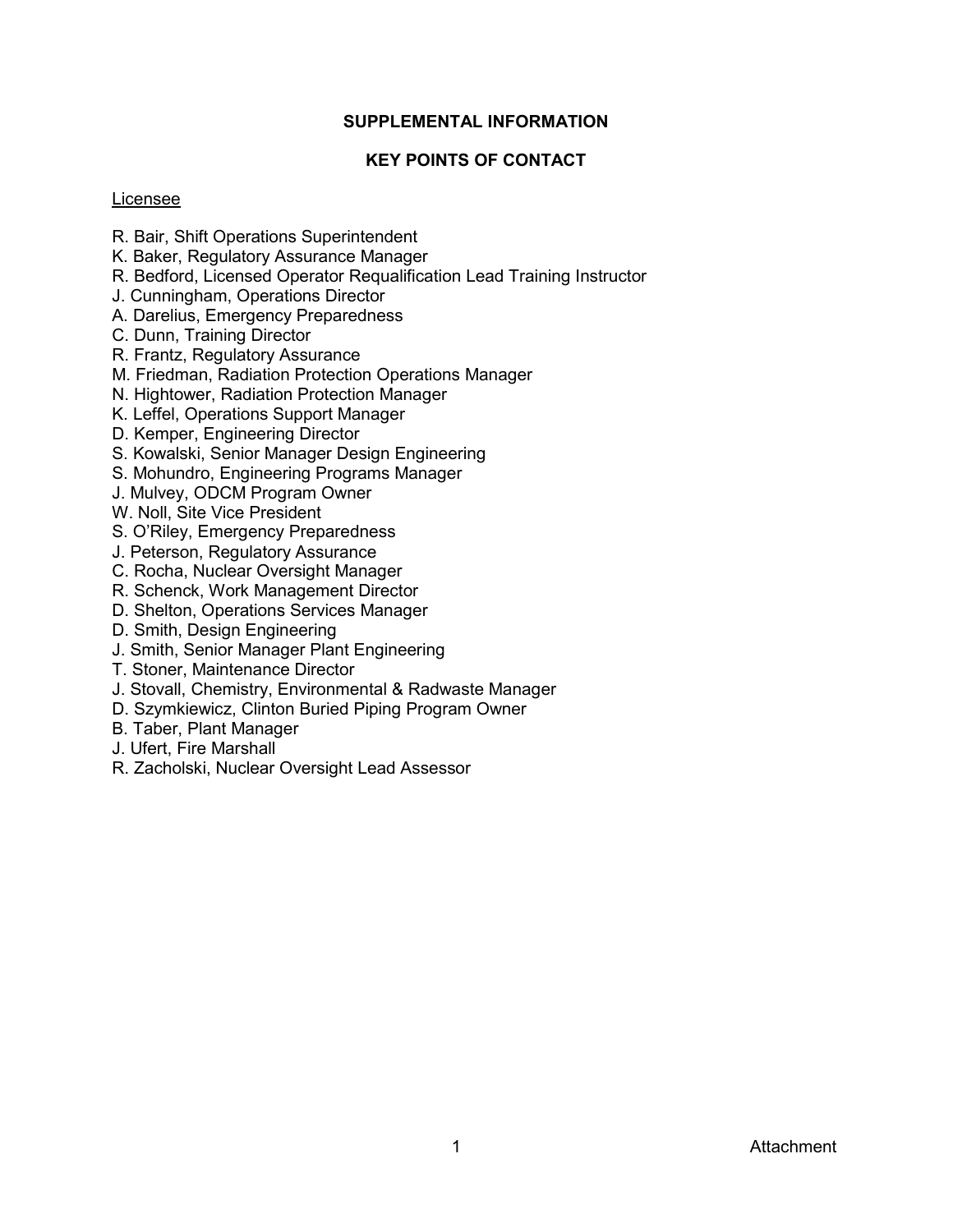# **LIST OF ITEMS OPENED, CLOSED AND DISCUSSED**

# <span id="page-46-0"></span>**Opened**

| 05000461/2013-002-01 | <b>NCV</b> | Incomplete ED Dose Rate Alarm Evaluation<br>(Section 2RS1.1.b.(1))                                                 |  |  |
|----------------------|------------|--------------------------------------------------------------------------------------------------------------------|--|--|
| 05000461/2013-002-02 | <b>FIN</b> | Failure to Perform Adequate Past Operability Evaluation<br>(Section 4OA2.3.b(1))                                   |  |  |
| 05000461/2013-002-03 | <b>NCV</b> | Failure to Perform Adequate MOV Preventive Maintenance<br>Resulted in Inoperable RCIC System (Section 4OA2.3.b(2)) |  |  |

# Closed

| 05000461/2013-002-01 | <b>NCV</b> | Incomplete ED Dose Rate Alarm Evaluation                 |  |  |  |
|----------------------|------------|----------------------------------------------------------|--|--|--|
|                      |            | (Section 2RS1.1.b.(1))                                   |  |  |  |
| 05000461/2013-002-02 | <b>FIN</b> | Failure to Perform Adequate Past Operability Evaluation  |  |  |  |
|                      |            | (Section 4OA2.3.b(1))                                    |  |  |  |
| 05000461/2013-002-03 | <b>NCV</b> | Failure to Perform Adequate MOV Preventive Maintenance   |  |  |  |
|                      |            | Resulted in Inoperable RCIC System (Section 4OA2.3.b(2)) |  |  |  |
| 05000461/2012-003-00 | <b>LER</b> | Breaker Failure Leads to Loss of Safety Function and     |  |  |  |
|                      |            | System Start (Section 4OA3.1)                            |  |  |  |
| 05000461/2011-007-00 | <b>LER</b> | Un-Fused DC Ammeter Circuits Result in Unanalyzed        |  |  |  |
|                      |            | Condition (Section 4OA3.2)                               |  |  |  |
| 05000461/2012-004-04 | <b>URI</b> | Evaluation of High Pressure Core Spray Test Return Line  |  |  |  |
|                      |            | Pipe Support Failure (Section 4OA5.2)                    |  |  |  |
| 2515/187             | TI         | Inspection of Near-Term Task Force Recommendation 2.3 -  |  |  |  |
|                      |            | Flooding Walkdowns (Section 4OA5.4)                      |  |  |  |
| 2515/188             | TI         | Inspection of Near-Term Task Force Recommendation 2.3 -  |  |  |  |
|                      |            | Seismic Walkdowns (Section 4OA5.5)                       |  |  |  |

## **Discussed**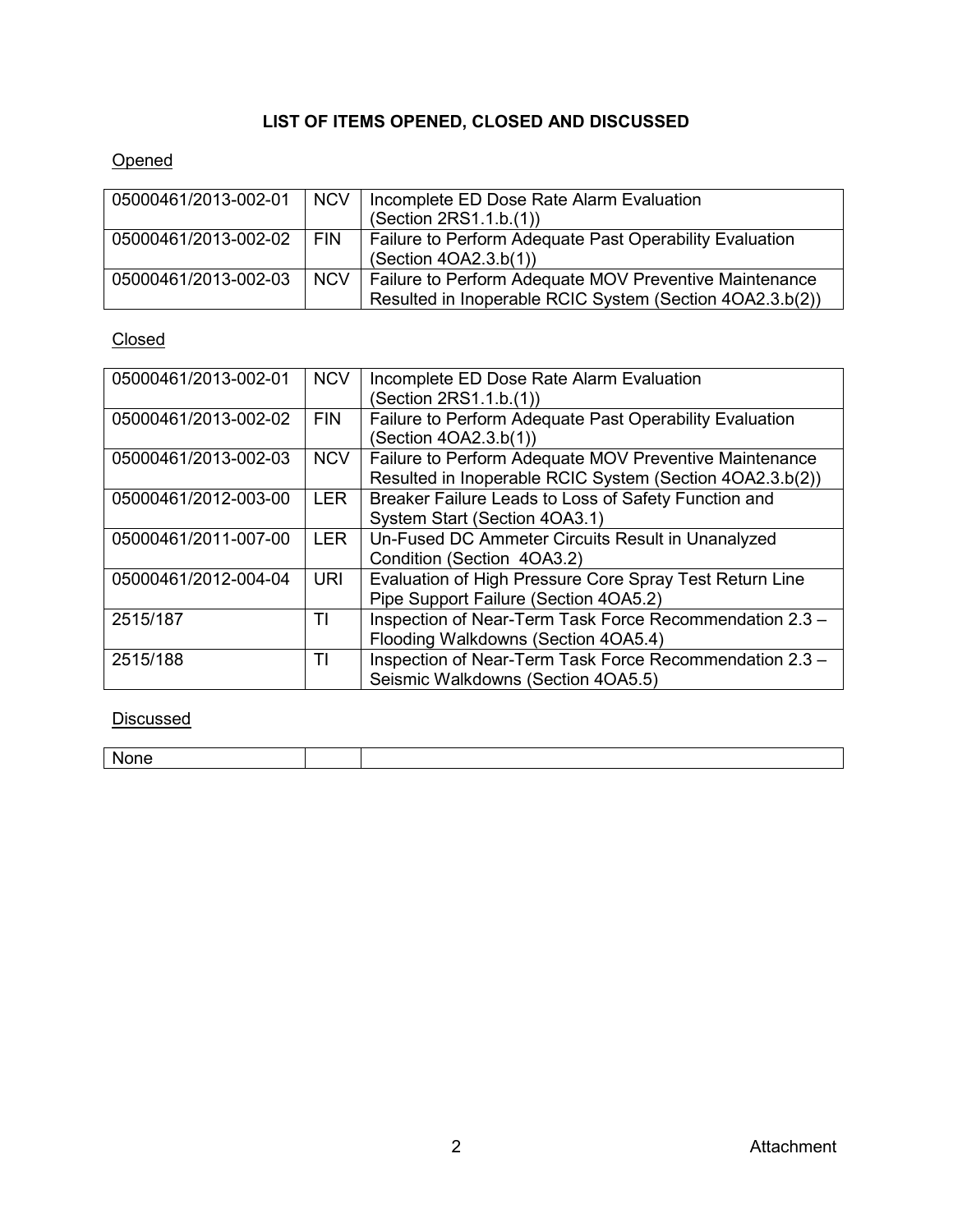## **LIST OF DOCUMENTS REVIEWED**

<span id="page-47-0"></span>The following is a list of documents reviewed during the inspection. Inclusion on this list does not imply that the NRC inspectors reviewed the documents in their entirety, but rather, that selected sections of portions of the documents were evaluated as part of the overall inspection effort. Inclusion of a document on this list does not imply NRC acceptance of the document or any part of it, unless this is stated in the body of the inspection report.

## 1R04 Equipment Alignment

- CPS 3312.01E001, "Residual Heat Removal Electrical Lineup," Revision 17
- CPS 3312.01V001, "Residual Heat Removal Valve Lineup," Revision 17a
- CPS 3319.01V002, "Residual Heat Removal Instrument Valve Lineup," Revision 9a
- CPS 3319.01V002, "Standby Gas Treatment Instrumentation Valve Lineup," Revision 5a
- CPS 3320.01, "Drywell Cooling System (VP)," Revision 21
- CPS 3320.01E001, "Drywell Cooling Electrical Lineup," Revision 11e
- CPS 3320.01V001, "Drywell Cooling Valve Lineup," Revision 10c
- EC 342362, "Application of an Electrical Jumper to 1VP010A(B)," Revision 0
- AR 01465040, "WS Pressure and VP 'B' Chiller Head Pressure and Amps Oscillating"
- AR 01282557, "1VP04CB: 'B' VP Chiller Oil Temperature Low Out of Specification"
- AR 01196024, "1VP04CA Oil Temperature Low"
- AR 01461265, "EOID: 1VP10FB; High DP on VP 'B' Sidestream Filter"
- AR 01377984, "1WS066B (VP 'B' Temperature Control Valve) 120DPM Leak When Open"
- AR 01461258, "Change in Reactor Power After Swapping From VP 'A' to VP 'B'"
- M05-1109, "Drywell Chilled Water System (VP)," Sheet 002, Revision AA
- M05-1109, "Drywell Chilled Water System (VP)," Sheet 003, Revision Z

## 1R05 Fire Protection

- Clinton Power Station Updated Final Safety Analysis Report, Appendix E, "Fire Protection Evaluation Report – Clinton Power Station Unit 1," Revision 15
- Clinton Power Station Updated Final Safety Analysis Report, Appendix F, "Fire Protection Safe Shutdown Analysis – Clinton Power Station Unit 1," Revision 15
- OP-AA-201-009, "Control of Transient Combustible Material," Revision 11
- CPS 1893.04M803, "699 Screen House: 'A' (North) Fire Pump Room Prefire Plan," Revision 6
- CPS 1893.04M131, "781 Auxiliary (West): Div 2 Containment Electrical Penetrations Prefire Plan," Revision 5
- CPS 1893.04M121, "762 Auxiliary (East): Containment Electrical Penetrations Prefire Plan," Revision 5
- WO 01308153-01, "1H13P841: Unexpected Fire Protection Trouble Alarm Device 23-24"
- AR 01433859, "Evaluate Fire protection Annunciators for Main Control Room Nuisance Alarm"
- AR 01445581, "Erroneous Troubles from Carbon Dioxide Tanks"
- AR 01439544, "1CO04J: Carbon Dioxide Generator Exciter Fire Protection Testing Unsatisfactory"
- AR 01336662, "Nuclear Oversight Identified Unapproved Combustibles Stored in Fuel Building"
- AR 01271837, "Hydrant #31 Still Inoperable 1 year After Last Perform of 9071.22"
- AR 01158901, "Questions Raised by NRC Regarding Fire Protection"
- AR 01271849, "2-1/2" Fire Hose Catastrophically Failed Near Miss"
- AR 01261577, "Turbine Building Roof Smoke Vents Failed to Open During 3822.10 Test"
- CC-AA-211, "Fire Protection Program," Revision 4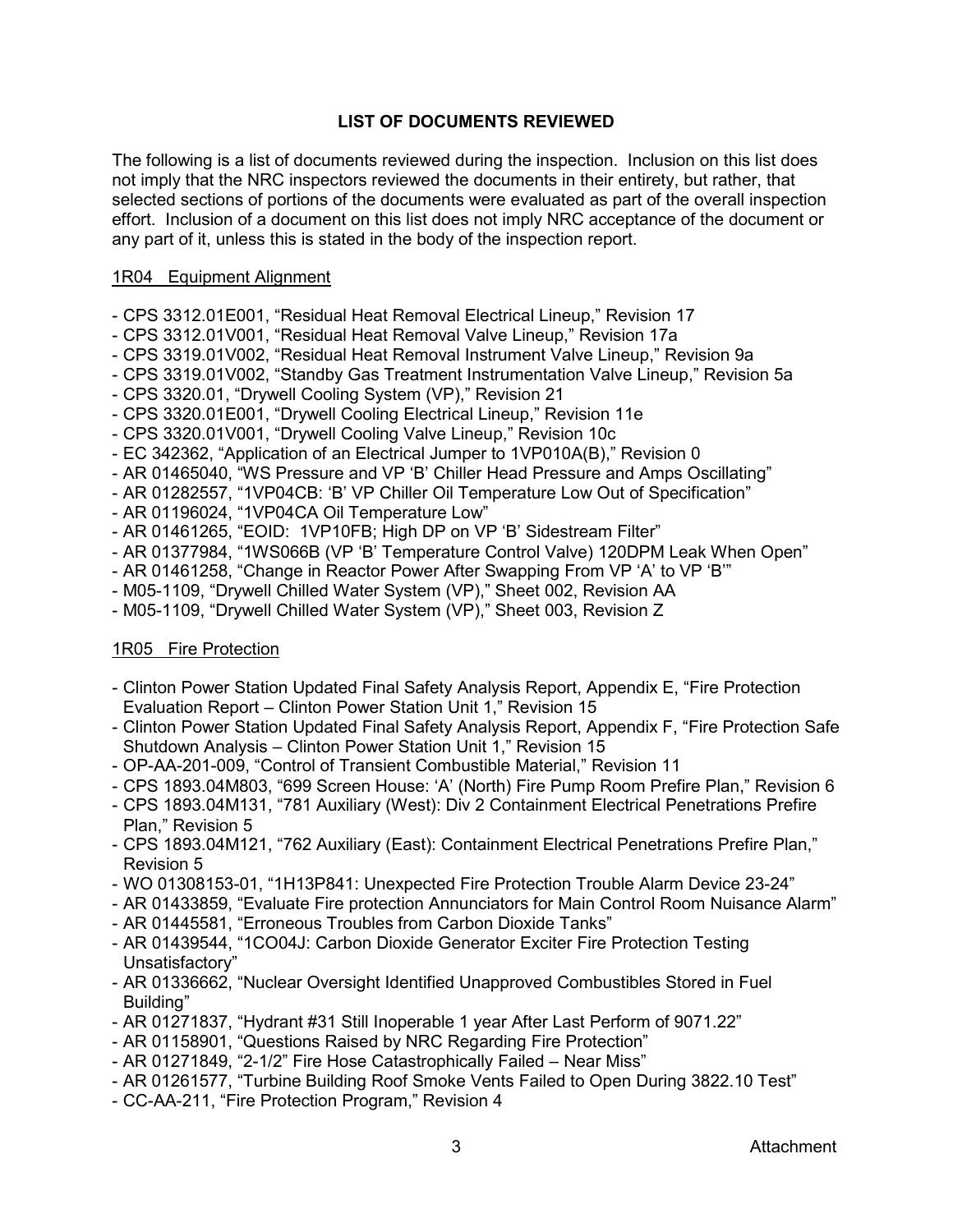- OP-MW-201-007, "Fire Protection System Impairment Control," Revision 7
- CPS 1893.04M003, "Prefire Plan Legend," Revision 1
- CPS 1893.04M134, "781 Auxiliary (East): Division 1 Battery Room Prefire Plan," Revision 5
- CPS 1893.04M135, "781 Auxiliary (West): Division 2, Battery Room Prefire Plan," Revision 6
- CPS 1893.04M352, "781 Control: Division 1 Cable Spreading Room Prefire Plan," Revision 5

## 1R06 Flood Protection

- A21-1011, "Special Door Schedule," Sheet 001, Revision M
- A21-1018, "Turbine Building Hollow Metal Door Schedule," Sheet 001, Revision 1
- A26-1000-02A, "Auxiliary Building," Sheet 001, Revision V

## 1R11 Licensed Operator Requalification Program and Licensed Operator Performance

- CPS 3811.03, "Reactor Feed Pump Turbine Emergency Governor and Trip Mechanism Test," Revision 12

## 1R12 Maintenance Effectiveness

- Clinton Power Station Updated Safety Analysis Report, Revision 15
- Regulatory Guide 1.160, "Monitoring the Effectiveness of Maintenance at Nuclear Power Plants," Revision 2
- NUMARC 93-01, "Industry Guideline for Monitoring the Effectiveness of Maintenance at Nuclear Power Plants," Revision 2
- ER-AA-310, "Implementation of Maintenance Rule," Revision 8
- ER-AA-310-1001, "Maintenance Rule Scoping," Revision 4
- ER-AA-310-1004, "Maintenance Rule Dispositioning Between (a)(1 and (a)(2)," Revision 6
- MA-AA-716-210, "Performance Centered Maintenance (PCM) Process," Revision 14
- MA-AA-716-210-1001, "Performance Centered Maintenance (PCM) Templates," Revision 9
- Equipment Apparent Cause Evaluation AR 01443700, "Failure of ABB K-Line Circuit Breaker 0AP06E4D (VC 'B' Chiller Breaker)," Revisions 0 and 1
- Equipment Apparent Cause Evaluation AR 01332256, "VC 'B' Chiller Relays Chattering," Revision 0
- Equipment Apparent Cause Evaluation AR 00437890, "0VC13CA: Received Unexpected Main Control Room Annunciator 5050-2L," Revision 0
- Failure Analysis Report CPS-35628, "Failure Analysis of (1) ABB K-600S Circuit Breaker," February 18, 2013
- (a)(1) Determination AR 01463694, "VC Exceeds Maintenance Rule Reliability Criteria"
- (a)(1) Determination AR 01398313, "VC System Requires a Maintenance Rule (a)(1) Determination"
- AR 01463694, "VC Exceeds Maintenance Rule Reliability Criteria"
- AR 01443700, "VC Chilled Water Chiller B Breaker, 0AP06E4D, Cycled to Failure"
- AR 01443678, "0AP06E4D: Breaker Cycled Continually"
- AR 01447408, "0VC13CB Guide Vane Actuator Failed to Move as Expected"
- AR 01398313, "VC System Requires a Maintenance Rule (a)(1) Determination"
- AR 01332256, "VC 'B' Chiller Relays Chattering"
- AR 01450373, "Maintenance Rule Components Allowed to Run-to-Failure"
- AR 01455829, "Verify Non-Critical Class 5, 6, 7 & 8 Relays Have MR [Maintenance Rule] PM [Preventive Maintenance] Evaluation"
- AR 00432079, "Received Main Control Room Annunciator 5050-2L Fail to Start VC System"
- AR 00437890, "0VC13CA: Received Unexpected Main Control Room Annunciator 5050-2L"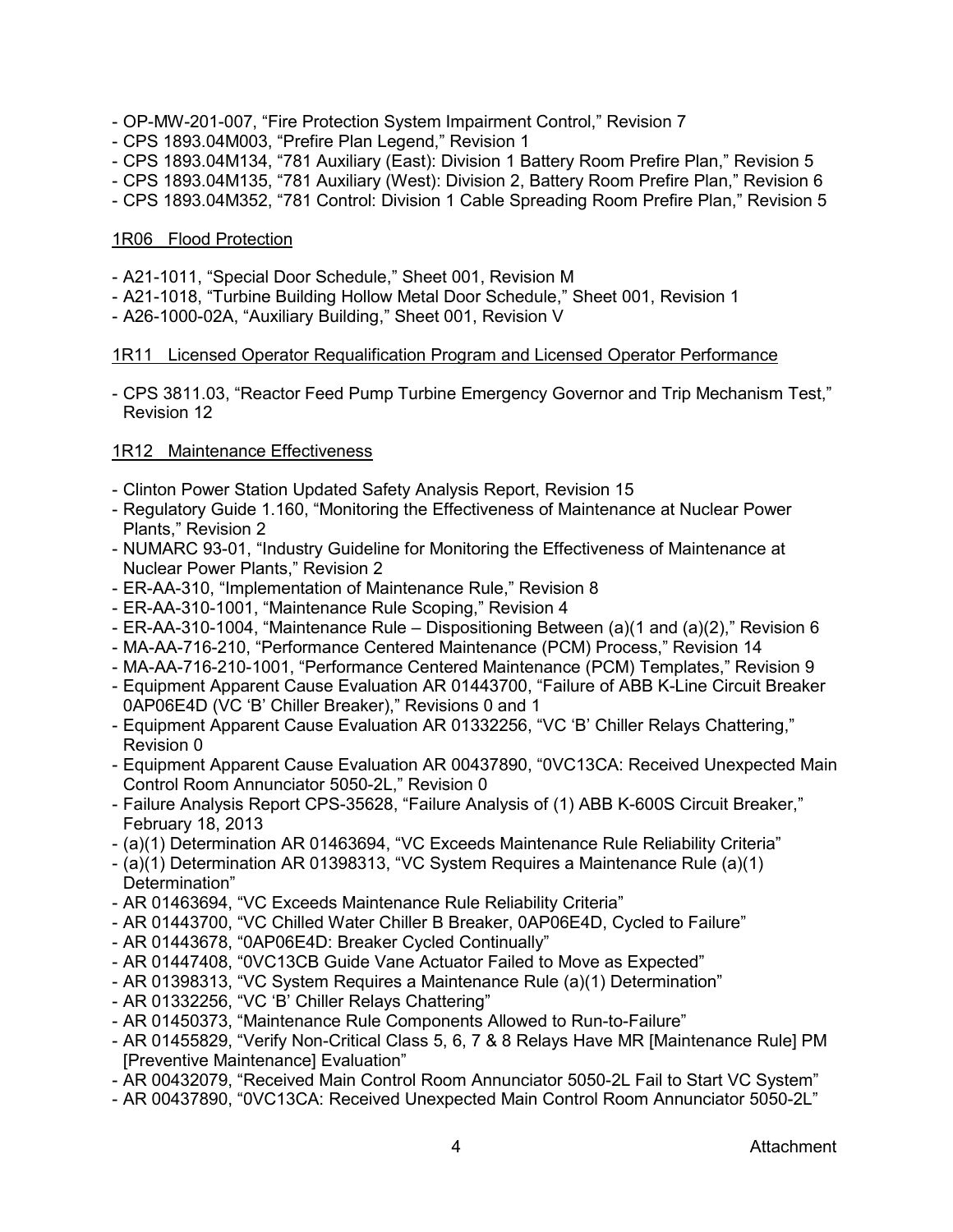- AR 00441671, "0VC13CA: VC 1A Chiller Troubleshooting Follow Up Actions"
- AR 01462474, "Generate Work Order to Replaced Aged VC B Control Relays"

## 1R13 Maintenance Risk Assessments and Emergent Work Control

- ER-AA-600, "Risk Management," Revision 6
- ER-AA-600-1012, "Risk Management Documentation," Revision 9
- ER-AA-600-1014, "Risk Management Configuration Control," Revision 6
- ER-AA-600-1042, "On-Line Risk Management," Revision 7
- WC-AA-101, "On-Line Work Control Process," Revision 19
- WC-AA-104, "Integrated Risk Management," Revision 18
- OP-AA-108-117, "Protected Equipment Program," Revision 2
- WC-CL-201, "Contingency Planning," Revision 1
- CPS 3303.01, "Reactor Water Clean-Up," Revision 34b
- WO 1548698, "Reactor Water Clean-Up 'A' Regenerative Heat Exchanger Walkdown," March 18, 2013
- M05-1076, "Reactor Water Clean-Up (RT)," Sheet 001, Revision AC

## 1R15 Operability Evaluations

- NRC Regulatory Issue Summary 2005-20, "Revision to NRC Inspection Manual Part 9900 Technical Guidance, 'Operability Determinations & Functionality Assessments for Resolution of Degraded or Nonconforming Conditions Adverse to Quality or Safety,'" Revision 1
- NUREG 1022, "Event Reporting Guidelines 10 CFR 50.72 and 50.73," Revision 2
- EC 391269, "Evaluate Past Operability/Reportability of Division 1 Diesel Generator with As Found Heat Exchanger Bolt Torque Below Design Value," Revision 0
- WO 01577547-01, "Verify Readings and Replace Agastat Relay 1UAYAP567C"
- AR 01464933, "1PL12JA-A3 Removed A3 Speed Device Unsatisfactory As-Found"
- AR 01418152, "Loose Bolting on Floating End of Division 1 DG Heat Exchangers"
- AR 01464933, "1PL12JA-A3 Removed A3 Speed Device Unsatisfactory As-Found"
- AR 01424422, "Preliminary Part 21 From GE Hitachi on Main Steam Line Choke Flow"
- AR 01436642, "Inadequate Deletion of ORM Section 'Structural Integrity'"
- AR 01420789, "Clinton ORM 2.3.3 Change Similar to LaSalle TRM Change"
- AR 01444543, "Clarify Technical Specification Bases for Division 1/2 Diesel Generator 14 Day LCO [Limiting Condition for Operation]"
- AR 01447400, "0VC13CB: VC B Chiller Pre-Rotation Vanes Would Not Open"
- AR 01447408, "0VC13CB Guide Vane Actuator Failed to Move As Expected"
- AR 01361702, "Both Divisions of Leakage Detection Bypassed Reportability"
- AR 01455384, "Numerous Particles Floating on Suppression Pool Surface"
- AR 01418366, "1UAYAP567C: Unexpected Resistance Read Across Open Contacts"
- Engineering Change (EC) # 389012, "Control Room Habitability Analysis for Chlorine Release from Raw Water Treatment Facility," Revision 0
- WO 01607679, "EMD Visual Inspection of Armature Pivot Pins," January 16, 2013
- AR 01418388, "Discrepancy Noted with 1AP07E-D 250/251 (C) COM-5 Relay"
- AR 01461018, "ABB Part 21 On COM-5/SSC-T Protective Relays"
- AR 01486737, "Evaluate Restoration of Automatic VC High Chlorine Mode"

# 1R19 Post-Maintenance Testing

- WO 909659-03, "1C71AK614G PMT of Power Supply IAW CPS 8801.72 – 1H13P663 NSPS Power Supply"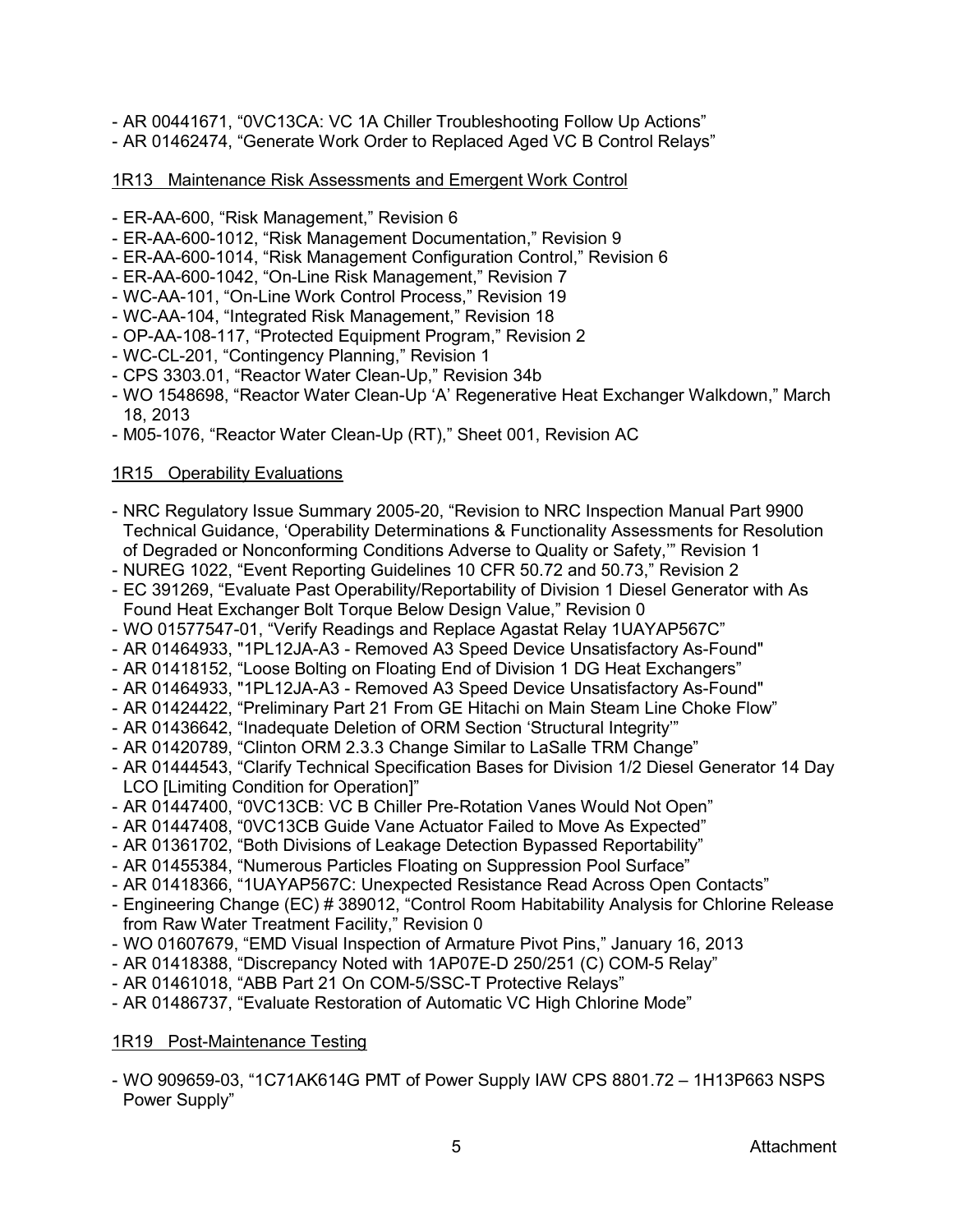- WO 909658-03, "Post Installation Testing of Power Supply IAW 8801.72 1H13P662 NSPS Power Supply"
- WO 01613252, "Breaker for 0AP57E-1B for 1VG06Yb Slow to Fully Open"
- AR 01343774, "Anomaly Identified in 1C11F002B Stroke"
- AR 01299441, "Recorded Values Above Post Mod Test Acceptance Criteria"
- AR 01400387, "Feedwater Perturbation During 1CP015B PMT"
- AR 01262936, "1E12F049 Failed to Close After Preventive Maintenance"
- AR 01262762, "PMT Failure of 1E12F049 Stroking"
- AR 01325055, "Inadequate PMT for Division 3 NSPS Power Supply 1C71AK614G"
- AR 01471305, "Breaker for 0AP57E-1B for 1VG06Yb Slow to Fully Open"
- AR 01471851, "CPS 8801.72 Not Revised Per Recommended Action"
- AR 01482915, "1B13D008-08-13: CRD 08-13 Would Not Move Off Position 00"
- AR 01482774, "HCU 08-13 Position Indication"
- Apparent Cause Evaluation #1337989, "1RIXPR035 Detector Failure Entry Into 4004.02 Loss of Vacuum"
- CPS 9437.61, "Post Treatment Off Gas System Process Radiation Monitor (PRM) 1RIX-PR035, (1RIX-PR041) Calibration Test," Revision 47b
- WO 01369548, "MOV Diagnostic Test 1E12-F003A," February 27, 2013
- WO 01379878, "Perform Thrust Verification and MOV Clean and Inspect 1FC024," January 29, 2013
- WO 01474335, "EP Contingent VT-2 PMT 9843.02 for 1E51-F061," January 25, 2013
- WO 01536441, "1RIXPR035: Troubleshoot and Repair Monitor Lock Up," February 22, 2013
- AR 01359165, "Create Work Order Tasks for EACE CAs on Radiation Monitors"
- AR 01457894, "Service Air Dryer Valve Maintenance Functional Check"
- AR 01458625, "Procedure Enhancement for Placing SA Dryers in Service"
- AR 01481065, "As Found Stem Lubrication Grease Grade 3"
- AR 01481911, "1E12-F003A: Geared Limit Switches Have Beacon Grease"

#### 1R20 Refueling and Other Outage Activities

- Clinton Power Station Technical Specifications
- OP-AA-108-108, "Unit Restart Review," Revision 13
- CPS 3001.01, "Preparation For Startup and Approach to Critical, Revision 25E
- CPS 3001.01C002, "Mode 2 Checklist," Revision 16d
- CPS 3001.01C001, "Preparation for Startup Checklist," Revision 18A
- CPS 3006.01, "Unit Shutdown," Revision 42
- OU-AA-103, "Shutdown Safety Management Program," Revision 12
- OU-CL-104, "Shutdown Safety Management Program Clinton Power Station," Revision 7
- AR 01484647, "1GS-SSAFV Will Not Maintain GS Pressure"
- AR 01484712, "SRM-B Experiencing Intermittent I/O Faults"
- AR 01484612, "SRM C Inoperable"
- AR 01484623, "1LSGC014 Generator Casing Coolant Level Switch Bullseye Full"
- AR 01484737, "Conductivity Indicator Reading High After Scram"
- AR 01485593, "Reactor Level 4 Runback During B TDRFP Manipulation"
- AR 01484852, "Hanger Support Disconnected"
- AR 01485592, "Bypass Valve Opened During Startup/Power Ascension"
- AR 01485546, "PMC: 1HD004A; Unexpected Change in MSR Drain Tank 1A Level"
- AR 01485587, "Recirculation Pump A Outer Seal Leakage Hi"
- AR 01485526, "1CP-MV5B Not Closed When Placing Condensate Polisher B Into Service"
- AR 01485516, "C1F54 LL Manual Latching of AVR Contactor"
- AR 01485427, "1B21N509; LL C1F54 SJAE Recombiner Loss of Level Indication"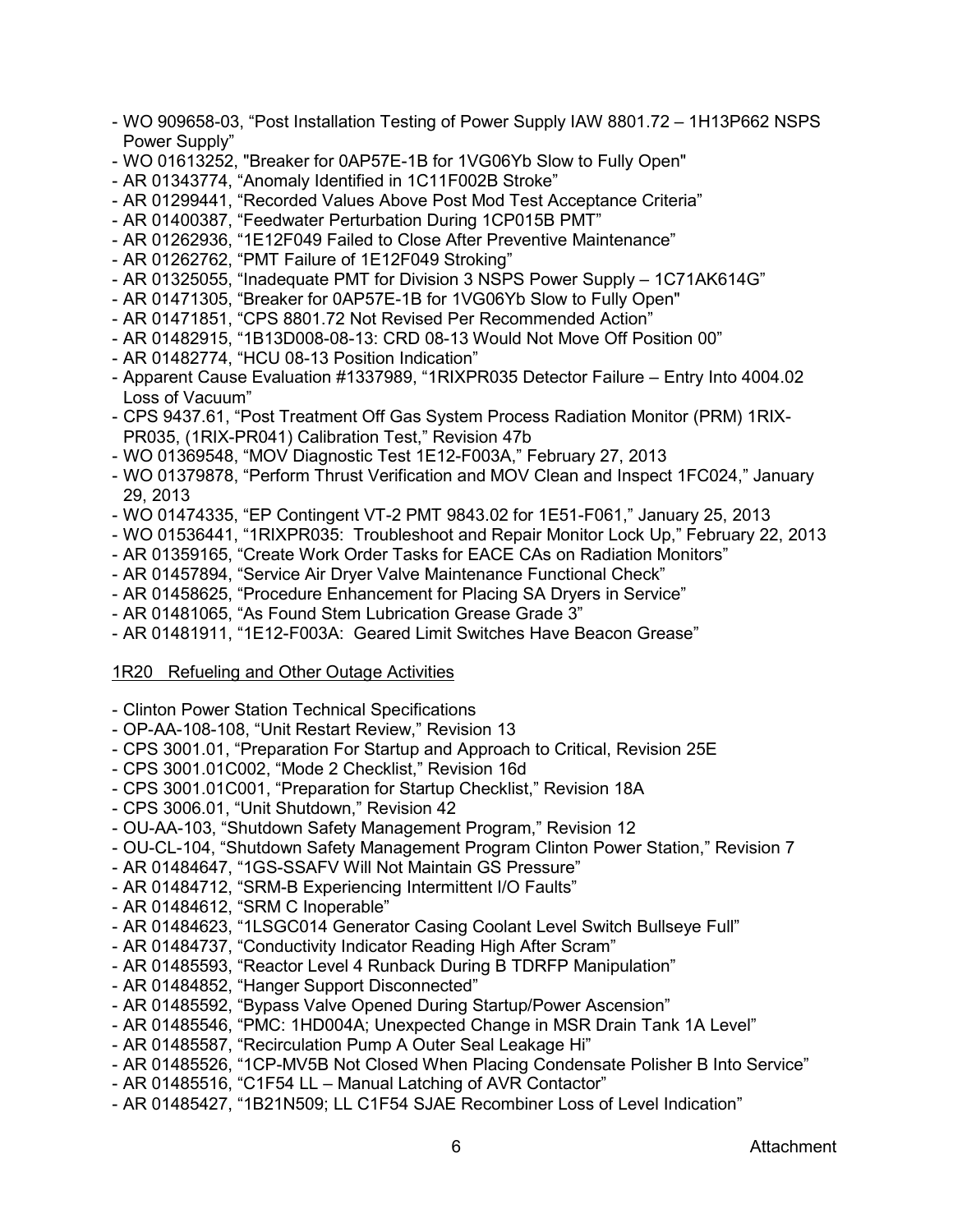## 1R22 Surveillance Testing

- Clinton Power Station Technical Specifications
- Clinton Power Station Updated Final Safety Analysis Report, Revision 15
- Clinton Nuclear Power Station Unit 1, "Inservice Testing Program Plan Third Ten Year Interval," Revision 3
- American Society of Mechanical Engineers / American National Standards Institute (ASME/ANSI) Code for Operation and Maintenance of Nuclear Power Plants (OM), 2004 Edition
- NUREG 1482, "Guidelines for Inservice Testing at Nuclear Power Plants," Revision 1
- EC 385398, "Acceptance Criteria for Comprehensive Pump Test Procedures," Revision 0
- CPS 9052.01, "LPCS/RHR A Pumps & LPCS/RHR A Water Leg Pump Operability," Revision 48
- CPS 9052.01D001, "LPCS/RHR A Pumps & LPCS/RHR A Water Leg Pump Operability Data Sheet," Revision 46
- IST Pump Evaluation Form Report #91, Pump 1E21-C001, December 7, 2007
- IST-CPS-BDOC-V-14, "Low Pressure Core Spray System Description Third Interval," Revision 6
- IST Valve Evaluation Form Report #133, Valves VQ004A, VQ004B, VR001B, December 9, 2011
- IP-O-0076, "Technical Specification Indicator Loop Uncertainty Evaluation for H2 Recombiner, H2 Igniter & H2 Mixer. Surveillance Requirements 3.6.3.2.1 thru 4, 3.6.3.3.1 and 2, ORM TR 4.4.10.1, 4.4.10.3," Revision 0
- CPS 9068.01, "Hydrogen Mixing System Operability Test," Revision 35d
- CPS 1019.07, "Leakage Reduction and Monitoring Program," Revision 5
- CPS 1019.07D001, "Leakage Reduction Data Sheet," Revision 3
- WO 01354521-01, "OP 1019.07 Leak Reduction/Mon-PASS/RHR A S/D Cooing"
- WO 01354524-01, "OP 1019.07 Leak Reduction/Mon-PASS/RHR B S/D Cooing"
- WO 01437725-01, "OP 1019.07 VI Leak Reduction/Monitoring RCIC"
- WO 01455119-01, "OP 1019.07 Leak Reduction/Monitoring SM"
- WO 01262839-01, "OP 1019.07 VI of 0HG01SB, H2 Recombiner"
- WO 01266391-01, "OP 1019.07 VI of 0HG01SA, H2 Recombiner 'A'"
- WO 01335824-01, "OP 1019.07 Leak Reduction/Monitoring LPCS in Full Flow Mode"
- WO 01354522-01, "OP 1019.07 VI \*Leak Reduction/Monitoring (RHR A S/D Cooling)"
- WO 01384686-01, "OP 1019.07 Leak Reduction/Mon-PASS/RHR 'A' in Supp Pool Cooling"
- WO 01437724-01, "OP 1019.07 Leak Reduction/Mon-PASS/RHR B in Supp Cooling"
- WO 01421671-01, "OP 1091.07 VI Leak Reduction/Monitoring-RHR B"
- WO 01422628-01, "OP 1019.07 Leak Reduction/Monitoring RHR C"
- WO 01331002-01, "OP 1019.07 Leak Reduction/Monitoring Gas Div II H2O2"
- WO 01372921-01, "OP 1019.07 Leak Reduction/Monitoring CM"
- WO 01382559-01, "OP 1019.07 Leak Reduction/Monitoring HPCS"
- AR 01472953, "IP-O-0076 Not Revised to Reflect Surveillance Change"
- AR 01492112, "Weaknesses Identified in CPS 1019.07 Documentation by NRC"
- CPA 9015.01, "Standby Liquid Control System Operability, " Revision 41
- CPA 9015.01D001, "Standby Liquid Control System Operability Data Sheet, " Revision 38a
- CPS 9051.01, "HPCS Pump and HPCS Water Leg Pump Operability," Revision 47
- CPS 9051.01D001, "HPCS Pump and HPCS Water Leg Pump Operability Data Sheet," Revision 48
- WO 01590078, "9015.01E23 Operations SLC Valve Operability (1C41-F001A and F001B only)," January 31, 2013
- WO 01592998, "HPCS Pump and HPCS Water Leg Pump Operability," January 17, 2013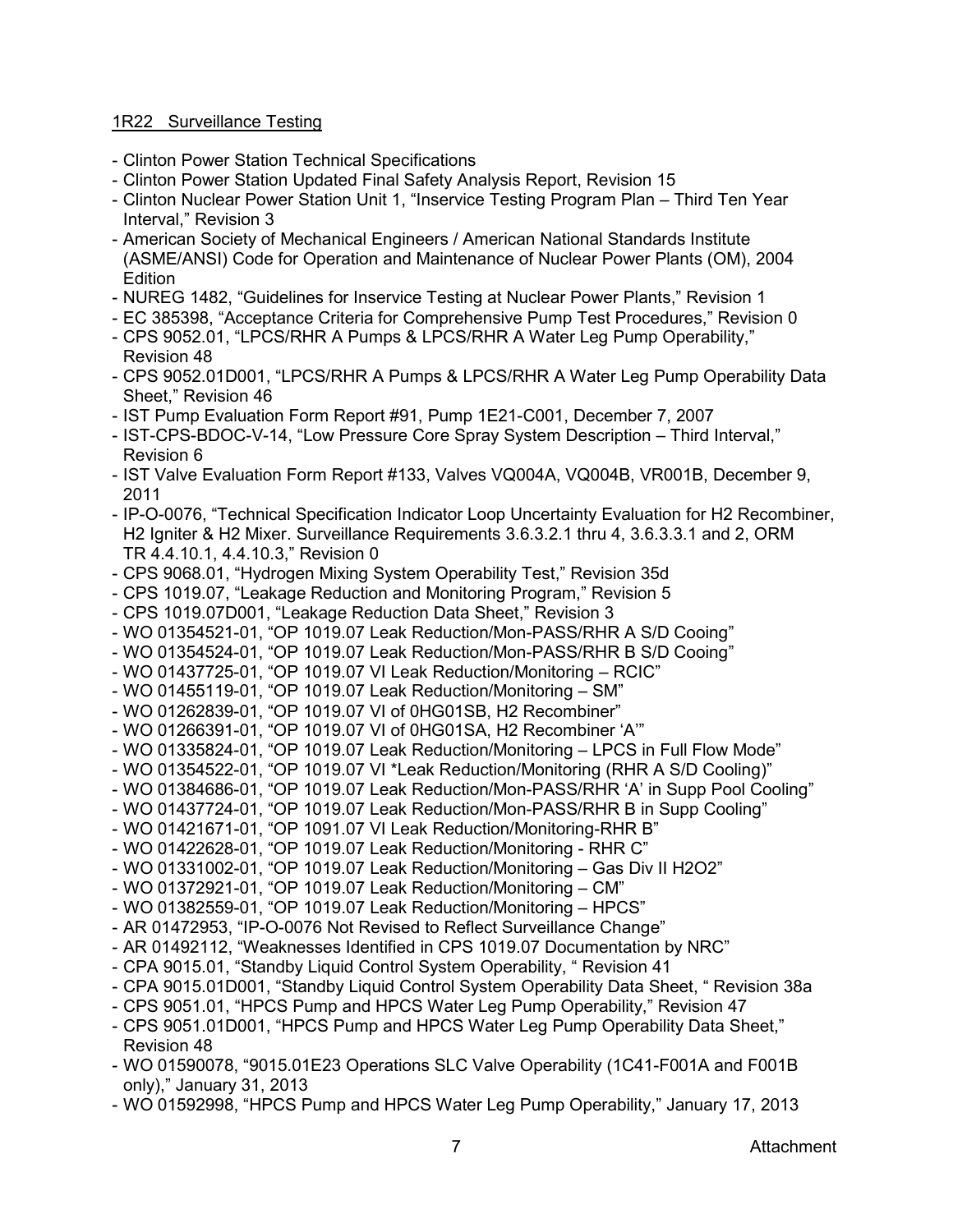## - AR 01463781, "Procedure Change for 9051.01 (HPCS WLP/Pump Run)"

## 2RS1 Radiological Hazard Assessment and Exposure Controls

- AR 01335298, "NRC Inspection Results in a URI"
- AR 01454976, "NRC Review of Extremity Dose Evaluation"
- LS-AA-125-003, "Apparent Cause Evaluation for Electronic Dosimetry Dose Rate Alarms Due to Contamination Build up on Gloves," April 23, 2012
- CPS-12-001, "Clinton Power Station Shallow Dose Equivalent Calculation," March 26, 2012
- RP-AA-203-1001, "Personnel Exposure Investigation," December 17, 2011
- RP-AA-203-1001, "Personnel Exposure Investigations," Revision 6
- RP-AA-210, "Dosimetry Issue, Usage, and Control," Revision 22

## 2RS3 In-Plant Airborne Radioactivity Control and Mitigation

- N-AN-RP-3MVERSAFLO-USER," Instruction Guide for Use of the 3M Versaflo TR-300 Powered Air Purifying Respiratory (PAPR) System and Associated Head Gear," January 3, 2013
- GRP-3MPAPR, "Instruction Guide for Use of the 3M air Mate Hood and PAPR Blower Unit," February 20, 2012
- RP-AA-441, "Evaluation and Selection Process for Radiological Respirator Use," Revision 4
- RP-AA-825-1020, "Operation and Use of Air Line Supplied Respirators," Revision 0
- RP-AA-440, "Respiratory Protection Program," Revision 10
- RP-AA-870-1001, "Set-Up and Operation of Portable Air filtration Equipment," Revision 3
- Quarterly Service Air and Self Contained Breathing Apparatus Air Quality Results, Various Dates
- Premaire Regulatory Flow Test Maintenance Records, Various Dates
- AR 01297060, "C1R13LL RP ID Refuel Floor Airborne Condition," December 1, 2011
- AR 0124097, "Batteries in SCBA Kits Stored Outside May Exceed Temperature," July 18, 2011
- AR 01486736, "Grade 'D' Breathing Air Sample Results," March 12, 2013

#### 2RS4 Occupational Dose Assessment

- RP-AA-211, "Personnel Dosimetry Performance Verification," Revision 9
- RP-AA-222, "Methods for Estimating Internal Exposure from In Vivo and In Vitro Bioassay Data," Revision 3
- RP-AA-210, "Dosimetry Issue, Usage, and Control," Revision 22
- RP-AA-250, "External Dose Assessments from Contamination," Revision 5
- RP-AA-270, "Prenatal Radiation Exposure," Revision 6
- RP-AA-230, "Operation of the Canberra FastScan Whole Body Counter," Revision 1
- RP-AA-220, "Bioassay Program," Revision 8
- RP-AA-203-1001, "Personnel Exposure Investigations," Revision 6
- Effective Dose Equivalent for External Exposure Calculation Packages, for various individuals
- Committed Effective Dose Equivalent Calculation Packages, for various individuals
- Shallow Dose Equivalent Calculation Packages, for various individuals
- AR 01435302, "Criteria Not Met for Third Consecutive Quarter"
- AR 01405975, "RP FASA Identified WBC Deficiency"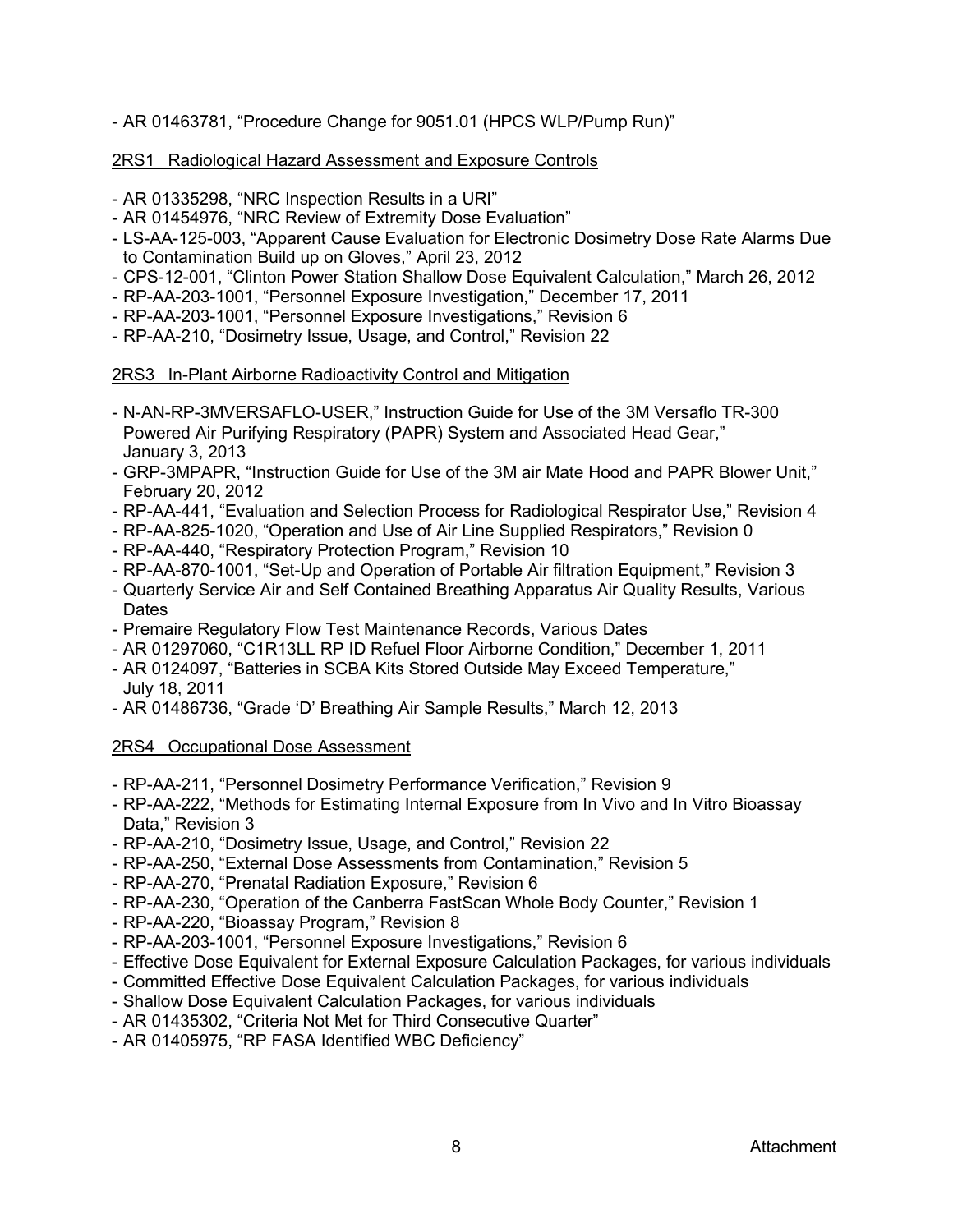## 4OA1 Performance Indicator Verification

- Nuclear Energy Institute 99-02, "Regulatory Assessment Performance Indicator Guideline," Revision 6

## 4OA2 Identification and Resolution of Problems

- Common Cause Analysis AR 01398322, "NOS Elevation: Failure of Management to Ensure Causes of Issues Are Properly Identified and Resolved"
- Common Cause Analysis AR 01434370, "Radioactive Material Control and Storage"
- Common Cause Analysis AR 01423934, "Perform Common Cause Analysis to Address Equipment Failures Due to Forced Loss Rate and Critical Component Failures in Aggregate to Help Understand What Factors Are Causing These Equipment Failures"
- Common Cause Analysis AR 10419244, "ERO Drill Performance Deficiencies Requires Common Cause Analysis"
- Common Cause Analysis AR 01433892, "Common Cause Analysis of Issues Identified During Comprehensive Pump Tests"
- Common Cause Analysis AR 01406589, "NOS Identified Security Personnel Fail to Recognize and Identify Deficiencies"
- Common Cause Analysis AR 01398432, "Clinton Power Station Record Turnover Issues"
- Common Cause Analysis AR 01386858, "Review of Corrective Work and Preventive Maintenance Performed on the AR/PR Duct Monitor Group Over the Last 10 Years"
- Common Cause Analysis AR 01390016, "Reactivity Management Performance"
- Common Cause Analysis AR 01382882, "Clinton Power Station Operations Performance in Refueling Outage C1R13"
- Common Cause Analysis AR 01369824, "Determine Any Common Cause or Gaps Identified That May Have Existed During C1R12 and C1R13 With Respect to Local Leak Rate Testing Outage Issues"
- Common Cause Analysis AR 01377397, "Engineering Perform Common Cause Analysis on Procedure Adherence"
- Common Cause Analysis AR 01360504, "C1R13 Control Rod Hydraulic Control Unit Issues"
- Common Cause Analysis AR 01434042, "Chemistry Department Human Performance"
- Common Cause Analysis AR 01426655, "Common Cause Analysis on Gap in Operations Fundamentals"
- Common Cause Analysis AR 01465044, "2011 and 2012 CPS Configuration Control Events and Precursors"
- Common Cause Analysis AR 01465932, "Condensate Polishing System Pre-Filter and Polisher AOVs [Air Operated Valves]"
- Common Cause Analysis AR 01456903, "Critical PMs [Preventive Maintenance] Being Performed in the Second Half of Grace"
- Security Department Coding and Analysis Report, 4th Quarter 2012
- Engineering Department Coding and Analysis Report, 4th Quarter 2012
- Maintenance Department Coding and Analysis Report, 4th Quarter 2012
- Work Management Department Coding and Analysis Report, 4th Quarter 2012
- Chemistry Department Coding and Analysis Report, 4th Quarter 2012
- Radiation Protection Department Coding and Analysis Report, 4th Quarter 2012
- Operations Department Coding and Analysis Report, 4th Quarter 2012
- Nuclear Training Department Coding and Analysis Report, 4th Quarter 2012
- MA-AA-716-210, "Performance Centered Maintenance (PCM) Process," Revision 14
- MA-AA-716-210-1001, "Performance Centered Maintenance (PCM) Templates," Revision 9
- AR 01460640, "NRC Question MRFR for 1VX06CA/1SX024A, AR 1383458-03"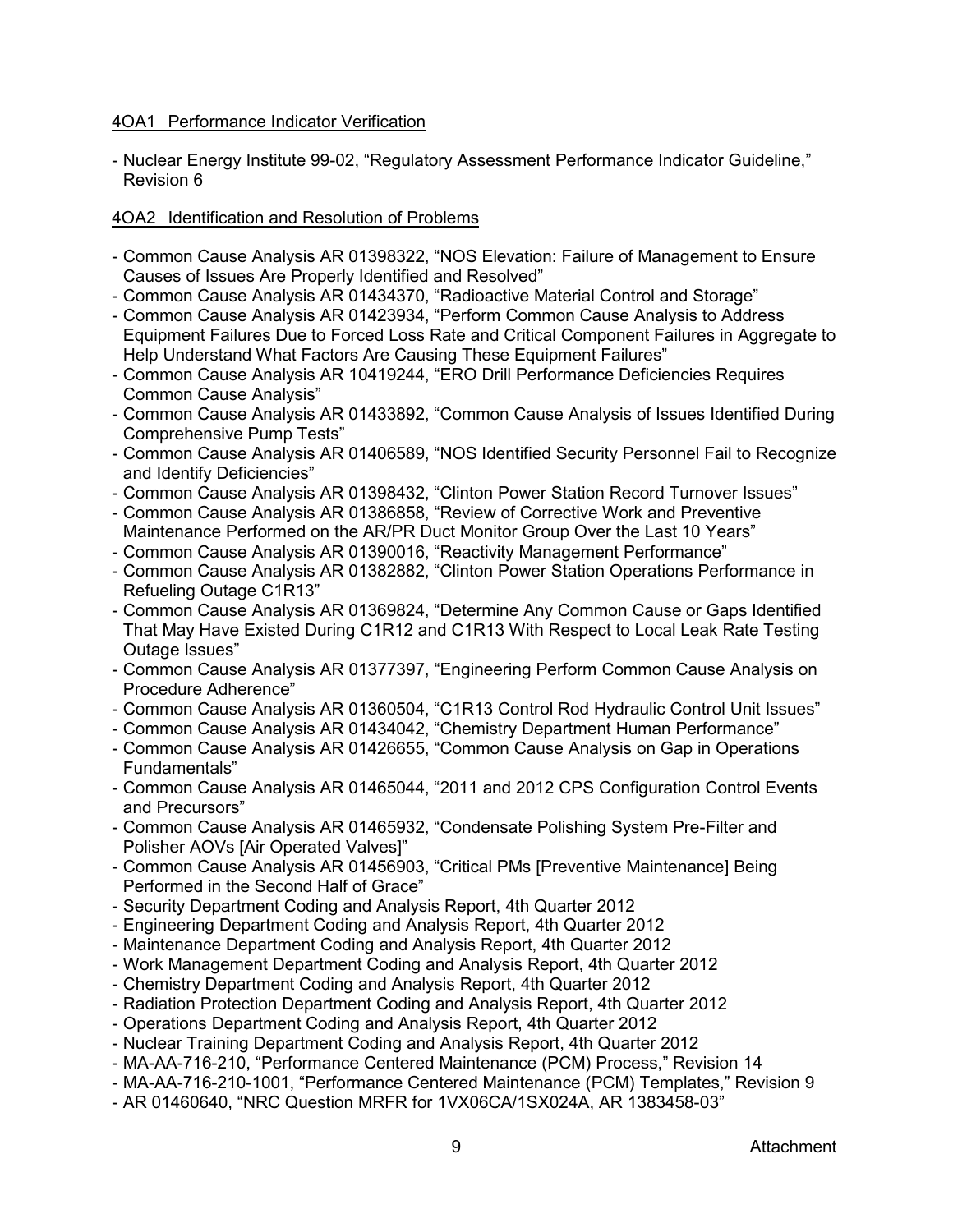- AR 01383458, "No SX Flow Passing Through 1SX024A to 1VX06CA"
- AR 01383069, "1VX06CA Tripping on High Discharge Pressure"
- AR 01395861, "Perform EACE on 1SX024A"
- AR 01475341, "NRC Question Raw Water Piping OPEX for Clinton"
- AR 00239632, "Valve PCM Template Deficiencies"
- Equipment Apparent Cause Evaluation AR 01395861, "No Flow Passing Through 1SX024A," Revision 0
- NRC Information Notice "2010-03: Failures of Motor-Operated Valves Due to Degraded Stem Lubricant," February 3, 2010
- LER3-09-03, "Inoperable Containment Isolation Valve Results in Condition Prohibited by Technical Specifications"
- Apparent Cause Evaluation #1432993, "Inadequate MOV Stem Lubrication Practices," Revision 0
- Root Cause Evaluation #00892191, "Root Cause for MOV Degraded Grease and Performance Issues," April 21, 2009
- EC 371659, "Ultra-sonic Inspection Criteria: Division 2 ECCS: RHR-B/RHR-C," Revision 1
- EC 391444, "Evaluate Past Operability of 1E51F031 failure to shut during 9054.04, RCIC Automatic Suction Shift Test," Revision 1
- EC 391444, "Evaluate Past Operability of 1E51F031 failure to shut during 9054.04, RCIC Automatic Suction Shift Test," Revision 2
- Prompt Investigation #1081379, "2CS009B Did Not Stroke Close after being Stroked Open"
- Prompt Investigation #1432799, "1E51-F031 Failed to Close Electrically from MCR During 9054.04, RCIC Automatic Suction Shift Test"
- RH-816, "Residual Heat Removal Piping Isometric," Sheet 001, Revision 1
- OE 31994, "Motor Operated Valve Failed to Stroke Closed During System Alignment Activities"
- CPS 8451.05, "Corrective Maintenance for Limitorque SMB-000, SMB-00, & SB-00 Operators," Revision 11
- AR 00904946, "NER NC-09-014 Yellow Failure of MOVs Due to Hardened Grease"
- AR 01097085, "NER NC-10-047-Y Braidwood Failure Due to Degraded Stem Lube"
- AR 01323352, "Air Void Found on Line 1RH117A"
- AR 01397666, "Air Void Monitoring Results at Location RHB-7 Line 1RH117A2"
- AR 01432993, "Grade 4 Grease Found on Stem of 1E51F031"
- AR 01471199, "Air Void Monitoring Results at Location RHB-7 Line 1RH117A2"
- AR 01493457, "Need Operations Strategy for MOV Troubleshooting"
- AR 01495906, "1E51F031 Past Operability Review"

## 4OA3 Followup of Events and Notices of Enforcement Discretion

- Clinton Power Station Technical Specifications
- Clinton Power Station Updated Final Safety Analysis Report, Revision 15
- CPS 4100.01, "Reactor Scram," Revision 22
- CPS 4401.01, "[Emergency Operating Procedure] EOP-1 [Reactor Pressure Vessel] RPV Control," Revision 28
- LER 05000461/2012-003-00, "Breaker Failure Leads to Loss of Safety Function and System Start," January 17, 2013
- EN 48533, "Inadvertent Loss of Instrument Air," November 24, 2012
- Control Room Logs, November 23, 2013
- Equipment Apparent Cause Evaluation AR 01443700, "Failure of ABB K-Line Circuit Breaker 0AP06E4D (VC 'B' Chiller Breaker)," Revisions 0 and 1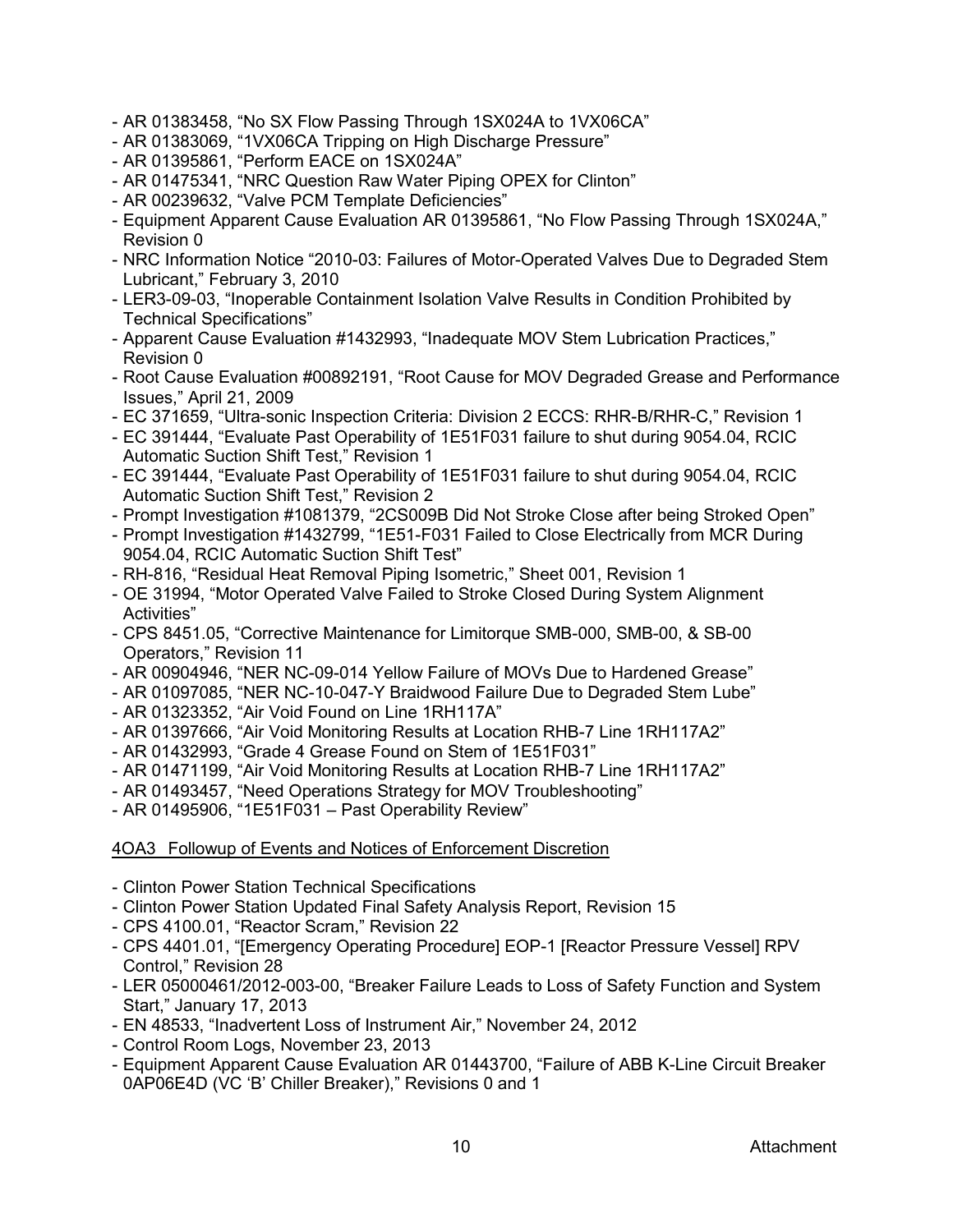- Failure Analysis Report CPS-35628, "Failure Analysis of (1) ABB K-600S Circuit Breaker," February 18, 2013
- AR 01443700, "VC Chilled Water Chiller B Breaker, 0AP06E4D, Cycled to Failure"
- AR 01443678, "0AP06E4D: Breaker Cycled Continually"
- AR 01487450, "4.0 Critique for Reactor Scram 3-7-13"
- AR 01484742, "Unexpected Annunciator 5006-1H HCU 08-45, 52-29, 48-45"
- AR 01484706, "Unexpected MCR Annunciator 5001-1A (Auto Trip Pump/Motor)
- AR 01484549, "1MP05S-A30.2: Generator/Exciter Trouble Alarm"
- AR 01484624, "Reactor Scram Due to Generator Trip"
- AR 01484628, "MSR Drain Tank 1B Level High"
- AR 01484645, "Rod 16-37 Channel 2 Full In LED Not Lit"
- LER 05000461/2011-007-00, "Un-Fused DC Ammeter Circuits Result in Unanalyzed Condition," January 27, 2012
- CL-SDP-02, "Fire Risk Evaluation for CPS Un-Fused Ammeter Condition," February 25, 2013
- EC 387053, "CPS ENS 47510 Retraction Evaluation," Revision 1
- AR 01299460, "DC Ammeter Circuit Deficiency"

## 4OA5 Other

- Operability Evaluation 1380555-02, "HPCS Test Return Line Hanger Damaged," Revision 0
- American Society of Mechanical Engineers (ASME) Boiler & Pressure Vessel Code, Section III, 1974 Edition, Subsection NE
- ASME Code Section III, Division1- Article F-1000 Subsection NA, 1974
- Clinton Power Station Updated Final Safety Analysis Report, Revision 15
- CQD-4536-IPC0033, "Penetration Stress Analysis Report for Primary Containment Penetration 1PC0033," Revision 1
- DS-ME-09-CP, "Piping Penetration Assemblies Design Specification," Revision 15
- GE 762E454, "High Pressure Core Spray," Revision F
- M05-1074, "P&ID High Pressure Core Spray (HP)," Revision AH
- AR 01380555, "HPCS Test Return Line Hanger Damaged"
- AR 01417729, "NRC Containment Penetration Design Question"
- AR 01418557, "NRC Penetration Calculation Question"
- ER-AA-5400, "Buried Piping and Raw Water Corrosion Program (BPRWCP) Guide," Revision 5
- ER-AA-5400-1003, "Buried Pipe and Raw Water Corrosion Program (BPRWCP) Performance Indicators," Revision 4
- ER-AA-5400-1002, "Buried Piping Examination Guide," Revision 4
- Buried Pipe and Raw Water Systems, Long Term Asset Management (LTAM) Strategy, Revision 6
- CSI Report No. 0600. 105-03; "Buried Piping Risk-Analysis for Clinton Power Station," Revision 0
- LS-AA-126-1001, "FASA on Control Degradation of Underground Piping/Tanks (TI-182) NRC Phase II Inspection," Revision 7
- ER-AA-1100, "Implementing and Managing Engineering Programs," Revision 10
- NES-EIC-50.00, "Guideline for Performing Cathodic Protection (CP) System Survey," Revision 1
- ER-AA-335-004, "Ultrasonic (UT) Measurement of Material Thickness and Interfering Conditions," Revision 6
- NES-G-01, "Clinton Power Station Buried Piping Inspection Plan," Revision 1
- NES-MS-15.2, "Guidance for Determining Reasonable Assurance for Structural and/or Leakage Integrity for Buried Piping," Revision 0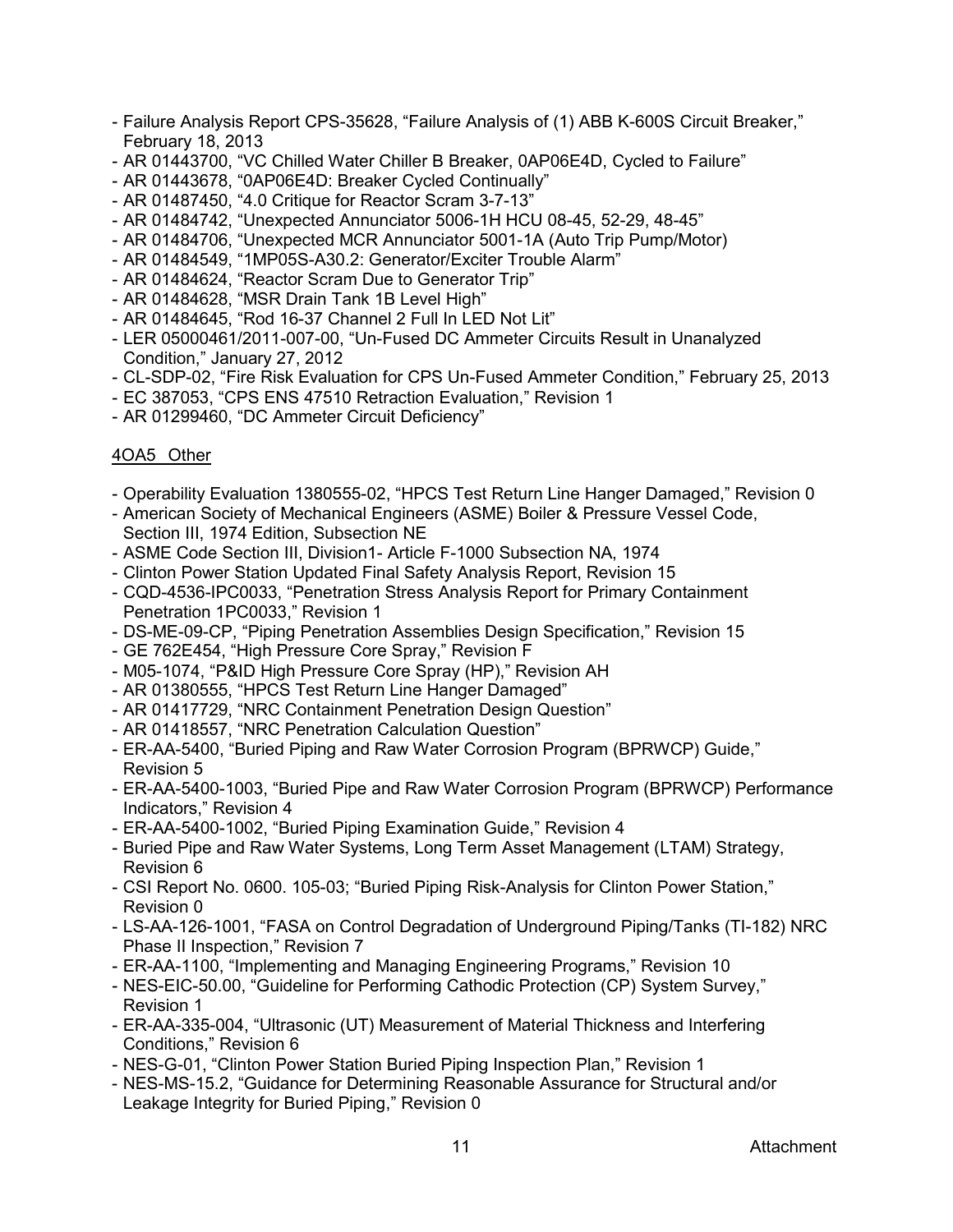- ER-AA-335-004, "Ultrasonic (UT) Measurement of Material Thickness and Interfering Conditions," Revision 6
- IMPro Technologies Procedure UT-SB, "NDE Procedure, Ultrasonic Examination Straight Beam," January 1, 2008
- AR 01475791, "NRC Identified Inadequate NDE Documentation"
- WO 594629, "Perform VT-2 Examination of Class 3 SX Piping SX-VA-211, 111, 311"
- Corrpro Report No. 340600389, "2012 Cathodic Protection System Resurvey Report for Clinton Power Station," September 2012
- Technical Report No. AM 3042-423715, "Guided Wave Examination Results," September 10, 2012
- IMP-GWT-01N, "Long Range Guided Wave Ultrasonics Pipe Screening System," Revision 5
- AR 01478489, "NRC Identified BPRWCP Direct Examins May Have Been Inappropriately Credited"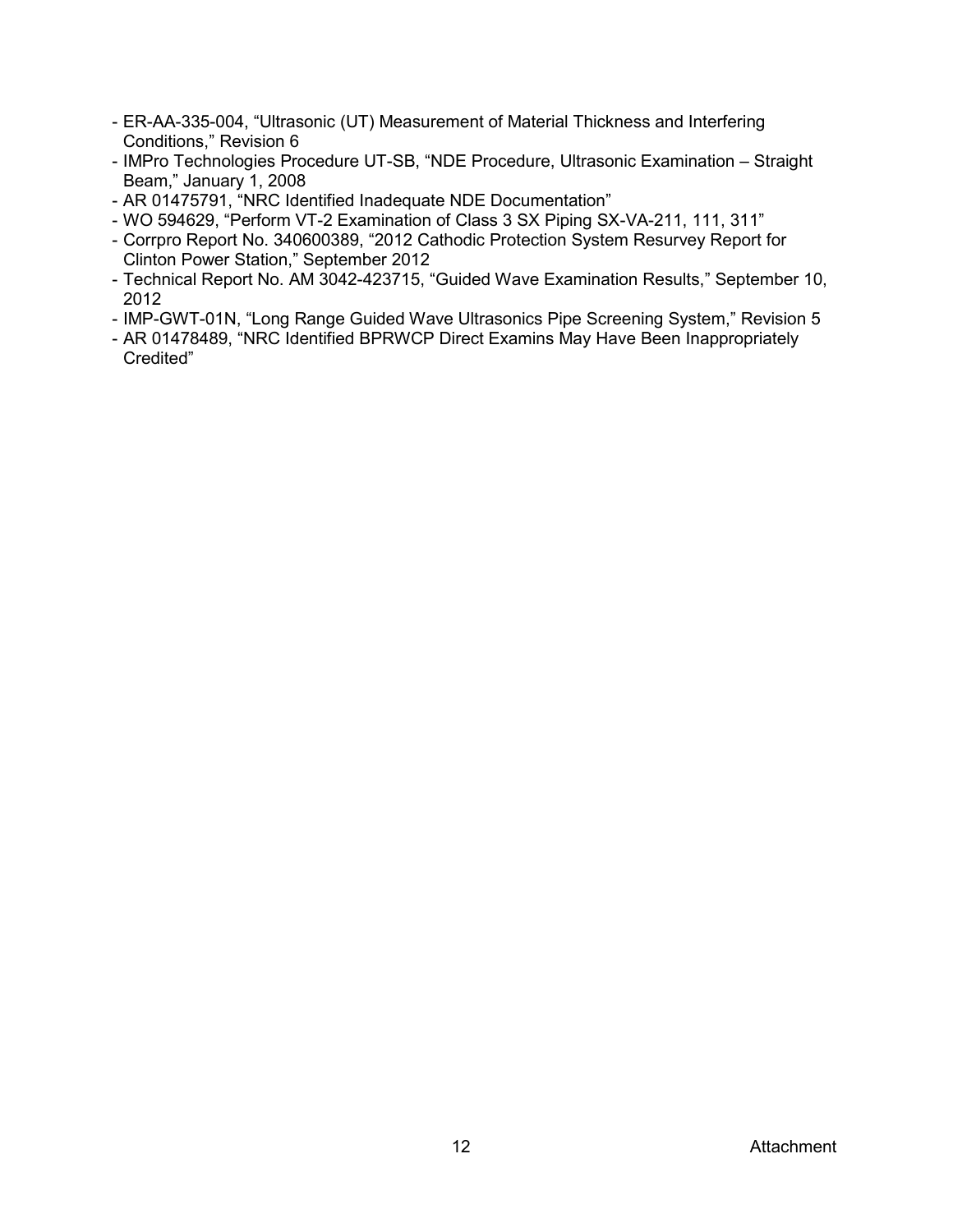# **LIST OF ACRONYMS USED**

<span id="page-57-0"></span>

| <b>ADAMS</b> | Agency-wide Documents and Management System       |
|--------------|---------------------------------------------------|
| <b>ALARA</b> | As Low As Reasonably Achievable                   |
| AR           | <b>Action Request</b>                             |
| <b>ASME</b>  | American Society of Mechanical Engineers          |
| <b>CDF</b>   | Core Damage Frequency                             |
| <b>CFR</b>   | Code of Federal Regulations                       |
| <b>CM</b>    | Centimeter                                        |
| <b>CNO</b>   | <b>Chief Nuclear Officer</b>                      |
| <b>CPS</b>   | <b>Clinton Power Station</b>                      |
| DC           | <b>Direct Current</b>                             |
| DG           | <b>Diesel Generator</b>                           |
| ED           | <b>Electronic Dosimeter</b>                       |
| <b>EOP</b>   | <b>Emergency Operating Procedure</b>              |
| <b>HPCS</b>  | <b>High Pressure Core Spray</b>                   |
| <b>IEEE</b>  | Institute of Electrical and Electronics Engineers |
| <b>IMC</b>   | <b>Inspection Manual Chapter</b>                  |
| IN           | <b>Information Notice</b>                         |
| IP           | Inspection Procedure\                             |
| <b>ISTS</b>  | <b>Improved Standard Technical Specificaitons</b> |
| <b>LCO</b>   | <b>Limiting Condition for Operation</b>           |
| <b>LER</b>   | <b>Licensee Event Report</b>                      |
| <b>LPCS</b>  | Low Pressure Core Spray                           |
| <b>MCR</b>   | <b>Main Control Room</b>                          |
| <b>MOV</b>   | <b>Motor Operated Valve</b>                       |
| MREM/HR      | Millirem per Hour                                 |
| <b>MSR</b>   | Moisture Separator Reheater                       |
| <b>NEI</b>   | <b>Nuclear Energy Institute</b>                   |
| <b>NCV</b>   | <b>Non-Cited Violation</b>                        |
| <b>NRC</b>   | U.S. Nuclear Regulatory Commission                |
| <b>OP</b>    | Operations                                        |
| <b>PARS</b>  | <b>Publicly Available Records</b>                 |
| PCIV         | <b>Primary Containment Isolation Valve</b>        |
| <b>PMT</b>   | <b>Post Maintenance Testing</b>                   |
| <b>RCA</b>   | Radiological Controlled Area                      |
| <b>RCIC</b>  | <b>Reactor Core Isolation Cooling</b>             |
| <b>RHR</b>   | <b>Residual Heat Removal</b>                      |
| RPS          | <b>Reactor Protection System</b>                  |
| <b>SDE</b>   | <b>Shallow-Dose Equivalent</b>                    |
| SDP          | <b>Significance Determination Process</b>         |
| <b>SLC</b>   | <b>Standby Liquid Control</b>                     |
| SSCs         | Systems, Structures, and Components               |
| <b>SX</b>    | <b>Shutdown Service Water</b>                     |
| TI           | <b>Temporary Instruction</b>                      |
| <b>TS</b>    | <b>Technical Specification</b>                    |
| <b>UFSAR</b> | <b>Updated Final Safety Analysis Report</b>       |
| <b>URI</b>   | Unresolved Item                                   |
| VC           | <b>Control Room Ventilation</b>                   |
| <b>VF</b>    | <b>Fuel Building Ventilation</b>                  |
| <b>WO</b>    | <b>Work Order</b>                                 |